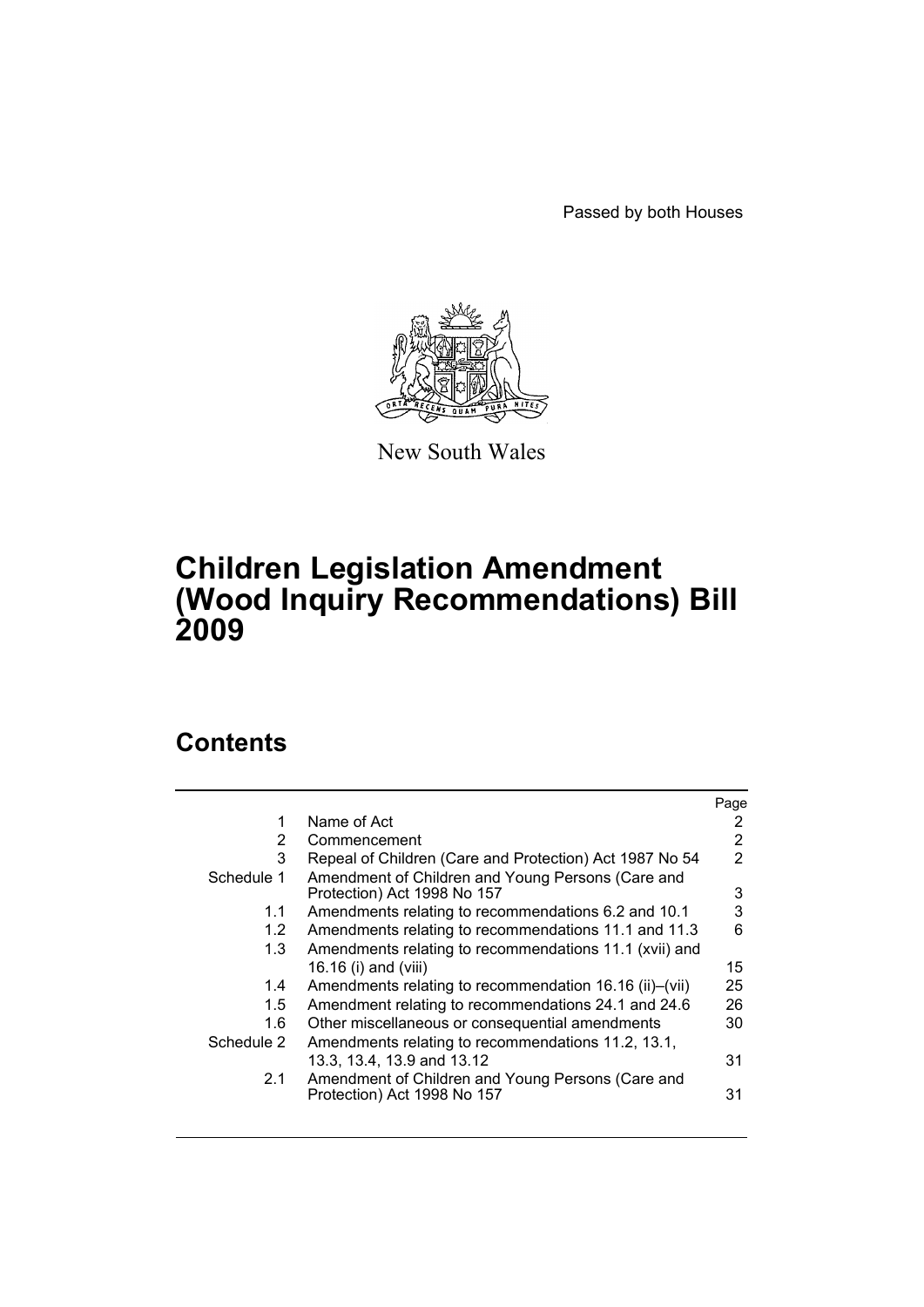**Contents** 

|                  |                                                   | Page |
|------------------|---------------------------------------------------|------|
| $2.2^{\circ}$    | Amendment of Children's Court Act 1987 No 53      | 32   |
| 2.3              | Amendment of Constitution Act 1902 No 32          | 38   |
| 2.4              | Amendment of Judicial Officers Act 1986 No 100    | 38   |
| $2.5\,$          | Amendment of Statutory and Other Offices          |      |
|                  | Remuneration Act 1975 (1976 No 4)                 | 38   |
| 2.6              | Amendment of Children's Court Rule 2000           | 39   |
| Schedule 3       | Amendments relating to recommendations 23.3, 23.4 |      |
|                  | and 23.8                                          | 40   |
| 3.1              | Amendment of Commission for Children and Young    |      |
|                  | People Act 1998 No 146                            | 40   |
| 3.2              | Amendment of Community Services (Complaints,      |      |
|                  | Reviews and Monitoring) Act 1993 No 2             | 45   |
| 3.3 <sub>1</sub> | Amendment of Children and Young Persons (Care and |      |
|                  | Protection) Act 1998 No 157                       | 46   |
| 3.4              | Amendment of Children's Services Regulation 2004  | 47   |

**Note.** A reference to a recommendation in a heading to a Schedule or subschedule to this Act is a reference to a recommendation as set out in the *Report of the Special Commission of Inquiry into Child Protection Services in NSW* (November 2008).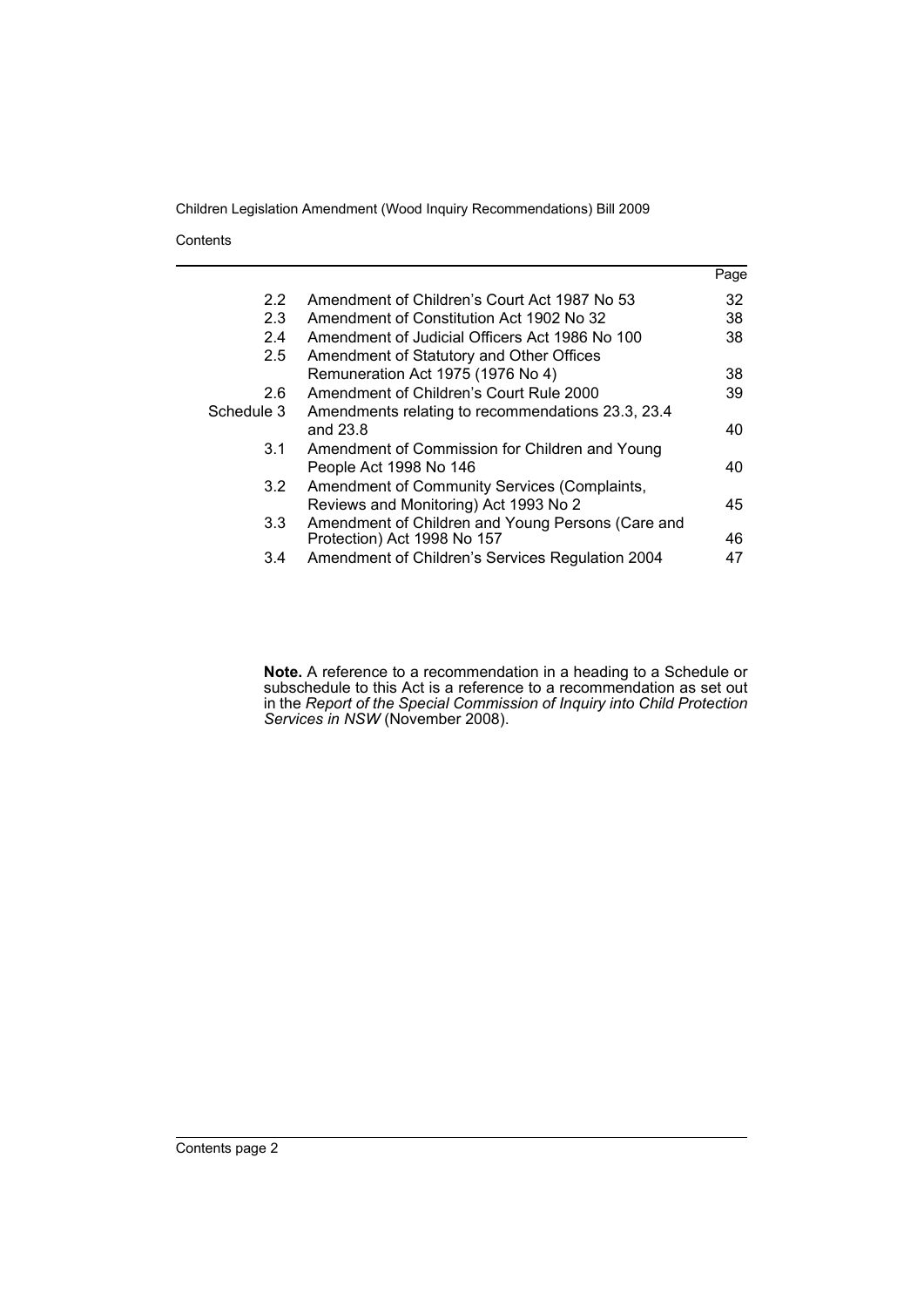*I certify that this public bill, which originated in the Legislative Assembly, has finally passed the Legislative Council and the Legislative Assembly of New South Wales.*

> *Clerk of the Legislative Assembly. Legislative Assembly, Sydney, , 2009*



New South Wales

# **Children Legislation Amendment (Wood Inquiry Recommendations) Bill 2009**

Act No , 2009

An Act to amend the *Children and Young Persons (Care and Protection) Act 1998* and other legislation to give effect to recommendations of the Special Commission of Inquiry into Child Protection Services in NSW; and for other purposes.

*I have examined this bill and find it to correspond in all respects with the bill as finally passed by both Houses.*

*Assistant Speaker of the Legislative Assembly.*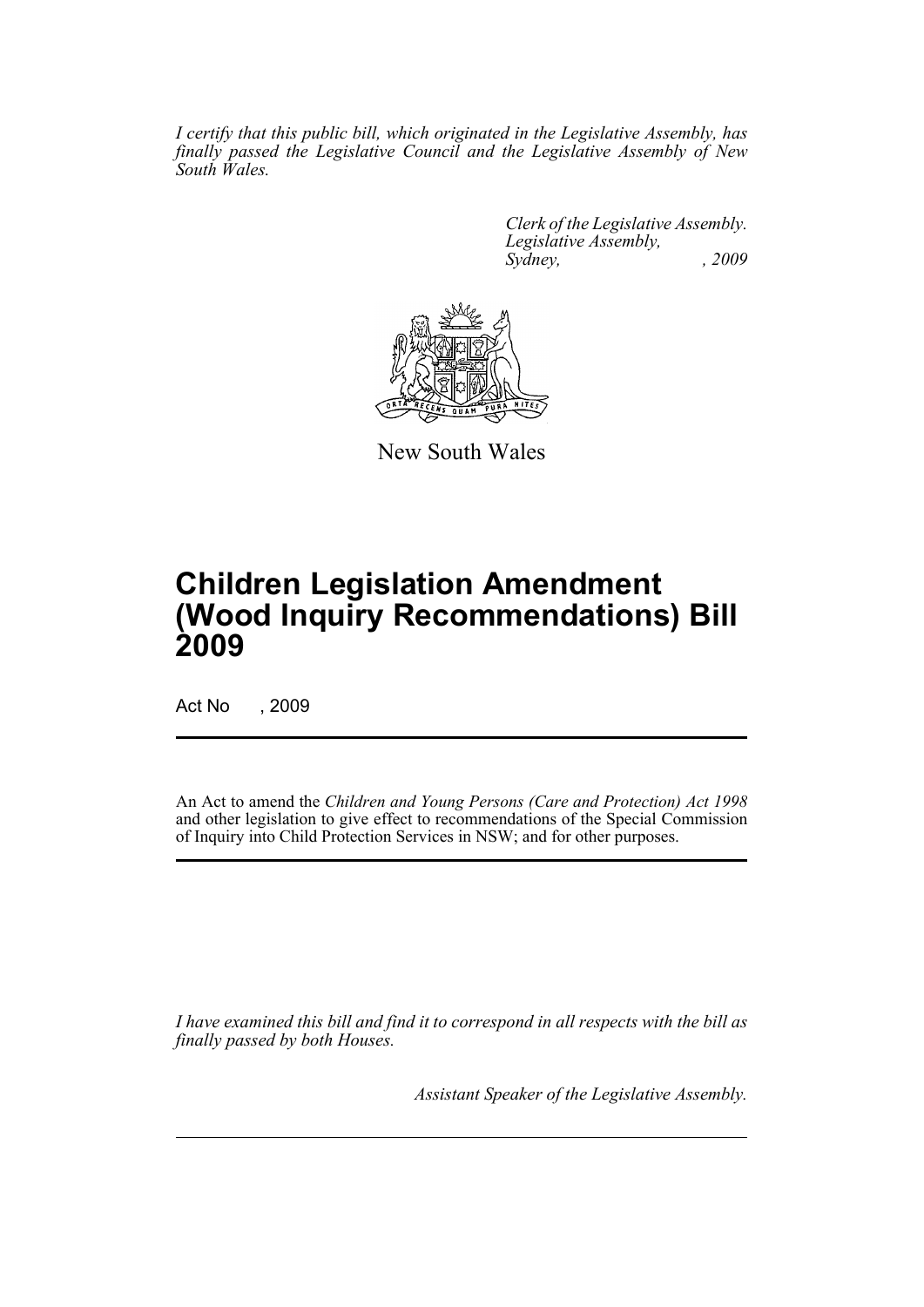# <span id="page-3-0"></span>**The Legislature of New South Wales enacts:**

# **1 Name of Act**

This Act is the *Children Legislation Amendment (Wood Inquiry Recommendations) Act 2009*.

# <span id="page-3-1"></span>**2 Commencement**

This Act commences on a day or days to be appointed by proclamation.

# **3 Repeal of Children (Care and Protection) Act 1987 No 54**

The *Children (Care and Protection) Act 1987* is repealed.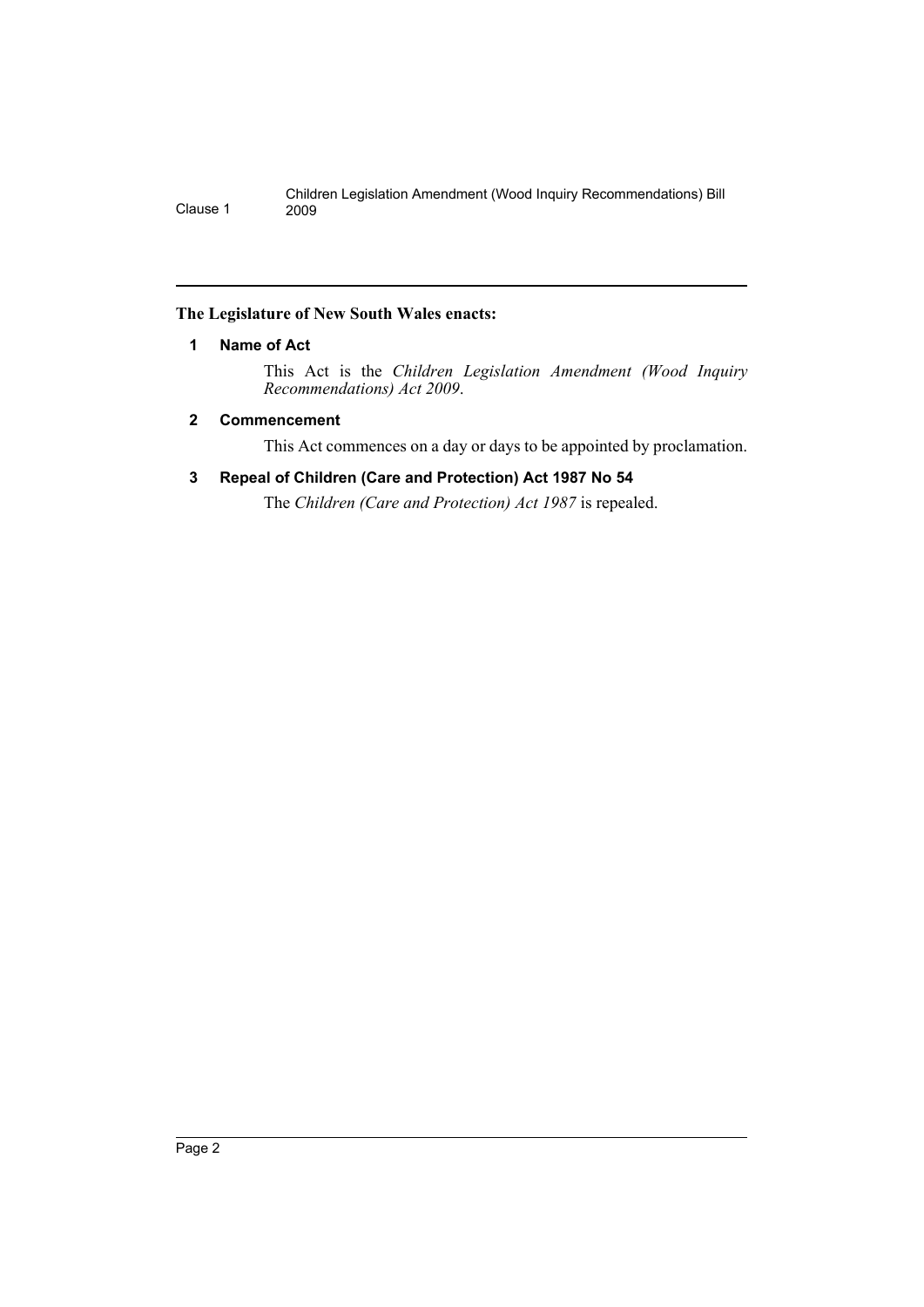Amendment of Children and Young Persons (Care and Protection) Act 1998 No 157 Schedule 1

# <span id="page-4-0"></span>**Schedule 1 Amendment of Children and Young Persons (Care and Protection) Act 1998 No 157**

# **1.1 Amendments relating to recommendations 6.2 and 10.1**

# **[1] Section 23 Child or young person at risk of significant harm**

Omit "*at risk of harm*". Insert instead "*at risk of significant harm*".

### **[2] Section 23**

Insert ", to a significant extent," after "because of the presence".

# **[3] Section 23 (b1)**

Insert after section 23 (b):

(b1) in the case of a child or young person who is required to attend school in accordance with the *Education Act 1990*—the parents or other caregivers have not arranged and are unable or unwilling to arrange for the child or young person to receive an education in accordance with that Act,

# **[4] Section 23 (2)**

Insert at the end of section 23:

(2) Any such circumstances may relate to a single act or omission or to a series of acts or omissions.

**Note.** See also sections 154 (2) (a) and 156A (3) for other circumstances in which a child or young person is taken to be at risk of significant harm.

### **[5] Sections 24, 25 (including the note), 27 (2) and (3) (b), 30 and 31**

Omit "at risk of harm" wherever occurring.

Insert instead "at risk of significant harm".

### **[6] Section 27 Mandatory reporting**

Omit "the person must, as soon as practicable, report to" from section 27 (2). Insert instead "it is the duty of the person to report, as soon as practicable, to".

# **[7] Section 27 (2)**

Omit the penalty at the end of the subsection.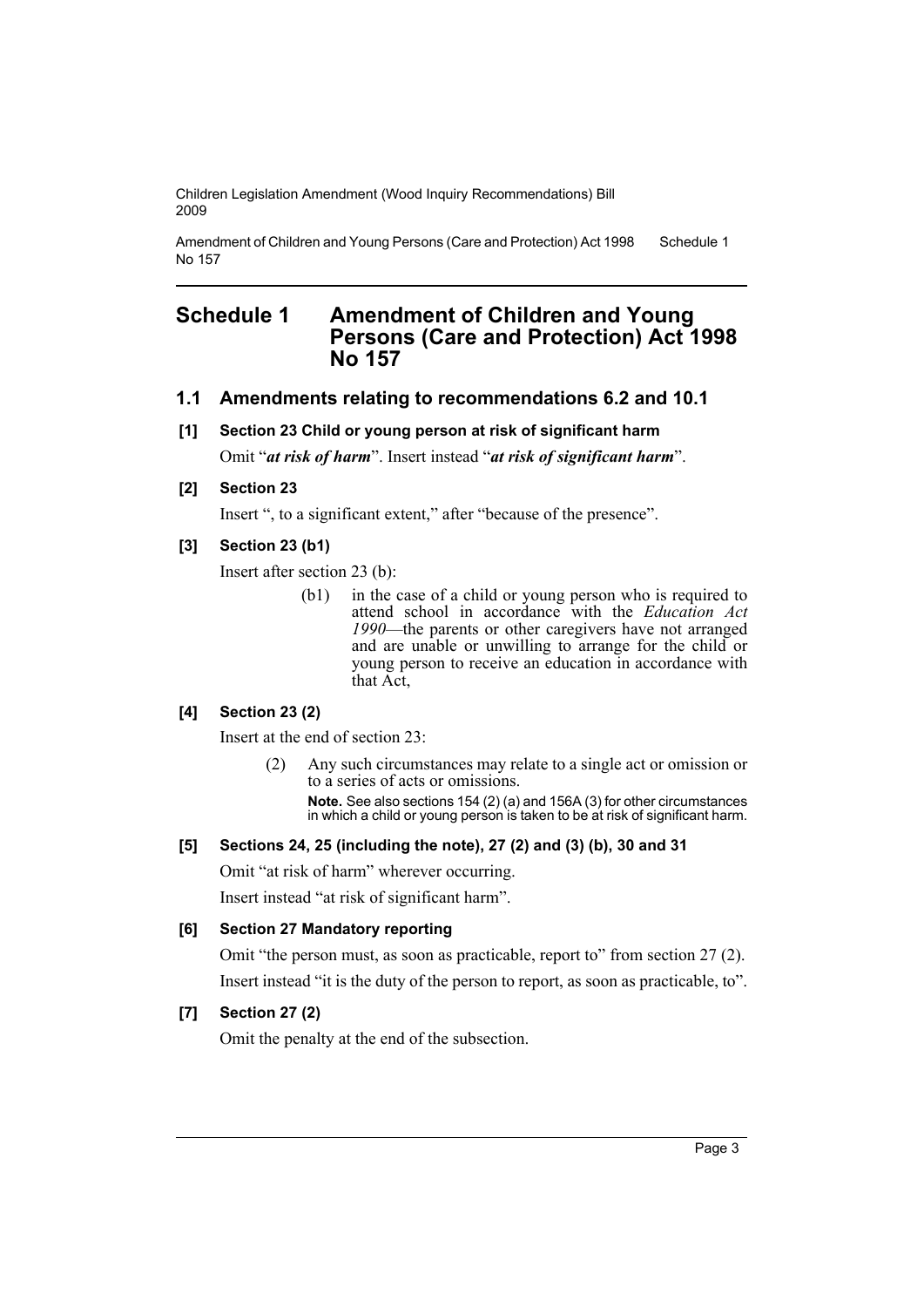Schedule 1 Amendment of Children and Young Persons (Care and Protection) Act 1998 No 157

### **[8] Section 27A**

Insert after section 27:

#### **27A Alternative reporting arrangements**

(1) In this section:

*assessment officer*, in relation to a relevant agency, means a person appointed or designated by the head of the agency as an assessment officer of the agency for the purposes of an arrangement under this section.

*head* of a relevant agency means:

(a) (subject to paragraph (b)) the person who is the chief executive officer, or who exercises the functions of chief executive officer, of the agency, or

(b) the person prescribed by the regulations.

- *relevant agency* means any of the following:
- (a) the NSW Health Service (including the Health Executive Service referred to in section 121B of the *Health Services Act 1997*),
- (b) the NSW Police Force,
- (c) the Teaching Service,
- (d) the Department of Health,
- (e) the Department of Education and Training,
- (f) the TAFE Commission Division (including the TAFE Commission),
- (g) the Department of Juvenile Justice,
- (h) the Department of Ageing, Disability and Home Care,
- (i) Housing NSW,
- (j) any other agency or organisation prescribed by the regulations for the purposes of this section.
- (2) The Director-General and the head of a relevant agency may enter into an arrangement under which a person (*the staff member*) who:
	- (a) is employed in or engaged by the relevant agency, and
	- (b) is a person to whom section 27 applies,

may, in accordance with the terms of the arrangement, refer to an assessment officer of the agency any matter that the staff member would otherwise be required to report to the Director-General under that section.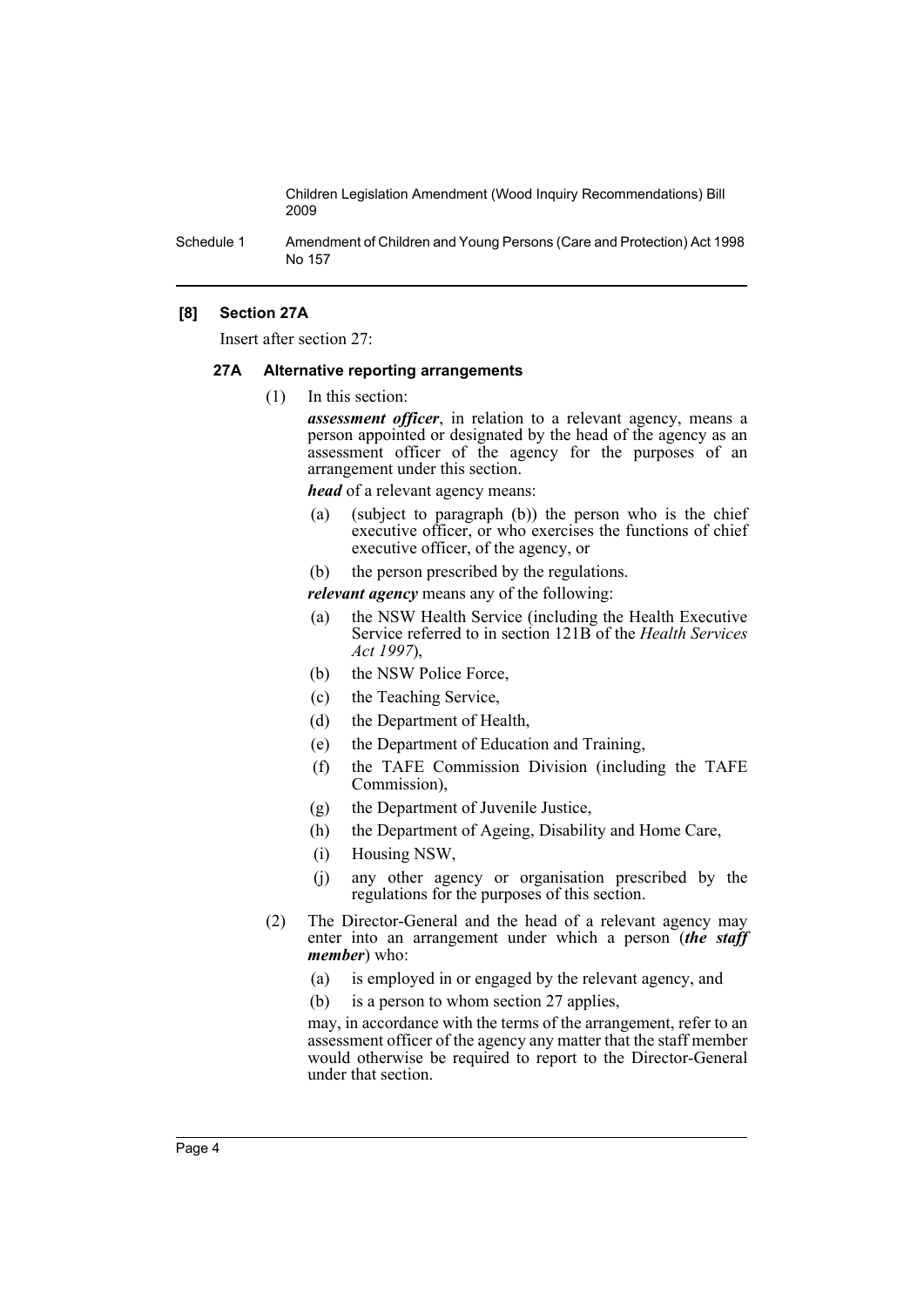Amendment of Children and Young Persons (Care and Protection) Act 1998 No 157 Schedule 1

- (3) If the staff member refers such a matter to an assessment officer under any such arrangement, the assessment officer is, in accordance with the assessment guidelines issued by the Director-General for the purposes of this section, to assess whether the matter should be reported to the Director-General under section 27.
- (4) If, in accordance with the assessment guidelines, the matter is assessed as a matter that should be reported to the Director-General under section 27, the assessment officer or the staff member is, as soon as practicable after the assessment, to report the matter to the Director-General under that section. Any such requirement applies in relation to the assessment officer as though the officer was a person to whom section 27 applies.
- (5) If, in accordance with the assessment guidelines, the matter is assessed as a matter that should not be reported to the Director-General under section 27, the assessment officer or the staff member may, if the officer or staff member has concerns for the well-being of the child to whom the matter relates, make such referral or take such action as the officer or staff member considers necessary or appropriate (or as is reasonably available) to safeguard or promote the safety, welfare and well-being of the child.
- (6) If a matter is referred to an assessment officer in accordance with an arrangement under this section, the staff member making the referral is taken to have satisfied his or her obligations under section 27 in relation to the matter concerned.
- (7) Section 29 applies in relation to a referral that is made to an assessment officer under this section in the same way as it applies to a report within the meaning of section 29. For that purpose, a reference in section 29 to the making of a report includes a reference to the referral of a matter to an assessment officer in accordance with an arrangement under this section.
- (8) A certificate purporting to be signed by an assessment officer that a document relating to a child is a referral that has been made to the assessment officer under this section is admissible in any proceedings and, in the absence of evidence to the contrary, is proof that the document is such a referral.
- (9) The following provisions apply in relation to the appointment or designation of assessment officers for the purposes of this section:
	- (a) more than one person may be appointed or designated as an assessment officer in relation to a relevant agency,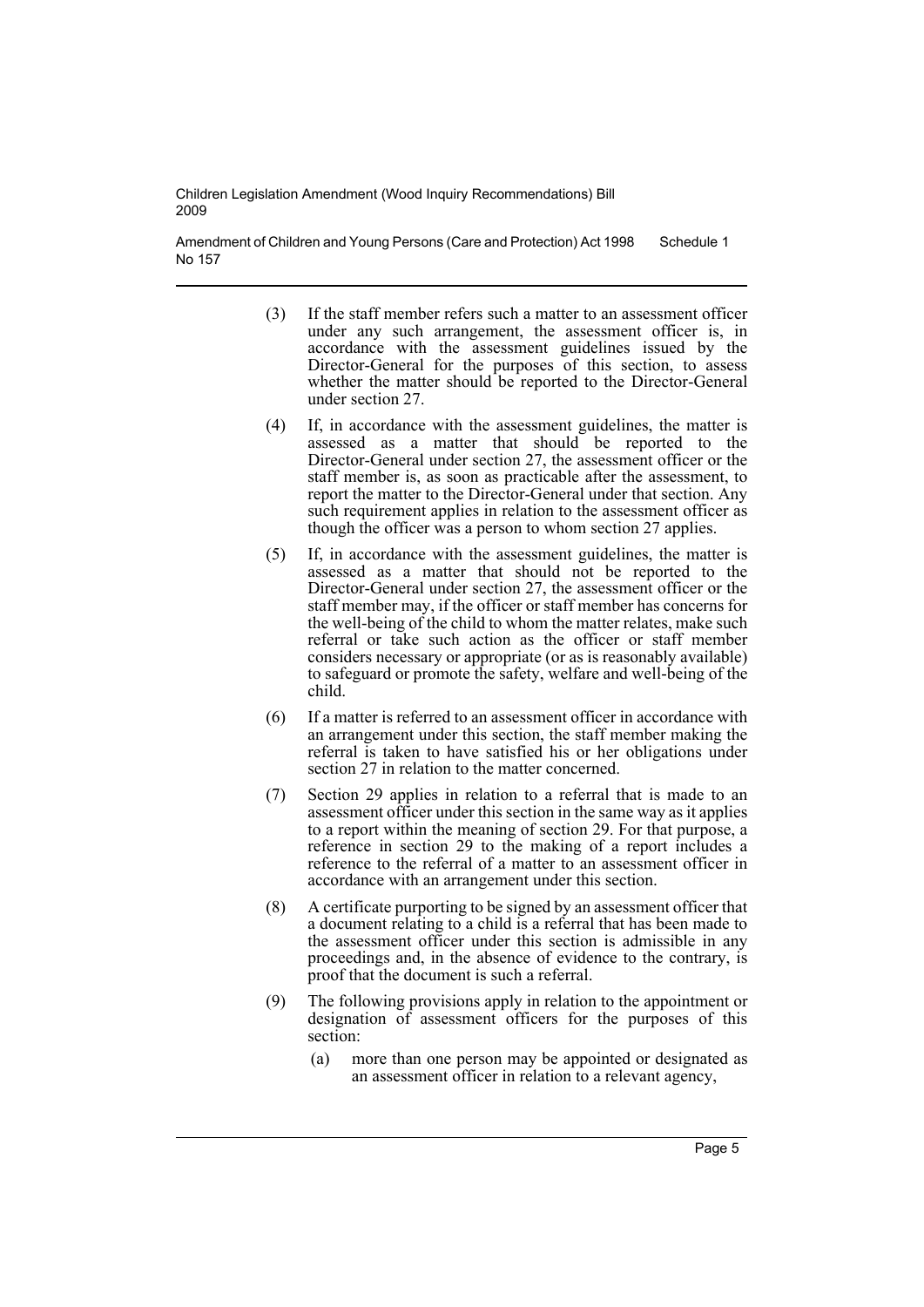Schedule 1 Amendment of Children and Young Persons (Care and Protection) Act 1998 No 157

- (b) any such appointment or designation may (without limitation) be made by reference to the holder of a specified position or to a specified class of persons,
- (c) a person may be appointed or designated as an assessment officer in relation to a relevant agency even though the person is employed in or engaged by another agency.
- (10) The regulations may extend the operation of this section, with such exclusions and modifications as may be prescribed by the regulations, to any person (or a class of persons) who is a person (or class of persons) to whom section 27 applies but who is or are not employed in or engaged by a relevant agency.
- (11) For avoidance of doubt, the head of the NSW Health Service or the Health Executive Service is, for the purposes of this section, the Director-General of the Department of Health.

# **1.2 Amendments relating to recommendations 11.1 and 11.3**

# **[1] Section 3 Definitions**

Omit the definition of *compulsory assistance*.

# **[2] Section 8 What are the objects of this Act?**

Omit "taking into account the rights, powers and duties" from section 8 (a).

Insert instead "having regard to the capacity".

# **[3] Section 9**

Omit the section. Insert instead:

# **9 Principles for administration of Act**

- (1) This Act is to be administered under the principle that, in any action or decision concerning a particular child or young person, the safety, welfare and well-being of the child or young person are paramount.
- (2) Subject to subsection (1), the other principles to be applied in the administration of this Act are as follows:
	- (a) Wherever a child or young person is able to form his or her own views on a matter concerning his or her safety, welfare and well-being, he or she must be given an opportunity to express those views freely and those views are to be given due weight in accordance with the developmental capacity of the child or young person and the circumstances.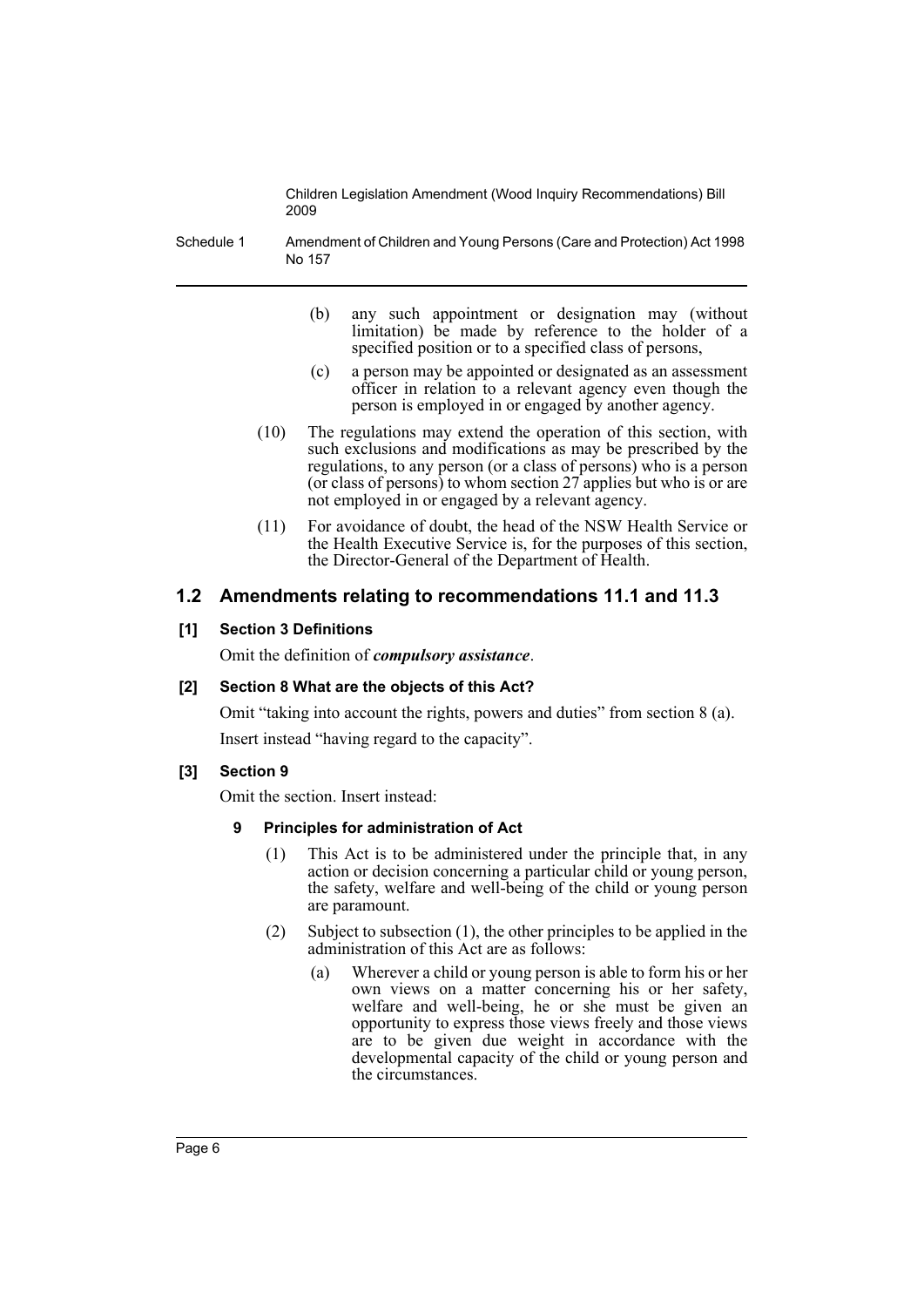Amendment of Children and Young Persons (Care and Protection) Act 1998 No 157 Schedule 1

- (b) In all actions and decisions made under this Act (whether by legal or administrative process) that significantly affect a child or young person, account must be taken of the culture, disability, language, religion and sexuality of the child or young person and, if relevant, those with parental responsibility for the child or young person.
- (c) In deciding what action it is necessary to take (whether by legal or administrative process) in order to protect a child or young person from harm, the course to be followed must be the least intrusive intervention in the life of the child or young person and his or her family that is consistent with the paramount concern to protect the child or young person from harm and promote the child's or young person's development.
- (d) If a child or young person is temporarily or permanently deprived of his or her family environment, or cannot be allowed to remain in that environment in his or her own best interests, the child or young person is entitled to special protection and assistance from the State, and his or her name, identity, language, cultural and religious ties should, as far as possible, be preserved.
- (e) If a child or young person is placed in out-of-home care, arrangements should be made, in a timely manner, to ensure the provision of a safe, nurturing, stable and secure environment, recognising the child's or young person's circumstances and that, the younger the age of the child, the greater the need for early decisions to be made in relation to a permanent placement.
- (f) If a child or young person is placed in out-of-home care, the child or young person is entitled to a safe, nurturing, stable and secure environment. Unless it is contrary to his or her best interests, and taking into account the wishes of the child or young person, this will include the retention by the child or young person of relationships with people significant to the child or young person, including birth or adoptive parents, siblings, extended family, peers, family friends and community.

#### **[4] Section 18 Obligation to co-operate**

Insert ", or the non-government agency," after "agency".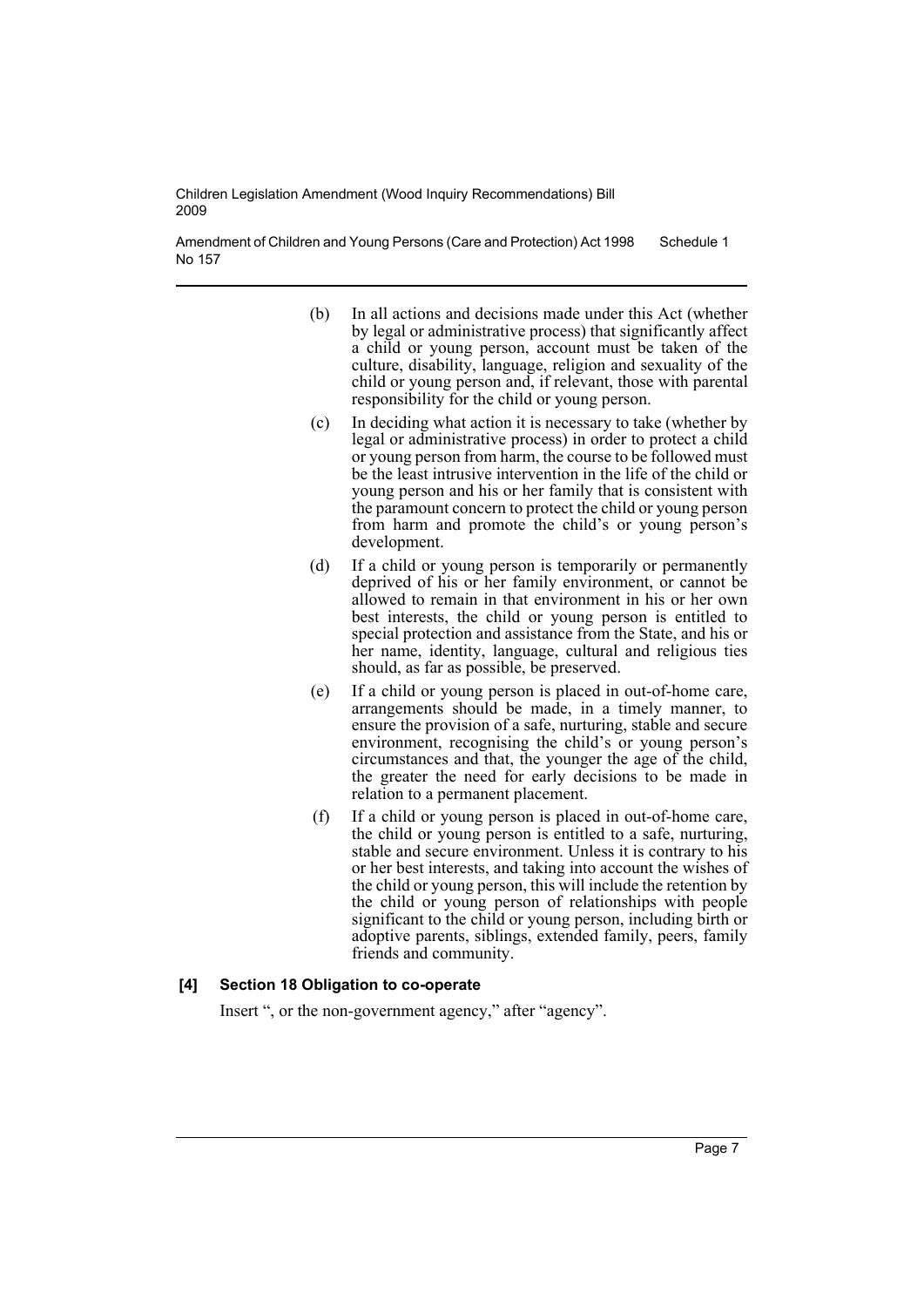Schedule 1 Amendment of Children and Young Persons (Care and Protection) Act 1998 No 157

### **[5] Section 18 (2)**

Insert at the end of section 18:

Subsection  $(1)$  does not, in the case of a non-government agency in receipt of government funding, limit any obligation imposed on the agency in accordance with the agreement under which it receives that funding.

#### **[6] Section 21 Request for assistance by parent of child or young person or by funded non-government agency**

Insert at the end of the section (before the note):

(2) Without limiting subsection (1), a non-government agency in receipt of government funding may, on behalf of a child or young person in respect of whom the agency provides services in accordance with the agreement under which it receives that funding, seek assistance from the Director-General in order to obtain other services for the child or young person.

### **[7] Section 22**

Omit the section. Insert instead:

#### **22 Director-General's response to requests for assistance**

- (1) If a person or non-government agency seeks assistance from the Director-General under this Part (whether or not a child or young person is suspected of being in need of care and protection), the Director-General must:
	- (a) provide whatever advice or material assistance, or make such referral, as the Director-General considers necessary, or
	- (b) take whatever other action the Director-General considers necessary,

to safeguard or promote the safety, welfare and well-being of the child or young person.

(2) Subsection (1) does not, however, require the Director-General to take any action other than assessing the request for assistance.

**Note.** The Director-General, in responding to a request for assistance, can provide services or arrange for other government departments and agencies, or community organisations, to provide services to assist children, young persons and their families.

The Department may also play a role in referring people to services provided under Commonwealth legislation, such as Family Court counselling and access to maintenance entitlements or other benefits.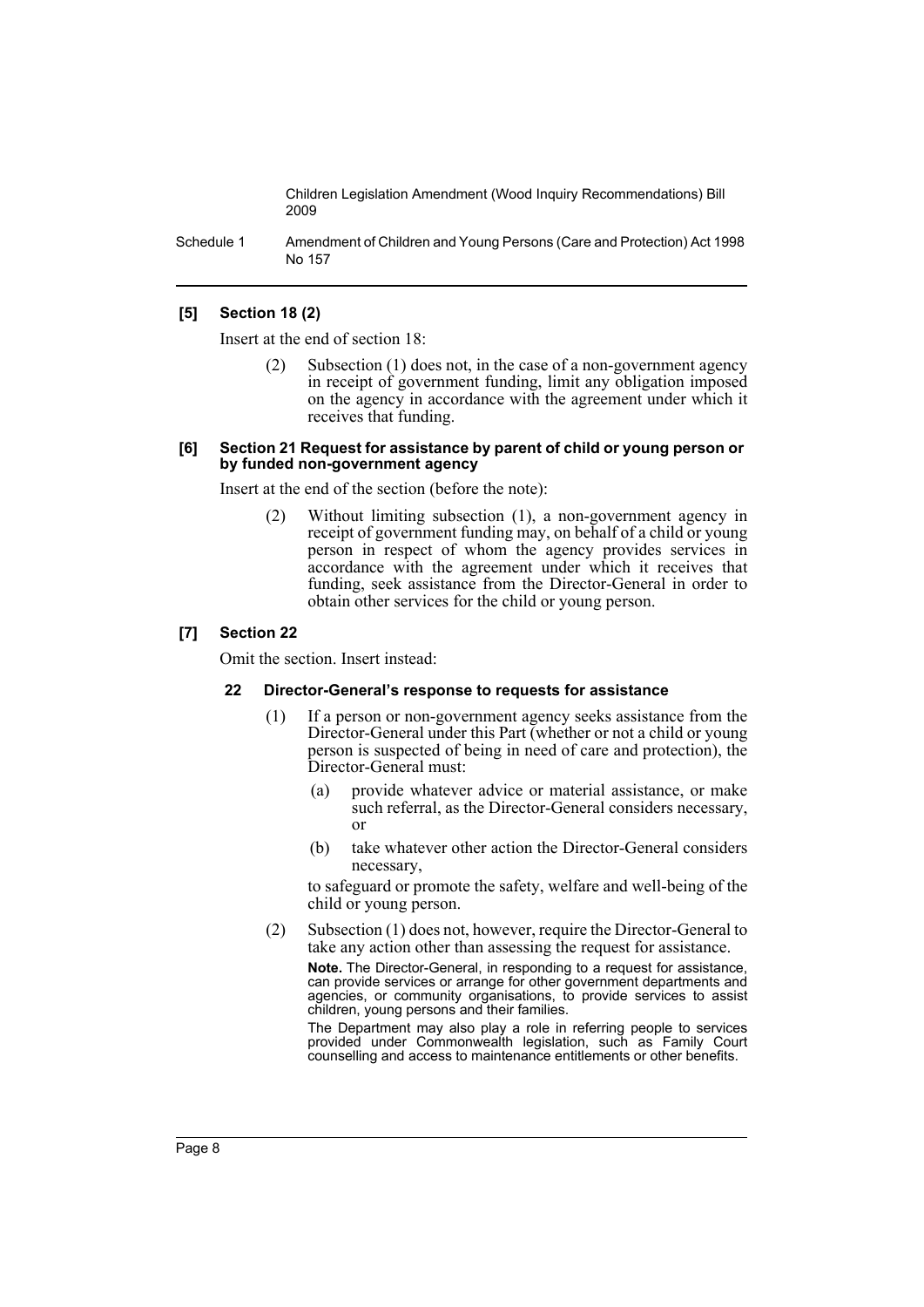Amendment of Children and Young Persons (Care and Protection) Act 1998 No 157 Schedule 1

### **[8] Section 28**

Omit the section. Insert instead:

#### **28 Record of reports and subsequent action**

The Director-General must keep a record of:

- (a) any report made to the Director-General, and
- (b) any action taken as a direct consequence of the report that has a significant effect on the child or young person to whom the report relates.

#### **[9] Section 29 Protection of persons who make reports or provide certain information**

Insert after section 29 (4):

- (4A) Subsection (1) (f) also does not prevent the disclosure to a law enforcement agency of the identity of the person who made the report (*the reporter*), or information from which the identity of the reporter could be deduced, if:
	- (a) the identity of the reporter, or the information, is disclosed in connection with the investigation of a serious offence alleged to have been committed against a child or young person, and
	- (b) the disclosure is necessary for the purposes of safeguarding or promoting the safety, welfare and well-being of any child or young person (whether or not the victim of the alleged offence).
- (4B) However, subsection (4A) does not apply unless:
	- (a) a senior officer of the law enforcement agency to which the disclosure is made has, before the disclosure is made, certified in writing that obtaining the reporter's consent would prejudice the investigation of the serious offence concerned, or
	- (b) the person or body that makes the disclosure has, before making the disclosure, certified in writing that it is impractical to obtain the consent of the reporter.
- (4C) The person or body that discloses to a law enforcement agency the identity of the reporter, or the information from which the identity of the reporter could be deduced, is required to notify the reporter of the disclosure unless:
	- (a) it is not reasonably practicable in the circumstances to do so, or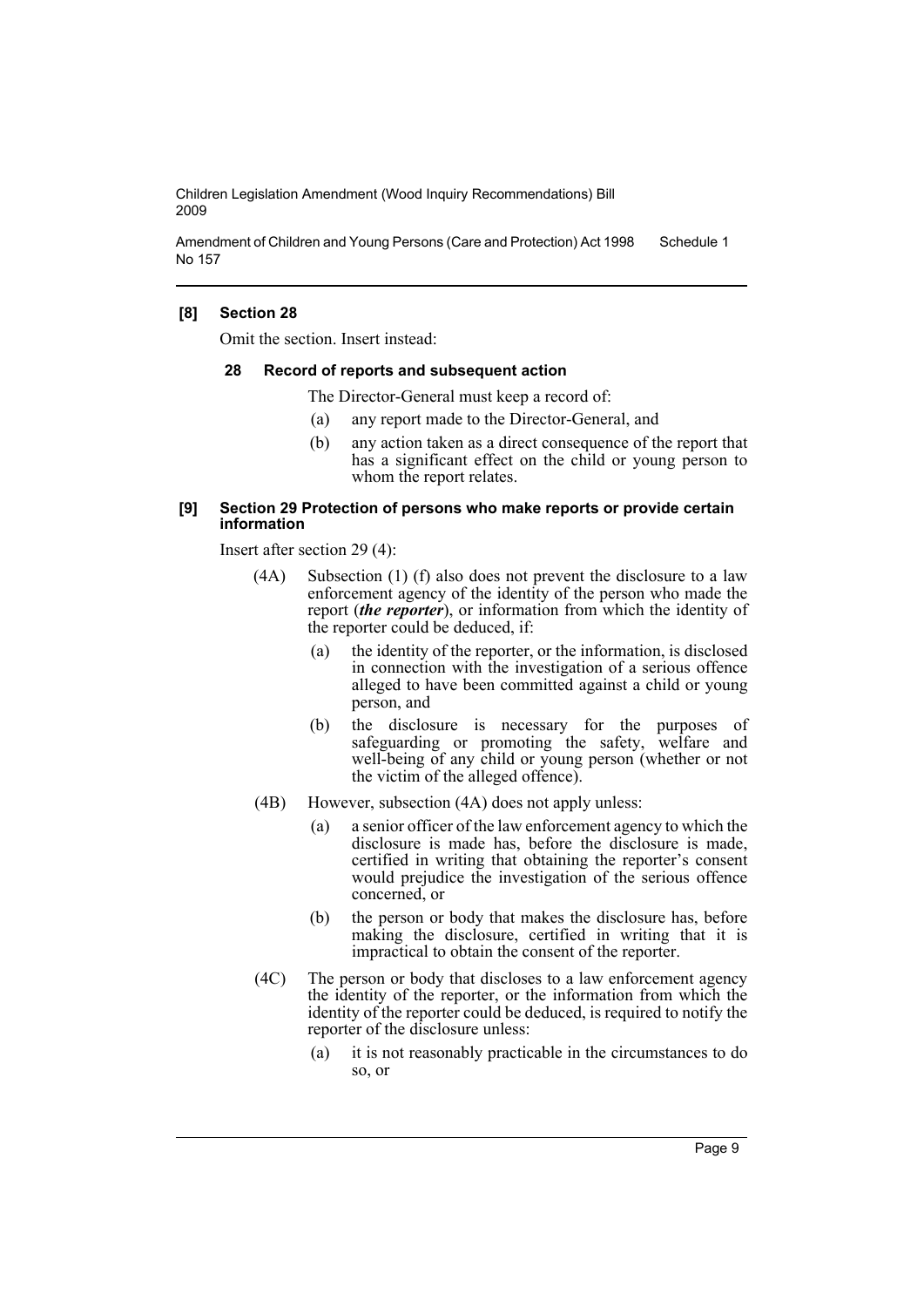Schedule 1 Amendment of Children and Young Persons (Care and Protection) Act 1998 No 157

> (b) the law enforcement agency to which the disclosure is made has advised the person or body that notifying the reporter would prejudice the investigation of the serious offence concerned.

# **[10] Section 29 (6)**

Insert in alphabetical order:

*law enforcement agency* means any of the following:

- (a) the NSW Police Force,
- (b) the Australian Federal Police,
- (c) the police force of another State or Territory,
- (d) a person or body prescribed by the regulations for the purposes of this definition.

#### *senior officer* means:

- (a) in relation to the NSW Police Force—a commissioned police officer within the meaning of the *Police Act 1990*, or
- (b) in relation to any other law enforcement agency—a person (or class of persons) prescribed by the regulations as a senior officer of the agency.

# **[11] Section 58 Provision of assessment reports and other information**

Omit "or unwilling" wherever occurring.

# **[12] Section 58 (3)–(5)**

Insert after section 58 (2):

- (3) The Children's Court may, of its own motion, order:
	- (a) the Children's Court Clinic, or
	- (b) a person appointed under subsection (2),

to provide the Court with such other information as may be within the expertise of the Children's Court Clinic or the appointed person (as the case requires) to provide.

- (4) The Children's Court may order the Children's Court Clinic to provide any such information regardless of whether an assessment order has been made in relation to the child or young person concerned.
- (5) Any information provided to the Children's Court pursuant to an order under subsection (3) is taken to be a report to the Children's Court rather than evidence tendered by a party.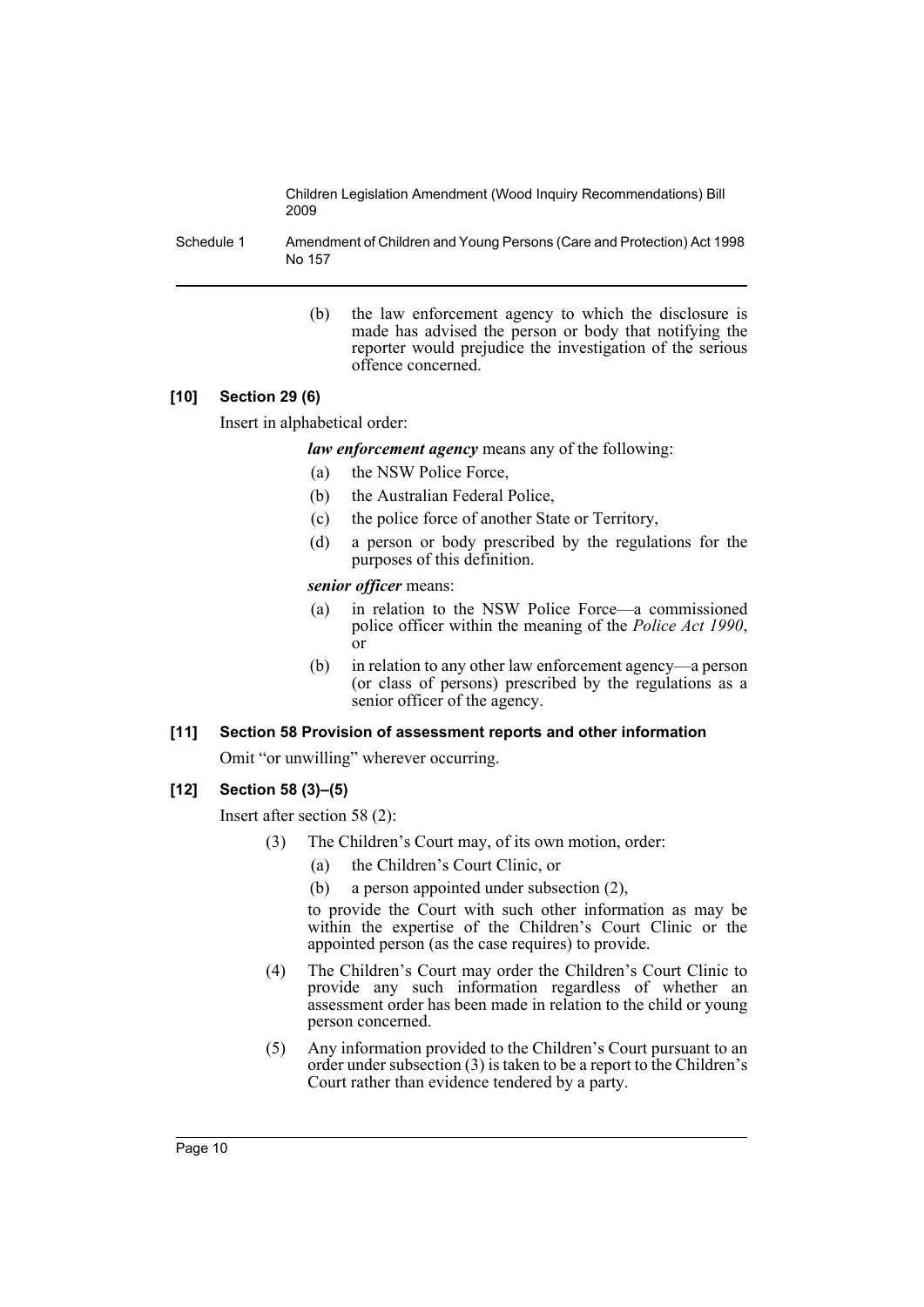Amendment of Children and Young Persons (Care and Protection) Act 1998 No 157 Schedule 1

# **[13] Section 65A**

Insert after section 65:

### **65A Referral of matters before the Court to ADR**

- (1) The Children's Court may make an order that the parties to a care application attend an alternative dispute resolution service in relation to the proceedings before the Court or any aspect of those proceedings.
- (2) The Children's Court may make an order under this section:
	- (a) on its own initiative, or
	- (b) on the application of a party to the proceedings.

# **[14] Section 71 Grounds for care orders**

Omit "any of the following reasons" from section 71 (1).

Insert instead "any reason including, without limitation, any of the following".

# **[15] Section 71 (1A)**

Insert after section 71 (1):

(1A) If the Children's Court makes a care order in relation to a reason not listed in subsection (1), the Court may only do so if the Director-General pleads the reason in the care application.

# **[16] Section 71A Effect of conduct outside New South Wales**

Omit "referred to in". Insert instead "for the purposes of".

# **[17] Section 78 Care plans**

Insert "in general terms" after "relates" in section 78 (2) (b) (i).

# **[18] Section 78A Permanency planning**

Omit "section 9 (f)" from section 78A (1) (a). Insert instead "section 9 (2) (e)".

# **[19] Section 78A (2A)**

Insert after section 78A (2):

(2A) A permanency plan need not provide details as to the exact placement in the long-term of the child or young person concerned but must be sufficiently clear and particularised so as to provide the Children's Court with a reasonably clear picture as to the way in which the child's or young person's needs, welfare and well-being will be met in the foreseeable future.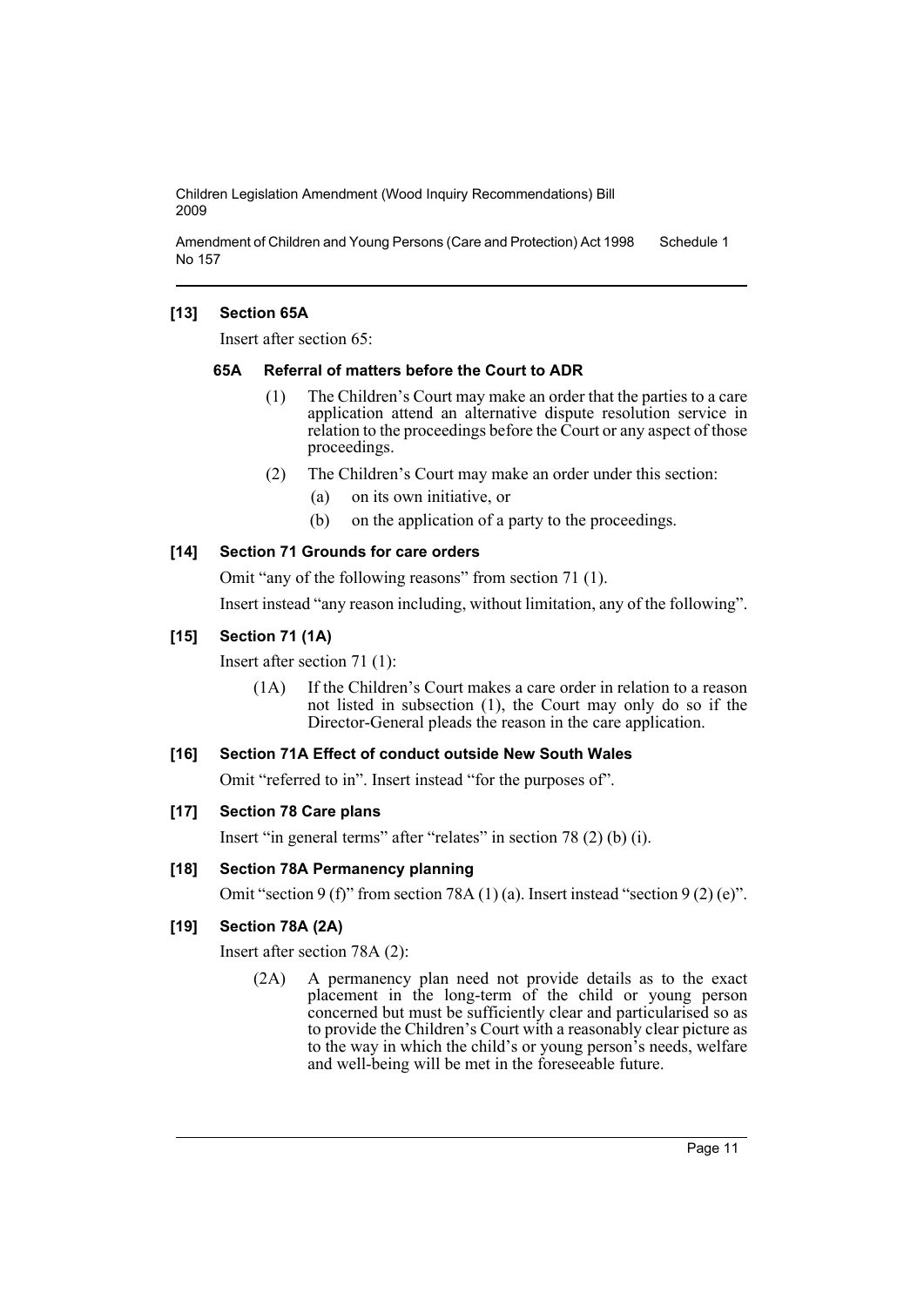Schedule 1 Amendment of Children and Young Persons (Care and Protection) Act 1998 No 157

### **[20] Section 79 Order allocating parental responsibility**

Omit "section 9 (d)" from section 79 (3). Insert instead "section 9 (2) (c)".

#### **[21] Section 79 (5)**

Insert after section 79 (4):

(5) The Children's Court may only make an order that allocates parental responsibility for a child or young person to a designated agency if the designated agency (or principal officer of the agency) is the person specified in an emergency care and protection order made under section 46 in respect of the child or young person.

#### **[22] Section 82**

Omit the section. Insert instead:

#### **82 Report on suitability of arrangements concerning parental responsibility**

- (1) The Children's Court may, when making an order in any care proceedings (the *relevant proceedings*) allocating parental responsibility of a child or young person to a person (including the Minister) other than a parent, order a party to the relevant proceedings to prepare a written report concerning the suitability of the arrangements for the care and protection of the child or young person.
- (2) The report must:
	- (a) be provided to the Children's Court within 12 months or such earlier period as the Court may specify, and
	- (b) include an assessment of progress in implementing the care plan, including progress towards the achievement of a permanent placement, and
	- (c) unless the Court orders otherwise, be given to each of the other parties to the relevant proceedings.
- (3) If, after considering the report, the Children's Court is not satisfied that proper arrangements have been made for the care and protection of the child or young person concerned, the Court is, within 30 days of receiving the report, to notify each party to the relevant proceedings inviting the party to make an application under section 90 in relation to the order. Any such application must be made within 30 days of the party being notified by the Court.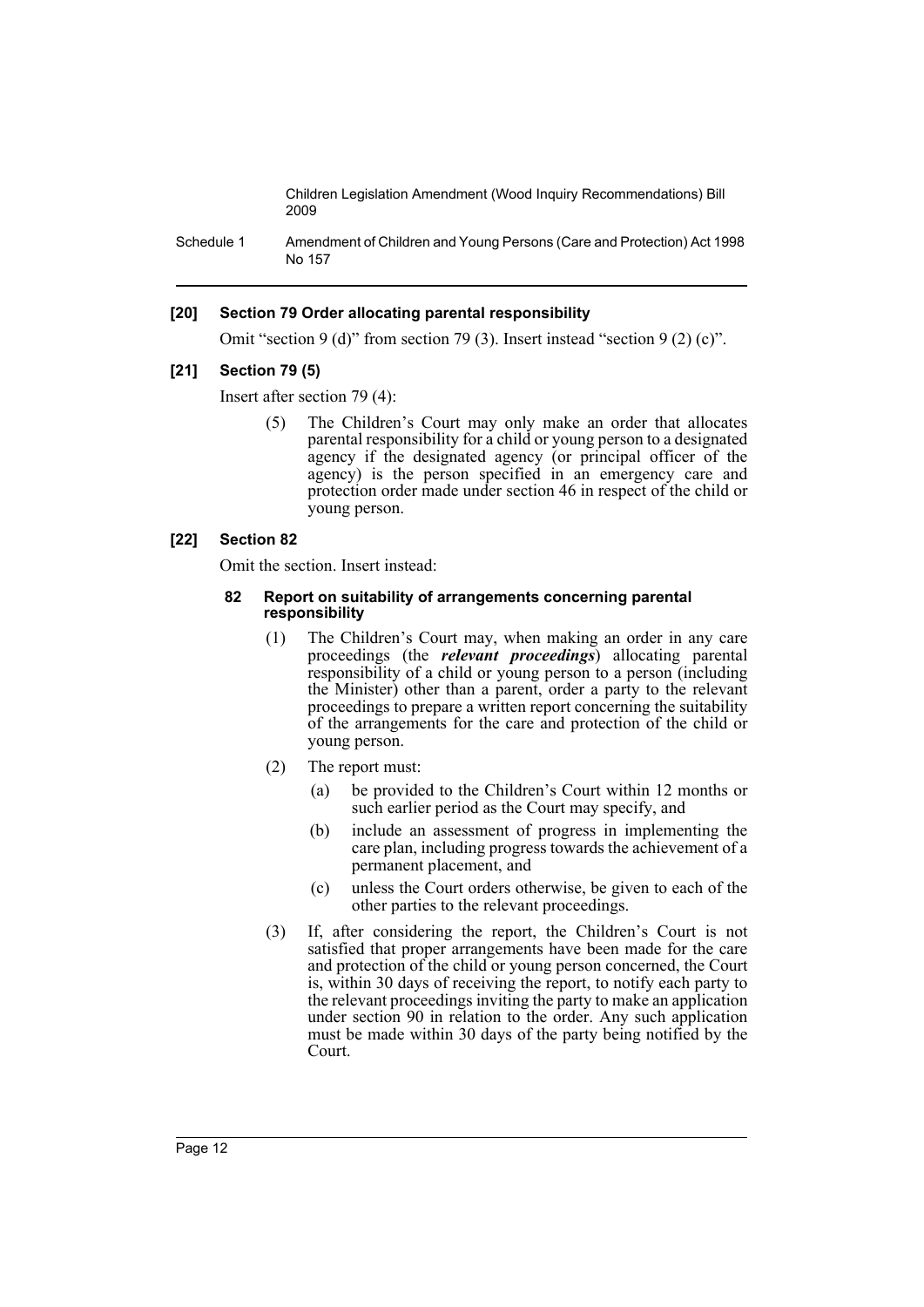Amendment of Children and Young Persons (Care and Protection) Act 1998 No 157 Schedule 1

- (4) The Children's Court cannot, however, rescind or vary the order, or make a new order allocating parental responsibility, on its own motion.
- (5) Subsection (3) does not limit the circumstances in which a party to the relevant proceedings may make an application under section 90.

### **[23] Section 83 Preparation of permanency plan**

Insert after section 83 (7):

(7A) For the purposes of subsection (7) (a), the permanency plan need not provide details as to the exact placement in the long term of the child or young person to whom the plan relates but must provide the further and better particulars which are sufficiently identified and addressed so the Court, prior to final orders being made, can have a reasonably clear plan as to the child's or young person's needs and how those needs are going to be met.

### **[24] Section 86 Contact orders**

Insert after section 86 (1):

- (1A) The Children's Court may make an order of the kind referred to in subsection (1) (a) only if:
	- (a) it is made as an interim order pending the conclusion of the proceedings, or
	- (b) the Court has, under section 83, approved a permanency plan involving restoration in relation to that child or young person.

# **[25] Section 86 (5) and (6)**

Insert after section 86 (4):

- (5) The regulations may make provision for or with respect to the referral, to alternative dispute resolution services, of disputes arising out of contact between a child or young person who is in out-of-home care and his or her parents or other family members.
- (6) Any such regulation is to apply only in relation to matters in respect of which the Children's Court does not have power to make a contact order under this section.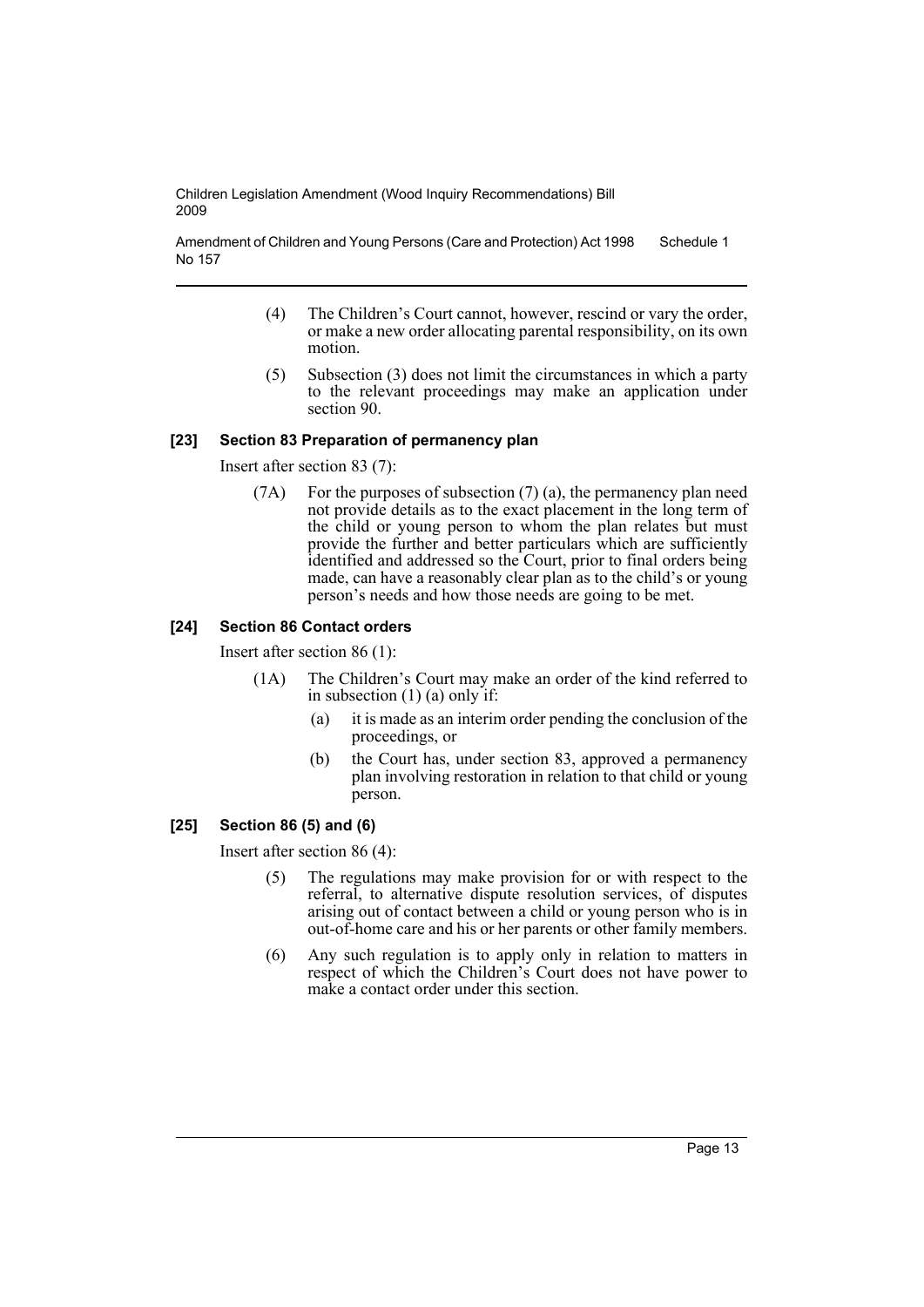Schedule 1 Amendment of Children and Young Persons (Care and Protection) Act 1998 No 157

# **[26] Section 90 Rescission and variation of care orders**

Insert before section 90 (3) (c):

(b1) the child or young person, or

# **[27] Section 90 (2A) (f):**

Insert at the end of section 90 (2A) (e):

, and

- (f) matters concerning the care and protection of the child or young person that are identified in:
	- (i) a report under section 82, or
	- (ii) a report that has been prepared in relation to a review directed by the Children's Guardian under section 85A or in accordance with section 150.

# **[28] Chapter 7, Part 3 Compulsory assistance**

Omit the Part.

# **[29] Sections 149B (2) and 231M (d)**

Omit "section 9 (g)" wherever occurring. Insert instead "section 9 (2) (f)".

# **[30] Section 231E Director-General to have regard to certain matters**

Omit section 231E (a). Insert instead:

(a) the principles in section 9, and

# **[31] Sections 231J (2) (a) and 231M (a)**

Omit "matters referred to" wherever occurring. Insert instead "principles".

# **[32] Section 248A**

Insert after section 248:

# **248A Collection of information by Director-General and Children's Court**

- (1) The regulations may make provision for or with respect to the collection by the Director-General or the Children's Court of such information (or such classes of information) as may be prescribed by the regulations.
- (2) Without limiting subsection (1), the regulations may require the Director-General or the Children's Court:
	- (a) to collect any such information, and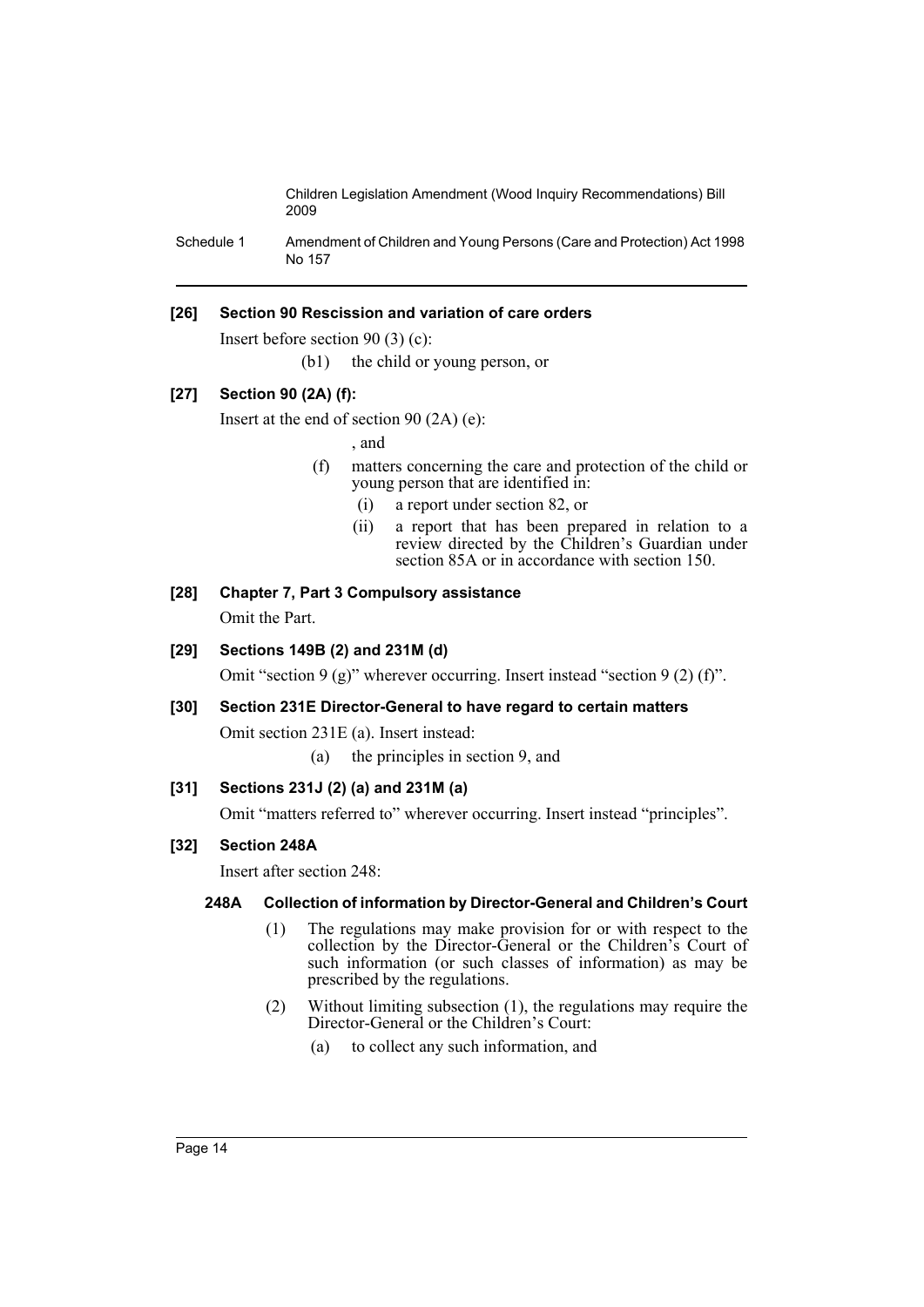Amendment of Children and Young Persons (Care and Protection) Act 1998 No 157 Schedule 1

- (b) to keep any such information that is collected by, or that is provided to, the Director-General or the Children's Court, and
- (c) to make any such information publicly available, and
- (d) to provide any such information to the Minister.
- (3) Nothing in this or any other Act prevents the Director-General or the Children's Court from doing anything in accordance with the regulations made under this section.

### **[33] Section 250 Delegation by Director-General**

Omit section 250 (1) (b).

# **1.3 Amendments relating to recommendations 11.1 (xvii) and 16.16 (i) and (viii)**

# **[1] Sections 13 (1) and 16 (3) (b)**

Insert "statutory" before "out-of-home care" wherever occurring.

### **[2] Section 14 Records relating to Aboriginals and Torres Strait Islanders**

Insert "statutory or supported" before "out-of-home care" wherever occurring in section 14 (1) and  $(2)$ .

# **[3] Section 134 Objects of this Chapter**

Omit section 134 (c) and the note at the end of the section. Insert instead:

(c) to clarify the roles and responsibilities of those involved in the provision of out-of-home care.

# **[4] Sections 135–135C**

Omit section 135. Insert instead:

#### **135 Definition and types of "out-of-home care"**

- (1) For the purposes of this Act, *out-of-home care* means residential care and control of a child or young person that is provided:
	- (a) by a person other than a parent of the child or young person, and
	- (b) at a place other than the usual home of the child or young person,

whether or not for fee, gain or reward.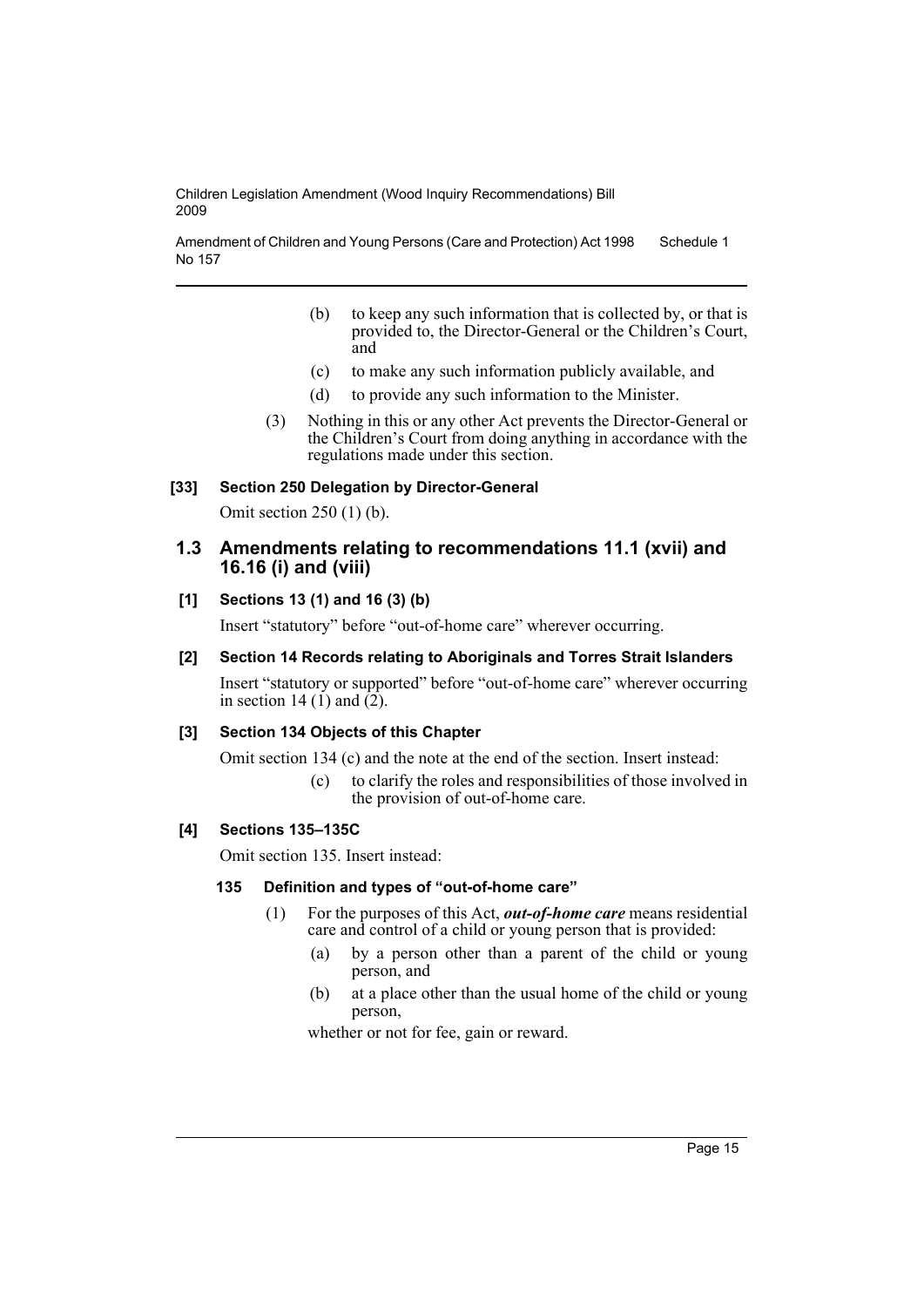Schedule 1 Amendment of Children and Young Persons (Care and Protection) Act 1998 No 157

- (2) There are 3 types of out-of-home care for the purposes of this Act, as follows:
	- (a) *statutory out-of-home care*—see section 135A,
	- (b) *supported out-of-home care*—see section 135B,
	- (c) *voluntary out-of-home care*—see section 135C.
- (3) For the purposes of this Act, *out-of-home care* does not include:
	- (a) daily care and control of a child given by a person in the person's capacity as a licensed provider of children's services, or
	- (b) any care provided by a relative of a child or young person unless:
		- (i) the Minister has parental responsibility for the child or young person by virtue of an order of the Children's Court, or
		- (ii) the child or young person is in the care of the Director-General, or
		- (iii) it is provided pursuant to a supported out-of-home care arrangement as referred to in section 153, or
	- (c) anything prescribed by the regulations not to be out-of-home care.
- (4) However, a child or young person who is in out-of-home care does not cease to be in that care merely because the child or young person becomes subject to any care or control referred to in subsection (3).

### **135A Statutory out-of-home care**

- (1) *Statutory out-of-home care* is out-of-home care that is provided in respect of a child or young person for a period of more than 14 days:
	- (a) pursuant to a care order of the Children's Court, or
	- (b) by virtue of the child or young person being a protected person.
- (2) Any statutory out-of-home care provided in respect of a child or young person is taken to commence:
	- (a) immediately on the making of a care order for a period of more than 14 days in respect of the child or young person, or
	- (b) in any other case—immediately the child or young person is placed with an authorised carer.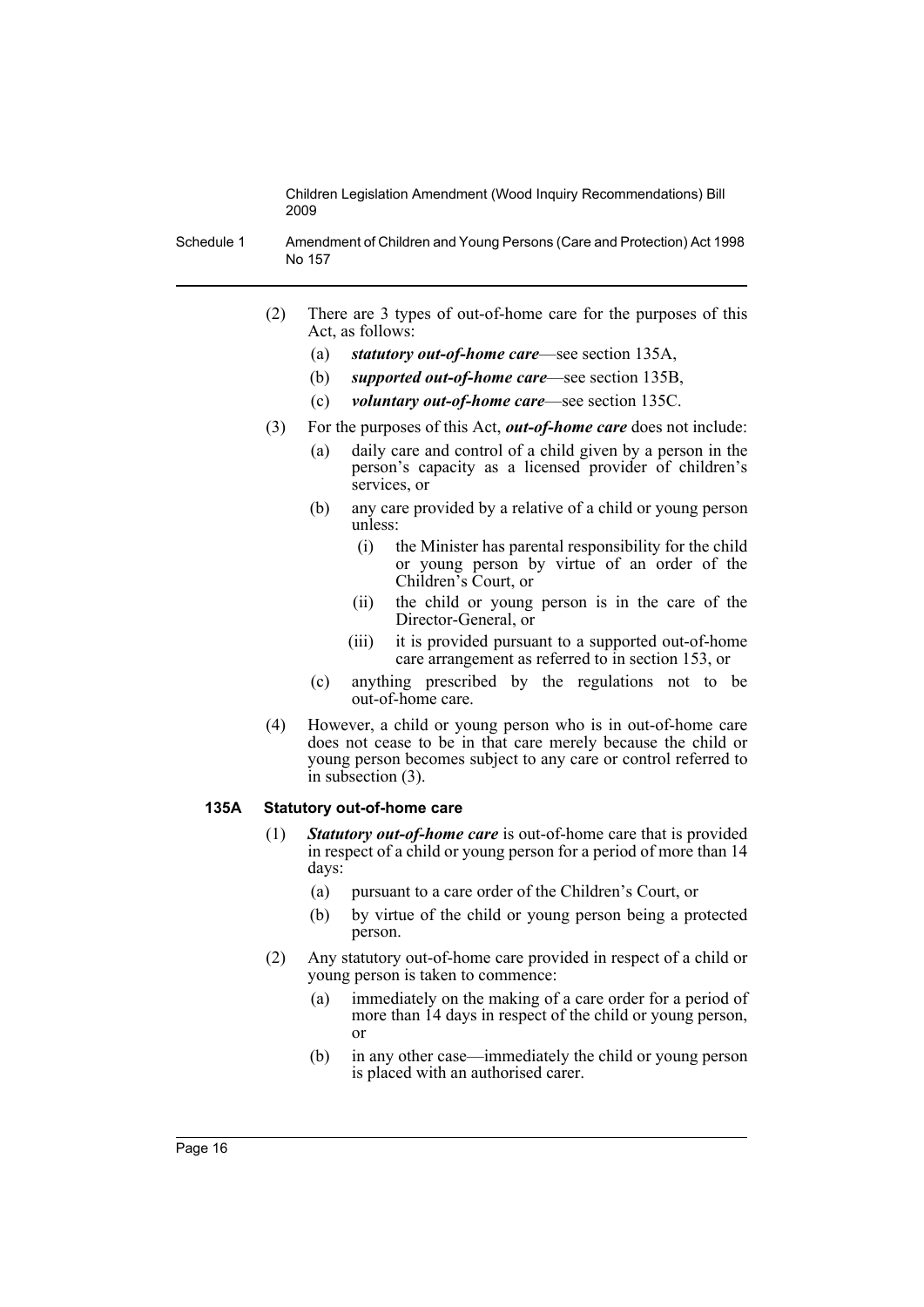Amendment of Children and Young Persons (Care and Protection) Act 1998 No 157 Schedule 1

- (3) In this section, *protected person* means:
	- (a) a person who is a ward of the Supreme Court, or subject to an order of the Supreme Court in its parens patriae jurisdiction, and of whom the Minister or the Director-General has the custody or care pursuant to an order of the Supreme Court, or
	- (b) a person who is under the parental responsibility of the Director-General pursuant to Part 6 (Parental responsibility for children awaiting adoption) of Chapter 4 of the *Adoption Act 2000*, or
	- (c) a person in respect of whom the Minister or the Director-General has parental responsibility, either wholly or partially, pursuant to an order in force under the *Family Law Act 1975* of the Commonwealth, or
	- (d) a person who, having been a person referred to in paragraph (a), (b) or  $(c)$ , was in the custody of a person referred to in section 91 (1) (d) (i) or (ii) of the *Children (Care and Protection) Act 1987* immediately before its repeal.

# **135B Supported out-of-home care**

*Supported out-of-home care* is out-of-home care in respect of a child or young person that is, as a result of the Director-General forming the opinion that the child or young person is in need of care and protection, arranged, provided or otherwise supported by the Director-General under Part 3 of this Chapter.

#### **135C Voluntary out-of-home care**

*Voluntary out-of-home care* is out-of-home care in respect of a child or young person that is arranged by a parent of the child or young person in the manner referred to in section 156A.

# **[5] Section 136**

Omit the section. Insert instead:

#### **136 Restriction on who may provide statutory out-of-home care**

(1) Statutory out-of-home care may be provided in respect of a child or young person only by an authorised carer.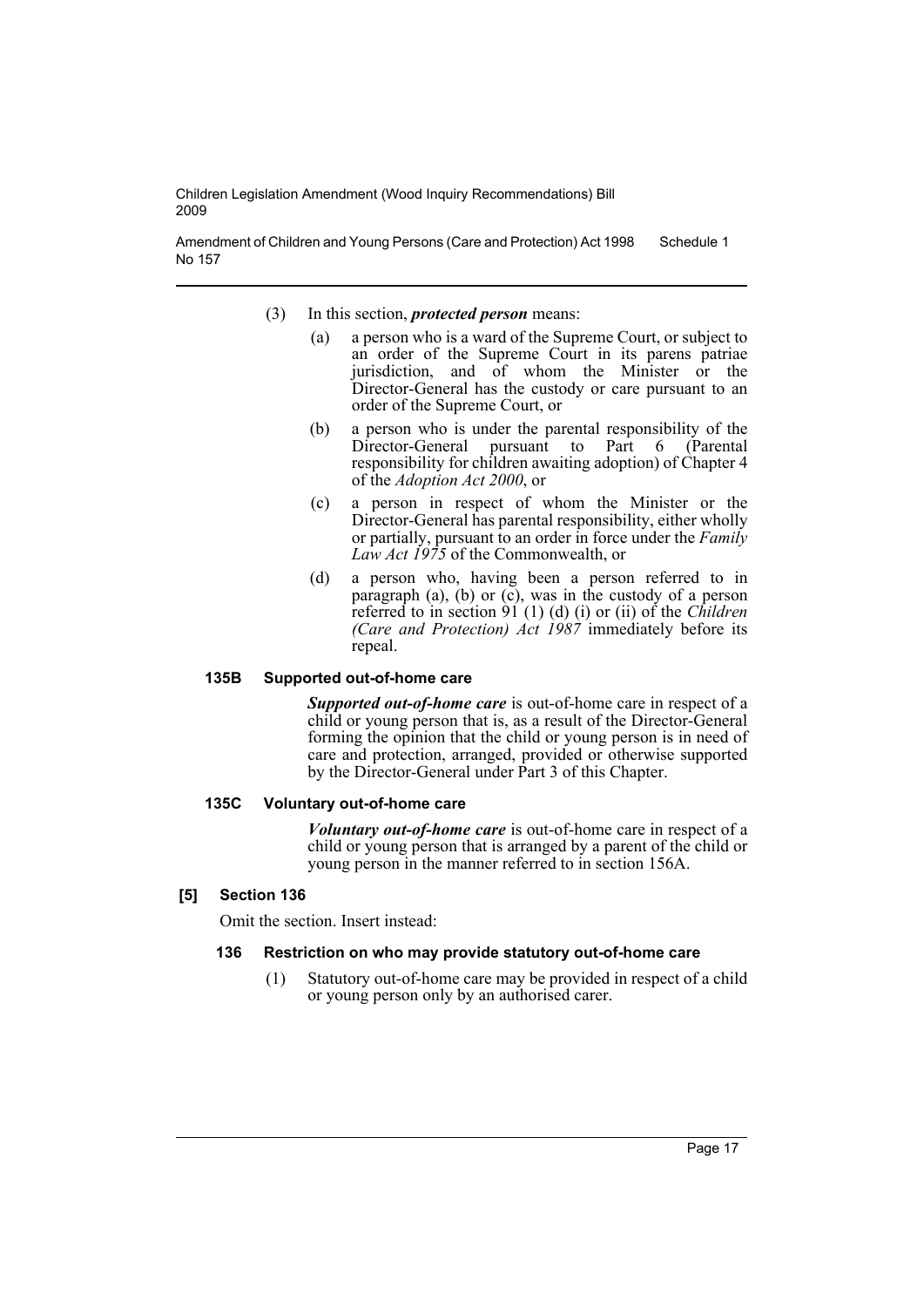Schedule 1 Amendment of Children and Young Persons (Care and Protection) Act 1998 No 157

> (2) A person, other than an authorised carer, who provides statutory out-of-home care in respect of a child or young person is guilty of an offence.

Maximum penalty (subsection (2)): 200 penalty units. **Note.** The provision of supported or voluntary out-of-home care is regulated by Parts 3 and 3A of this Chapter.

- (3) This section does not prevent a child or young person who:
	- (a) has been placed in statutory out-of-home care, and
		- (b) is the subject of a permanency plan involving restoration,

from living with his or her parents, in accordance with the arrangements under a care plan approved by the Children's Court, at any time during the period of 6 months before the date on which the child or young person is to be restored to his or her parents in accordance with the permanency plan.

# **[6] Section 137 Authorised carers**

Insert after section 137 (1):

- (1A) If, in relation to a child or young person who is the subject of a care order, the Children's Court has accepted that there is no realistic possibility of the child or young person being restored to his or her parents, a parent of the child or young person cannot:
	- (a) be given care responsibility for the child or young person, or
	- (b) be authorised by a designated agency as an authorised carer in respect of the child or young person,

unless the decision of the Court that there is no possibility of restoration is rescinded under section 90.

### **[7] Section 138 Persons who may arrange for provision of statutory or supported out-of-home care**

Insert "statutory or supported" before "out-of-home care" wherever occurring.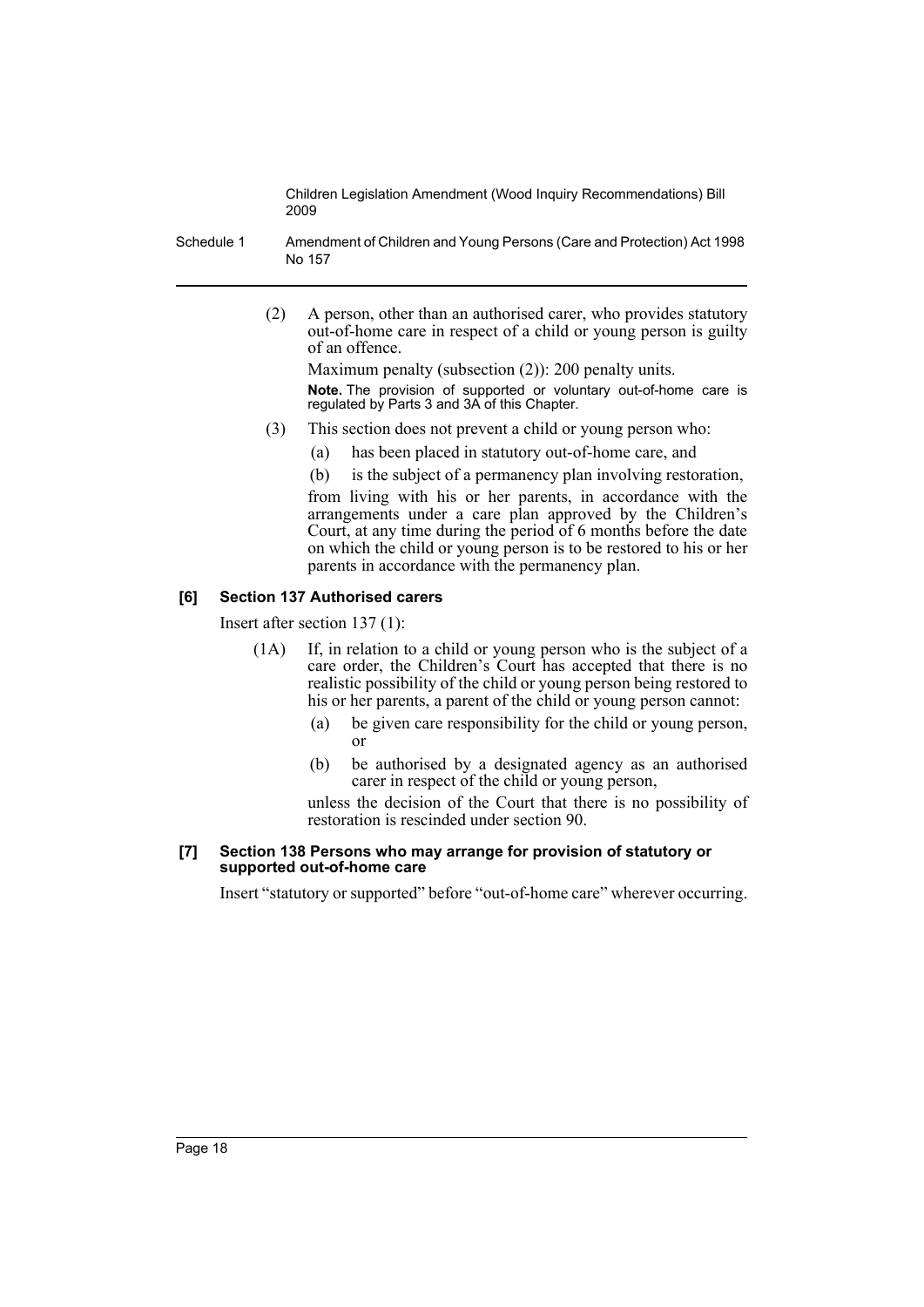Amendment of Children and Young Persons (Care and Protection) Act 1998 No 157 Schedule 1

# **[8] Chapter 8, Parts 3 and 3A**

Omit Part 3. Insert instead:

# **Part 3 Supported out-of-home care**

# **Division 1 Temporary care arrangements**

# **151 Making of temporary care arrangements**

- (1) The Director-General may make a temporary care arrangement in respect of a child or young person if the child or young person is, in the opinion of the Director-General, in need of care and protection.
- (2) The Director-General:
	- (a) has the care responsibility of a child or young person who is the subject of a temporary care arrangement, and
	- (b) may delegate that care responsibility only to an authorised carer.
- (3) The Director-General must not, in the case of a child, make a temporary care arrangement in respect of the child unless:
	- (a) a parent of the child consents to the arrangement and a permanency plan involving restoration is in place in relation to the child, or
	- (b) the parents of the child are, in the opinion of the Director-General, incapable of consenting to the arrangement.
- (4) The regulations may make provision for or with respect to temporary care arrangements under this Division.

# **152 Duration, renewal and review of temporary care arrangements**

- (1) A temporary care arrangement ceases to be in force:
	- (a) on the receipt by the Director-General of a request for the termination of the arrangement made by the person by whom the application for the making of the arrangement was made, or
	- (b) on the child or young person the subject of the arrangement attaining the age of 18 years, or
	- (c) on the expiration of the period of:
		- (i) except as provided by subparagraph (ii)—3 months, or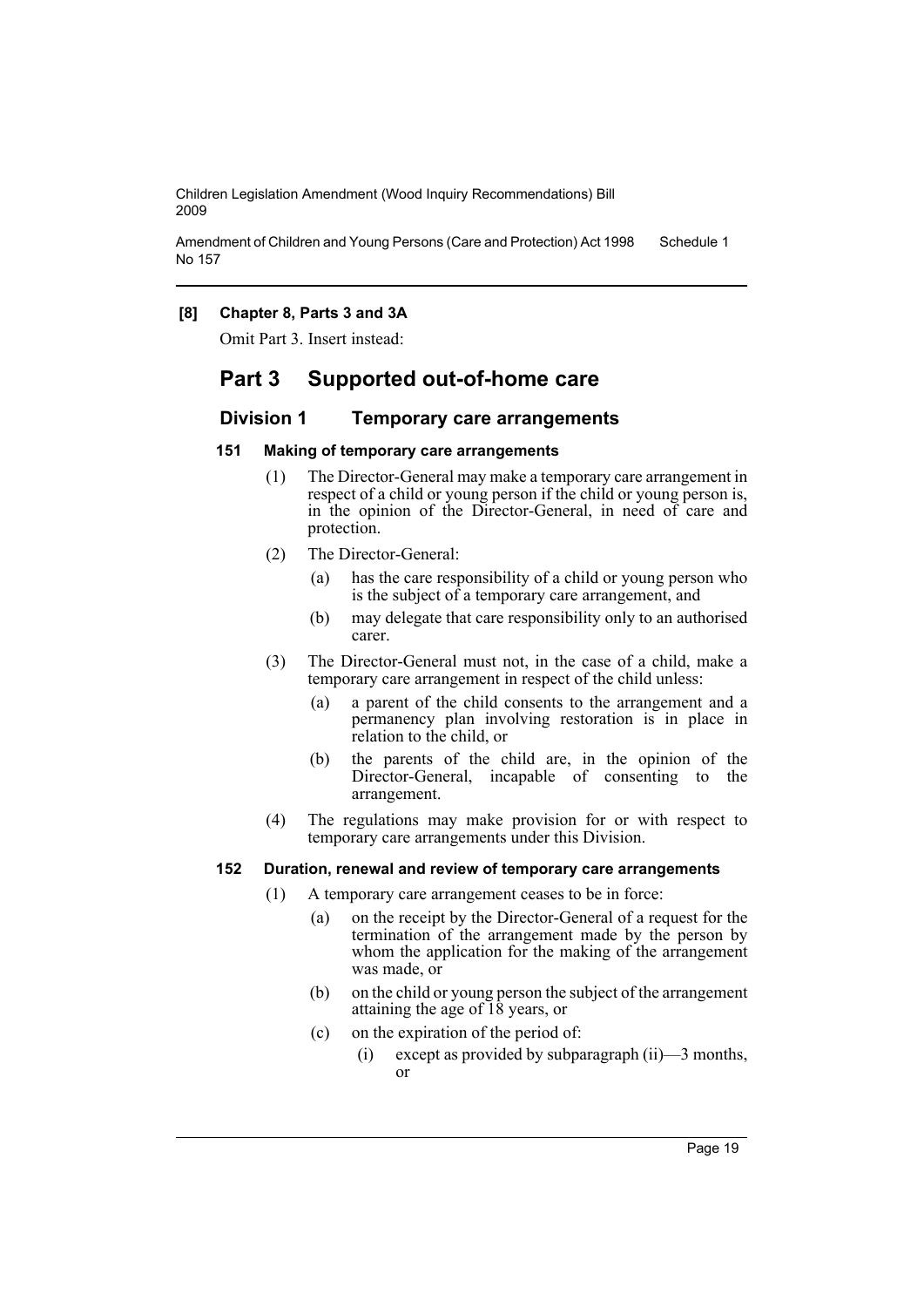Schedule 1 Amendment of Children and Young Persons (Care and Protection) Act 1998 No 157

- (ii) if the Director-General has renewed the arrangement pursuant to subsection (2)—6 months, after the making of the arrangement, or
- (d) on its termination by the Director-General under subsection (5),

whichever first occurs.

- (2) At the expiration of 3 months after the making of a temporary care arrangement in respect of a child or young person, the Director-General may, if of the opinion that the child or young person is still in need of care and protection, renew the arrangement for a further period of 3 months.
- (3) Section 151 applies to the renewal of a temporary care arrangement in the same way as it applies to the making of such an arrangement.
- (4) A temporary care arrangement cannot be:
	- (a) made or renewed in respect of a child or young person if the child or young person has, during the previous 12 months, been the subject of a temporary care arrangement for a period, or for periods in the aggregate, exceeding 6 months, or
	- (b) renewed in respect of a child or young person if the temporary care arrangement was made in the circumstances described in section 151 (3) (b).
- (5) The Director-General may, whether on the application of the child or young person, or a parent of the child or young person, or on the Director-General's own motion, terminate a temporary care arrangement in respect of a child or young person if:
	- (a) the Director-General is of the opinion that the child or young person is no longer in need of care and protection, or
	- (b) a care application is made in respect of the child or young person.
- (6) An application for the review of a temporary care arrangement may, in accordance with the regulations, be made to the Children's Court:
	- (a) by or on behalf of the child or young person the subject of the arrangement, or
	- (b) by a person having parental responsibility for the child or young person.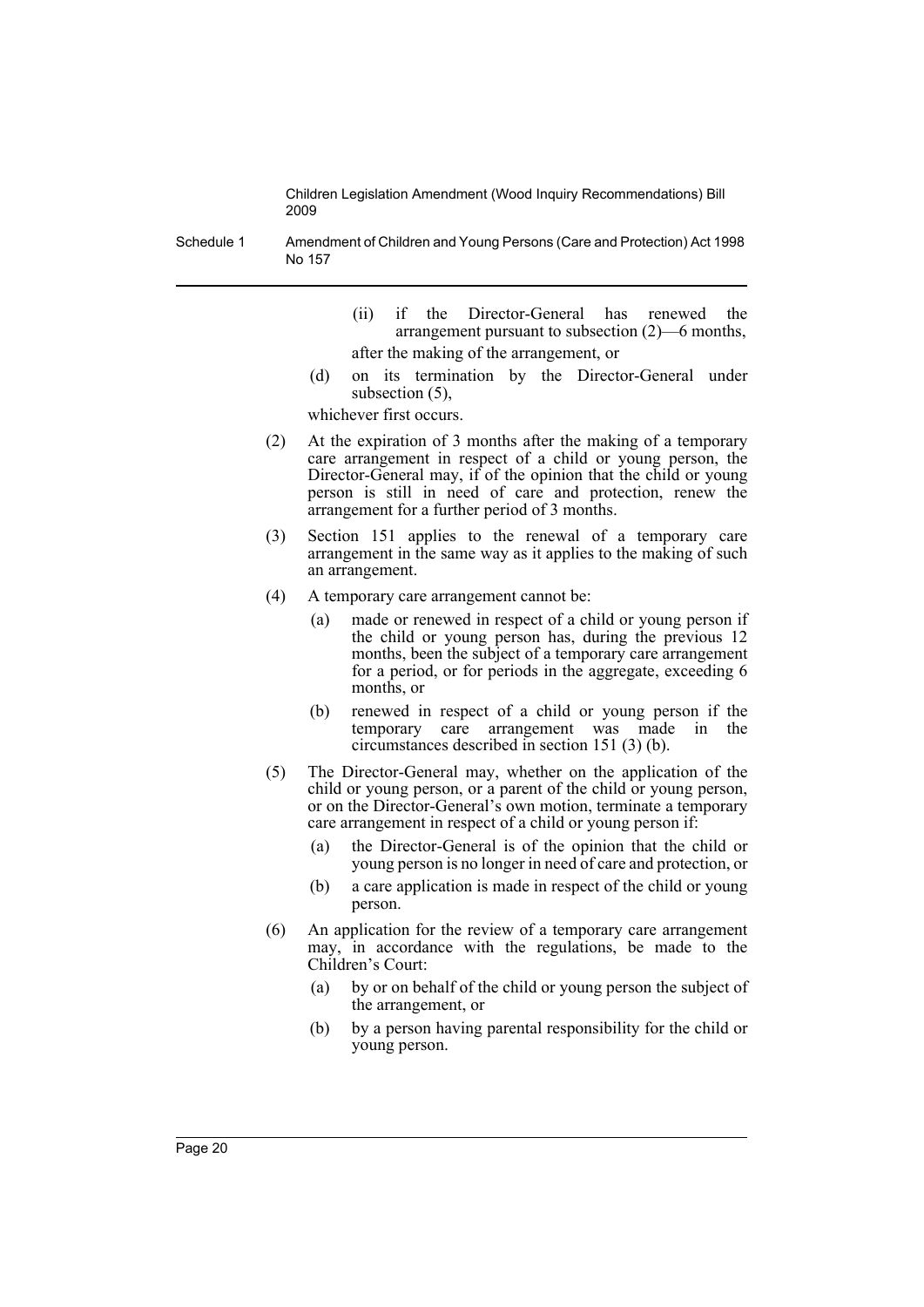Amendment of Children and Young Persons (Care and Protection) Act 1998 No 157 Schedule 1

> (7) The decision of the Children's Court in respect of an application for a review is to be given effect to as if it were the decision of the Director-General with respect to the making of a temporary care arrangement under section 151.

# **Division 2 Other supported out-of-home care arrangements**

# **153 Operation of other arrangements**

- (1) The Director-General may provide support in respect of the placement of a child or young person in out-of-home care that has been arranged otherwise than under a temporary care arrangement as referred to in Division 1.
- (2) If a child or young person has been placed in out-of-home care under any such other arrangement supported by the Director-General, the child or young person must not remain in the out-of-home care provided under the arrangement for a period in excess of 21 days unless the designated agency having supervisory responsibility for the child or young person is satisfied, following appropriate assessment, that the child or young person is unable to remain with his or her parent or parents.
- (3) Within 7 days after the expiration of the 21-day period, the designated agency must:
	- (a) develop and implement a permanency plan involving restoration, or
	- (b) develop a care plan,

in respect of the child or young person.

# **Division 3 General provisions**

# **154 Restriction on who may provide supported out-of-home care**

- (1) Supported out-of-home care may be provided in respect of a child or young person only by the Director-General or an authorised carer.
- (2) If a person, other than the Director-General or an authorised carer, provides out-of-home care in respect of a child or young person:
	- (a) the child or young person is, for the purposes of Parts 2 and 3 of Chapter 3, taken to be at risk of significant harm, and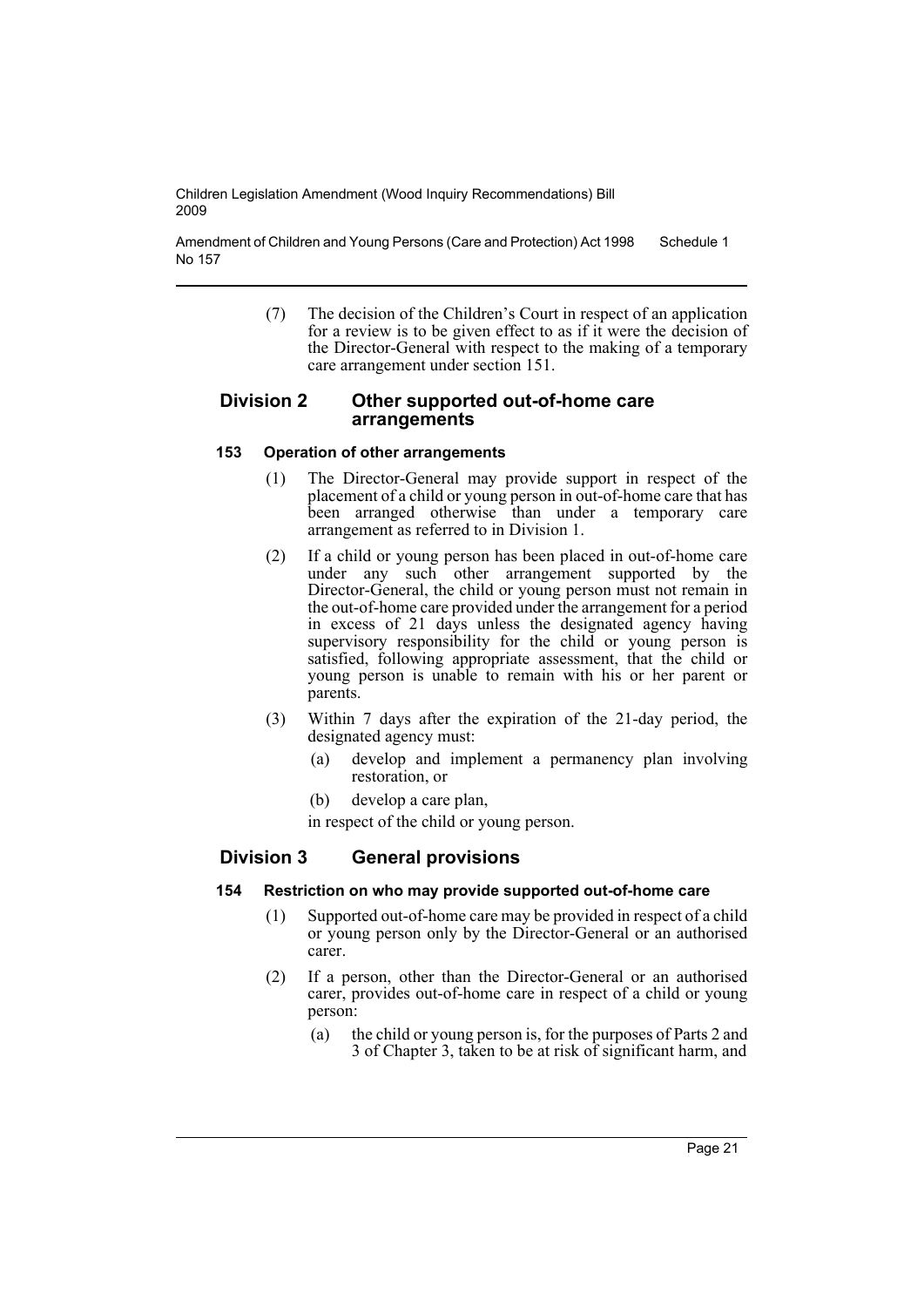Schedule 1 Amendment of Children and Young Persons (Care and Protection) Act 1998 No 157

- (b) the Director-General may direct the person, by notice in writing, to cease providing the out-of-home care within the time specified in the notice.
- (3) A person who fails to comply with a notice given to the person under subsection (2) (b) is guilty of an offence. Maximum penalty: 200 penalty units.

#### **155 Review of supported out-of-home care arrangements**

- (1) If a child or young person has been in supported out-of-home care for a period, or for periods in the aggregate, exceeding 3 months in any period of 12 months, the designated agency having supervisory responsibility for the child or young person must conduct a review of the out-of-home care arrangements at least once in every period of 12 months.
- (2) Any such annual review, in considering the needs of the child or young person, is to have regard to the following:
	- (a) the number of periods and the total time the child or young person has spent in supported out-of-home care,
	- (b) the number and outcome of previous reviews of the supported out-of-home care arrangements,
	- (c) the legal status of the child or young person,
	- (d) the issues that need to be addressed while the child or young person is in supported out-of-home care, what is to be done and who is to undertake responsibility,
	- (e) the responsibilities of all parties concerning care,
	- (f) any special requirements of the child or young person relating to culture, language, religion or disability,
	- (g) the appropriateness of making a care application.
- (3) At the conclusion of the annual review, the designated agency is to determine:
	- (a) whether restoration of the child or young person to family care is possible and, if not, how the parenting needs of the child or young person are to be met, and
	- (b) whether a care application should be made in order to provide for the reallocation of parental responsibility in relation to the child or young person.
- (4) In addition to the annual review under subsection (1), reviews concerning the child or young person are to be conducted by the designated agency: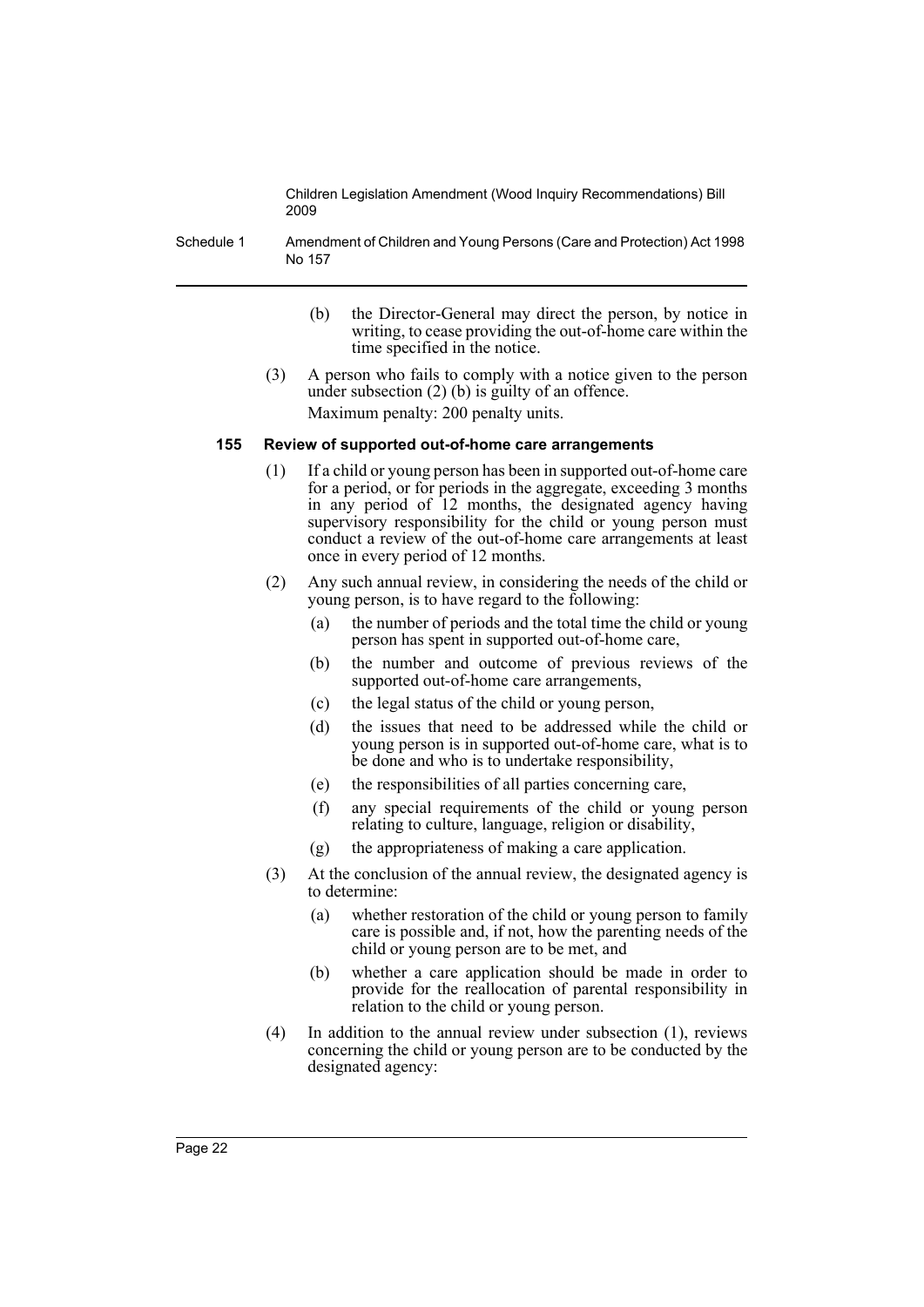Amendment of Children and Young Persons (Care and Protection) Act 1998 No 157 Schedule 1

- (a) within 21 days after the death of the authorised carer, and
- (b) before a planned change of placement, and
- (c) within 21 days after an unplanned change of placement.

# **Part 3A Voluntary out-of-home care**

# **156 Preliminary**

(1) In this Part:

*relevant agency* means:

- (a) a designated agency, or
- (b) any other organisation that provides out-of-home care in respect of children or young persons and that is registered for the time being by the Children's Guardian for the purposes of this Part.
- (2) The regulations may make provision for or with respect to:
	- (a) voluntary arrangements under this Part for out-of-home care, and
	- (b) the registration of organisations for the purposes of this Part.

# **156A Voluntary arrangements for out-of-home care**

(1) A parent of a child or young person may make an arrangement with a relevant agency for the child or young person to be placed in out-of-home care that is provided or arranged by the agency. Any such arrangement is referred to in this section as a *voluntary arrangement*.

**Note.** Section 172A prohibits parents from placing children or young persons in out-of-home care that is provided or arranged by organisations that are not relevant agencies.

- (2) If a child or young person is placed in out-of-home care under a voluntary arrangement:
	- (a) the child or young person must not remain in out-of-home care for more than 3 months in any period of 12 months unless the care is provided by, or is under the supervision of, a designated agency, and
	- (b) the child or young person must not remain in out-of-home care for more than 180 days in any period of 12 months unless the designated agency responsible for the child or young person has, in accordance with the guidelines issued by the Children's Guardian for the purposes of this section,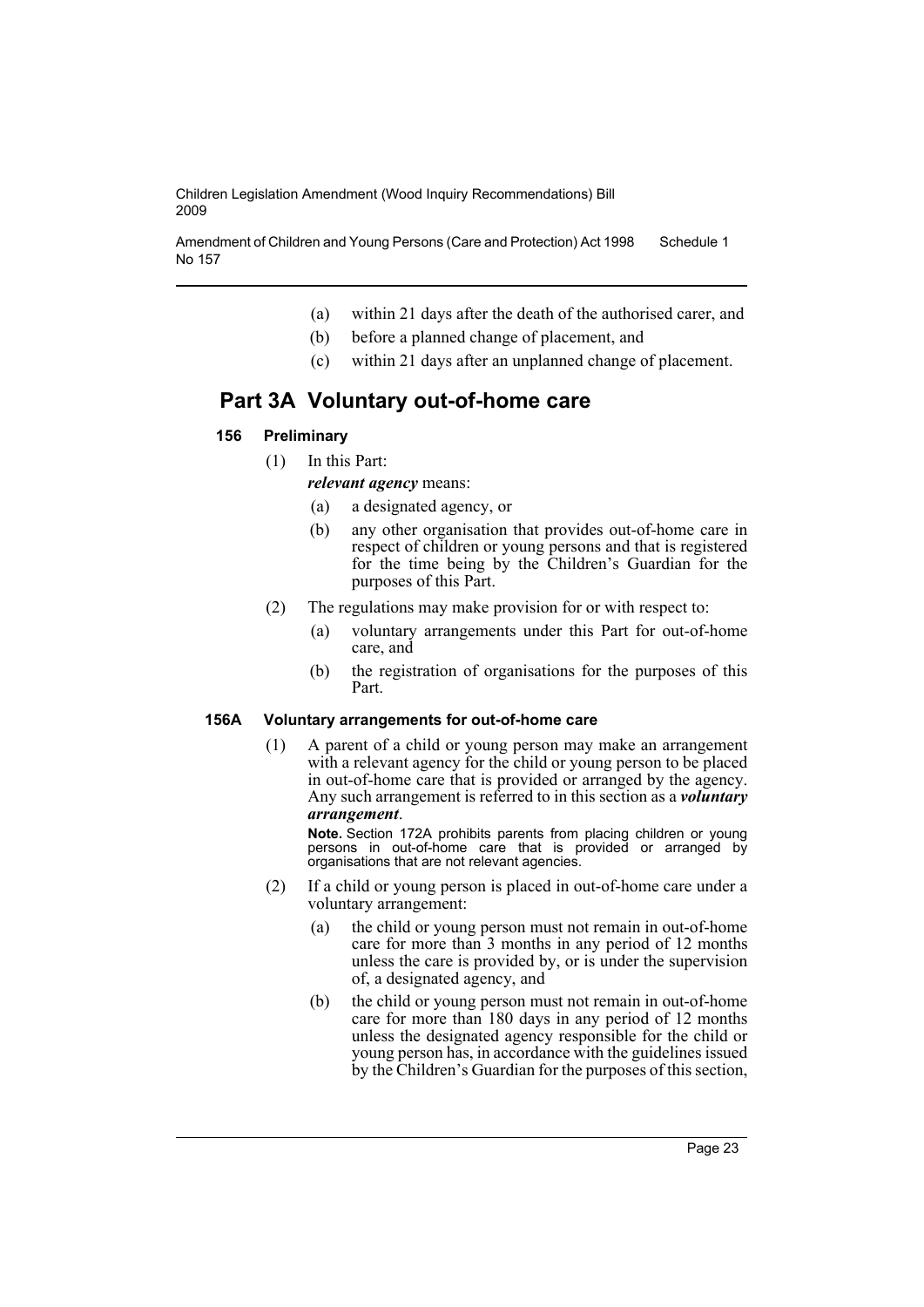Schedule 1 Amendment of Children and Young Persons (Care and Protection) Act 1998 No 157

> prepared a plan that meets the needs of the child or young person under the arrangement.

- (3) If subsection (2) is not complied with in relation to the provision of out-of-home care under a voluntary arrangement, the child or young person to whom the arrangement applies is, for the purposes of Parts 2 and 3 of Chapter 3, taken to be at risk of significant harm.
- (4) The Children's Guardian is to formulate intake procedures and procedures relating to assessments and inter-agency co-ordination in order to ensure:
	- (a) that children and young persons are not placed in out-of-home care under a voluntary arrangement if adequate services can be provided to enable them to remain with their families, and
	- (b) that proper case planning occurs for all children and young persons placed in any such out-of-home care.

# **[9] Chapter 8, Part 5, heading**

Insert "**statutory or supported**" before "**out-of-home care**".

### **[10] Section 159A**

Insert before section 159:

#### **159A Part applies to statutory and supported out-of-home care only**

A reference is this Part to out-of-home care is a reference only to statutory or supported out-of-home care.

**[11] Section 161 Financial assistance for children and young persons in statutory or supported out-of-home care**

Omit section 161 (2).

# **[12] Chapter 8, Part 6, heading**

Insert "**statutory**" before "**out-of-home care**".

# **[13] Section 165A**

Insert before section 165:

#### **165A Part applies to statutory out-of-home care only**

A reference in this Part to out-of-home care is a reference only to statutory out-of-home care.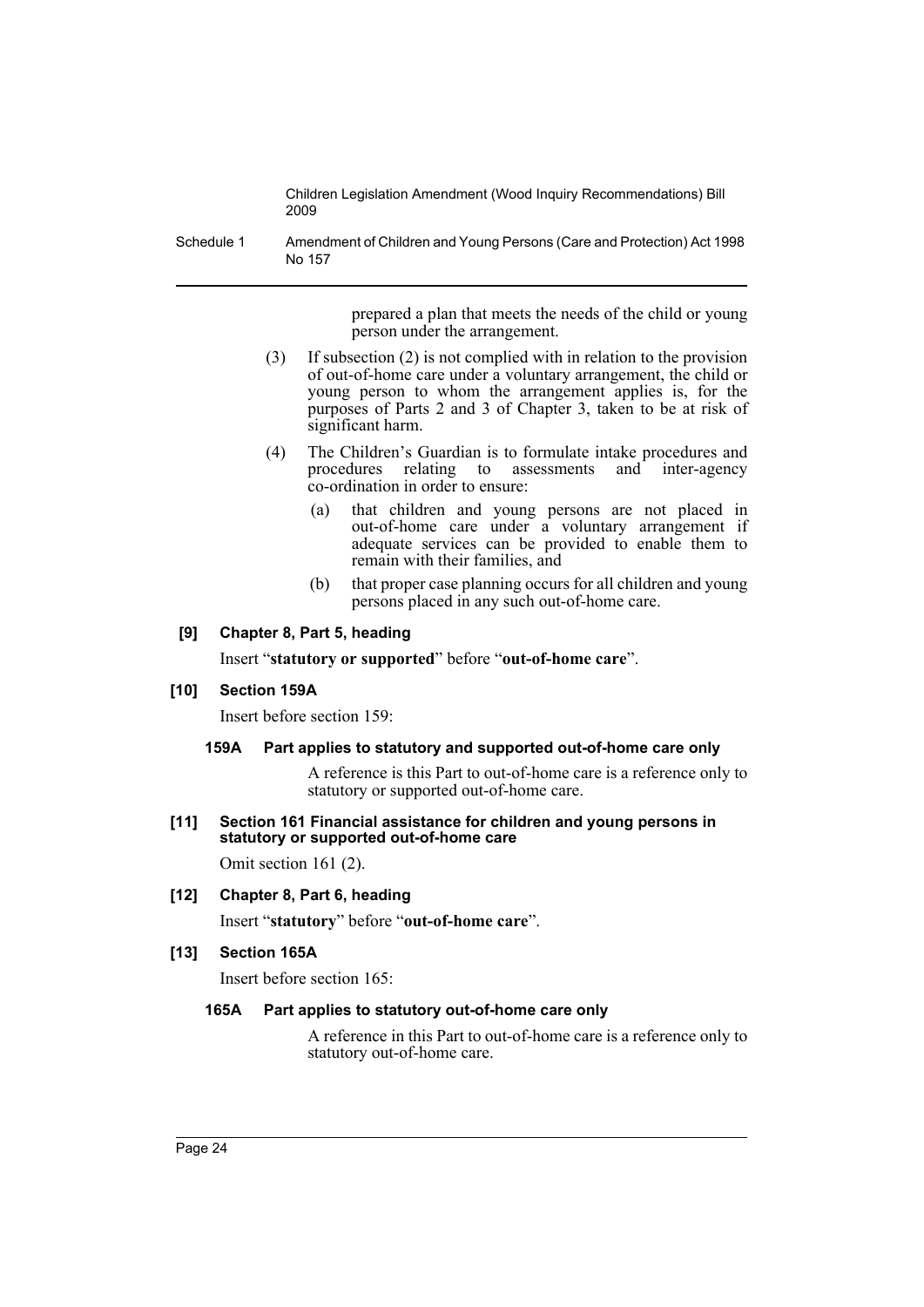Amendment of Children and Young Persons (Care and Protection) Act 1998 No 157 Schedule 1

# **[14] Sections 171 and 172**

Insert "statutory or supported" before "out-of-home care" wherever occurring.

### **[15] Section 172A**

Insert after section 172:

#### **172A Prohibition on parents placing children or young persons in out-of-home care provided by unauthorised organisations**

A parent of a child or young person must not cause or permit, or make arrangements for, the child or young person to be placed in out-of-home care that is provided or arranged by an organisation unless the organisation is a relevant agency within the meaning of section 156.

Maximum penalty: 200 penalty units.

# **1.4 Amendments relating to recommendation 16.16 (ii)–(vii)**

#### **[1] Section 90 Rescission and variation of care orders**

Omit section 90 (3) (b).

### **[2] Section 90 (3A)**

Omit "and the Children's Guardian of the application, and the Director-General and the Children's Guardian are entitled to be parties".

Insert instead "of the application, and the Director-General is entitled to be a party".

### **[3] Section 105 Publication of names and identifying information**

Omit "Children's Guardian" from section 105 (3) (b) (iii) wherever occurring. Insert instead "Director-General".

#### **[4] Section 181 Functions relating to parental responsibility**

Omit section 181 (1) (a) and (d).

### **[5] Section 183 Power of Children's Guardian to resolve disputes**

Omit the section.

### **[6] Section 186 Delegation of functions**

Omit section 186 (1). Insert instead:

(1) The Children's Guardian may delegate to an authorised person any of the functions of the Children's Guardian, other than this power of delegation.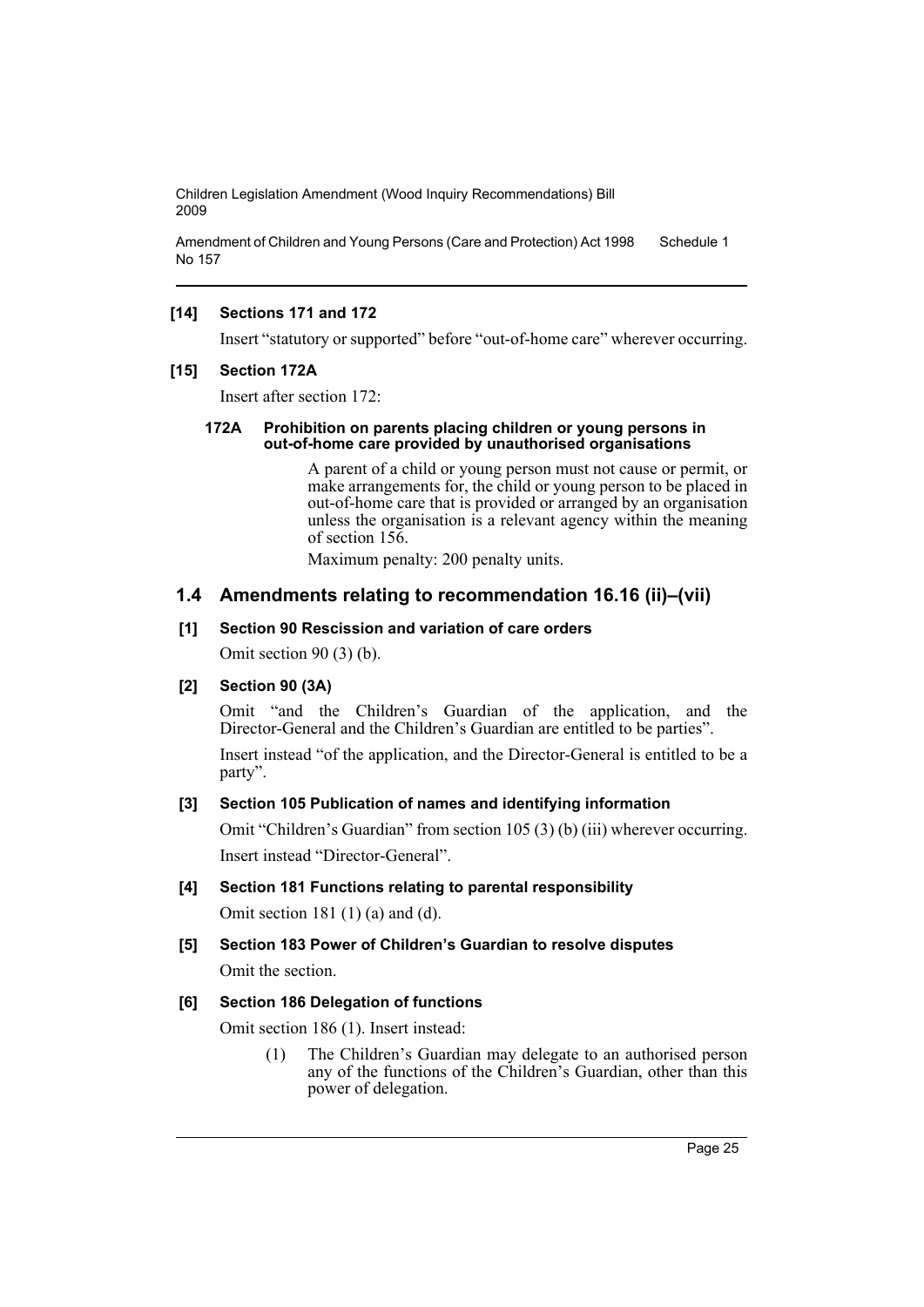Schedule 1 Amendment of Children and Young Persons (Care and Protection) Act 1998 No 157

# **1.5 Amendment relating to recommendations 24.1 and 24.6**

# **Chapter 16A**

Insert after Chapter 16:

# **Chapter 16A Exchange of information and co-ordination of services**

# **245A Object and principles of Chapter**

- (1) The object of this Chapter is to facilitate the provision of services to children and young persons by agencies that have responsibilities relating to the safety, welfare or well-being of children and young persons:
	- (a) by authorising or requiring those agencies to provide, and by authorising those agencies to receive, information that is relevant to the provision of those services, while protecting the confidentiality of the information, and
	- (b) by requiring those agencies to take reasonable steps to co-ordinate the provision of those services with other such agencies.
- (2) The principles underlying this Chapter are as follows:
	- (a) agencies that have responsibilities relating to the safety, welfare or well-being of children or young persons should be able to provide and receive information that promotes the safety, welfare or well-being of children or young persons,
	- (b) those agencies should work collaboratively in a way that respects each other's functions and expertise,
	- (c) each such agency should be able to communicate with each other agency so as to facilitate the provision of services to children and young persons and their families,
	- (d) because the safety, welfare and well-being of children and young persons are paramount:
		- (i) the need to provide services relating to the care and protection of children and young persons, and
		- (ii) the needs and interests of children and young persons, and of their families, in receiving those services,

take precedence over the protection of confidentiality or of an individual's privacy.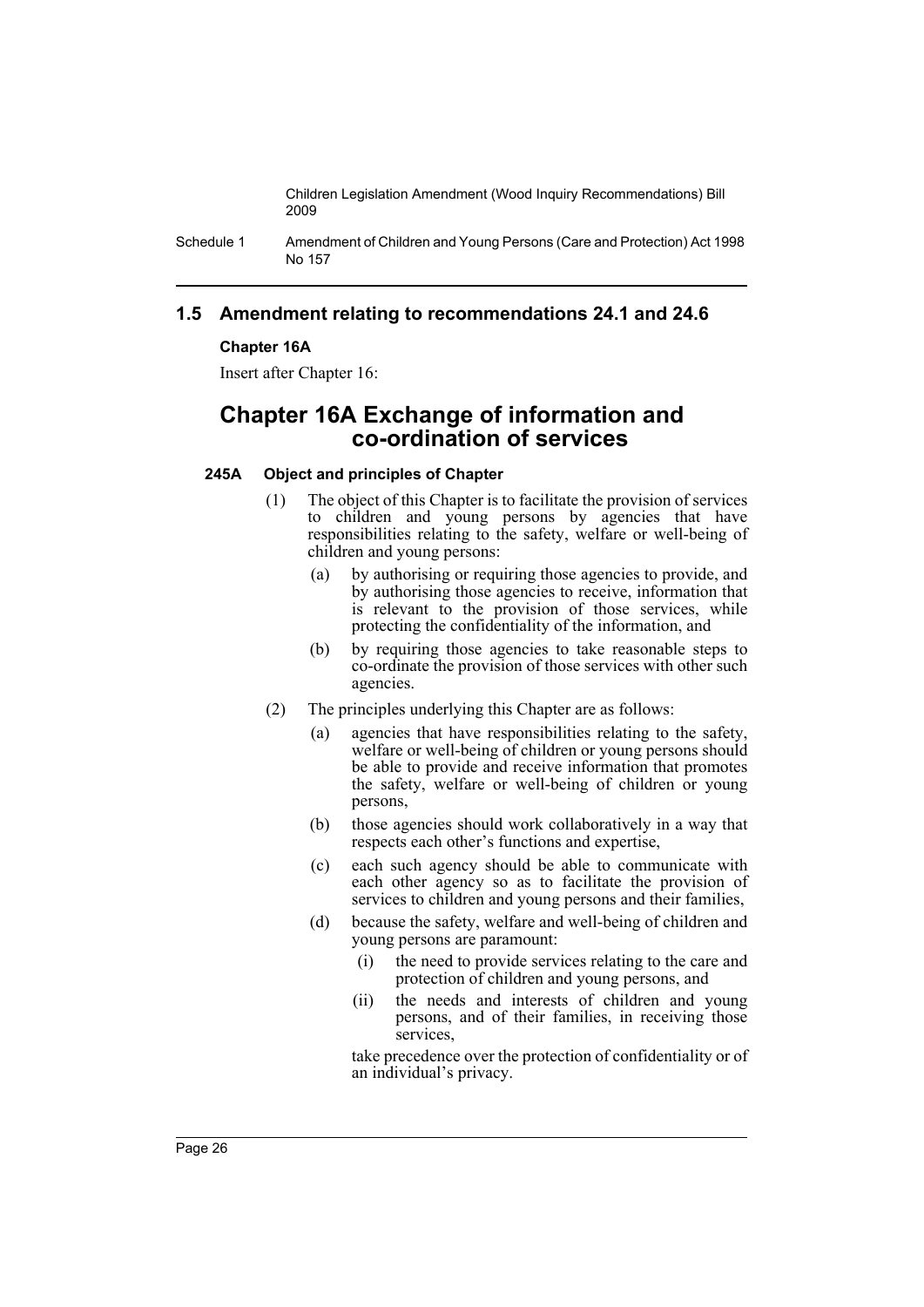Amendment of Children and Young Persons (Care and Protection) Act 1998 No 157 Schedule 1

### **245B Interpretation**

(1) In this Chapter:

*prescribed body* means any body or organisation specified in section 248 (6) or that is prescribed by the regulations for the purposes of that section.

- (2) A reference in this Chapter to a prescribed body includes a reference to the person who is the chief executive officer (however described) of the prescribed body.
- (3) A reference in this Chapter to information relating to the safety, welfare or well-being of a child or young person includes a reference to information about the following:
	- (a) an unborn child who is the subject of a pre-natal report under section 25,
	- (b) the family of an unborn child the subject of such a report,
	- (c) the expected date and place of birth of an unborn child the subject of such a report.

# **245C Provision of information**

- (1) A prescribed body (the *provider*) may provide information relating to the safety, welfare or well-being of a particular child or young person or class of children or young persons to another prescribed body (the *recipient*) if the provider reasonably believes that the provision of the information would assist the recipient:
	- (a) to make any decision, assessment or plan or to initiate or conduct any investigation, or to provide any service, relating to the safety, welfare or well-being of the child or young person or class of children or young persons, or
	- (b) to manage any risk to the child or young person (or class of children or young persons) that might arise in the recipient's capacity as an employer or designated agency.
- (2) Information may be provided under this section regardless of whether the provider has been requested to provide the information.

#### **245D Request for information**

(1) A prescribed body (the *requesting agency*) may request another prescribed body to provide the requesting agency with any information held by the other body that relates to the safety, welfare or well-being of a particular child or young person or class of children or young persons.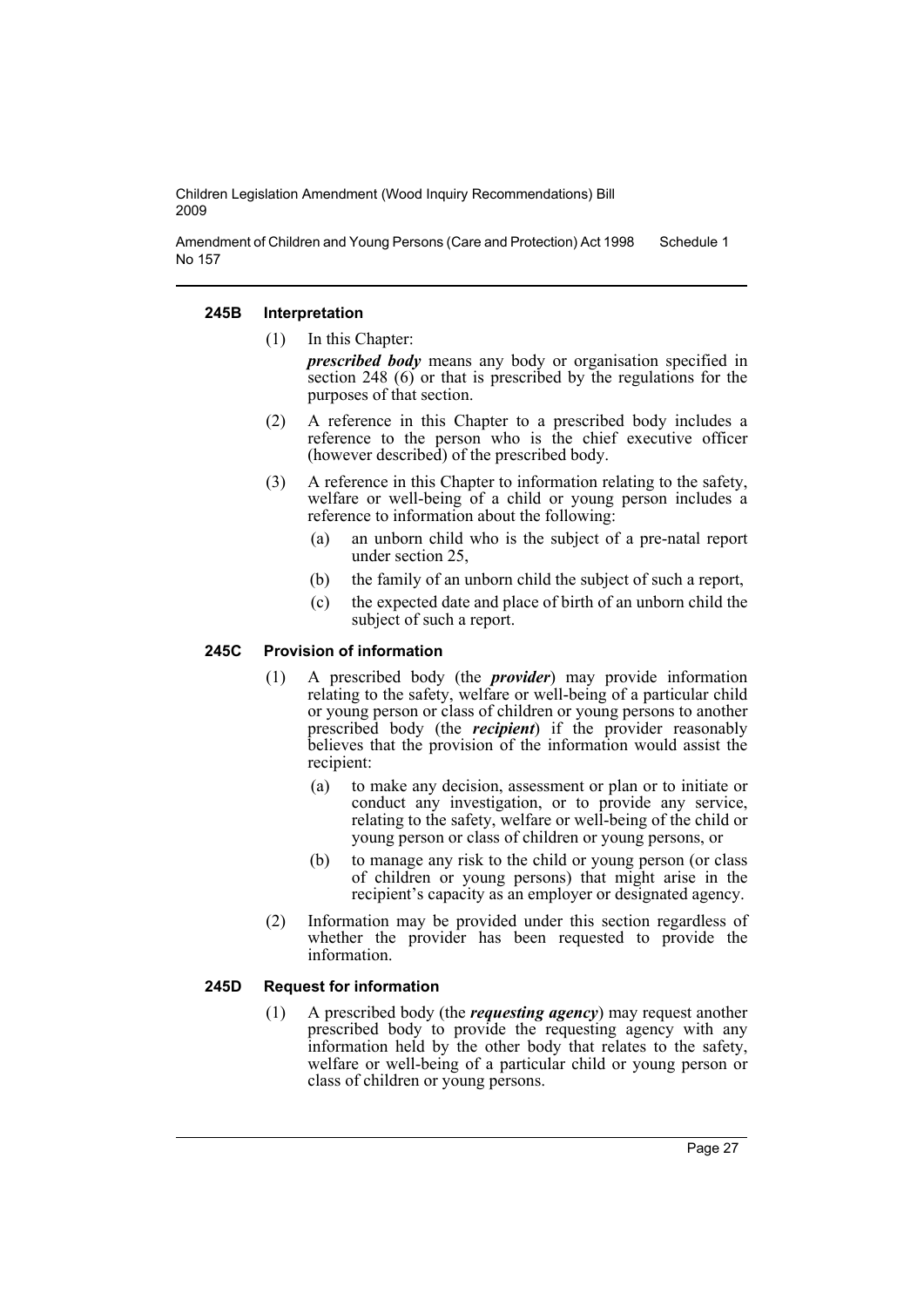Schedule 1 Amendment of Children and Young Persons (Care and Protection) Act 1998 No 157

- (2) Any such request may be made for the purposes of assisting the requesting agency:
	- (a) to make any decision, assessment or plan or to initiate or conduct any investigation, or to provide any service, relating to the safety, welfare or well-being of the child or young person or class of children or young persons, or
	- (b) to manage any risk to the child or young person (or class of children or young persons) that might arise in the agency's capacity as an employer or designated agency.
- (3) If a prescribed body receives a request under this section, the prescribed body is required to comply with the request if it reasonably believes, after being provided with sufficient information by the requesting agency to enable the other body to form that belief, that the information may assist the requesting agency for any purpose referred to in subsection (2).
- (4) A prescribed body is not required to provide any information that it has been requested to provide if the body reasonably believes that to do so would:
	- (a) prejudice the investigation of a contravention (or possible contravention) of a law in any particular case, or
	- (b) prejudice a coronial inquest or inquiry, or
	- (c) prejudice any care proceedings, or
	- (d) contravene any legal professional or client legal privilege, or
	- (e) enable the existence or identity of a confidential source of information in relation to the enforcement or administration of a law to be ascertained, or
	- (f) endanger a person's life or physical safety, or
	- (g) prejudice the effectiveness of a lawful method or procedure for preventing, detecting, investigating or dealing with a contravention (or possible contravention) of a law, or
	- (h) not be in the public interest.
- (5) If a prescribed body refuses to provide information in accordance with a request under this section, the prescribed body must, at the time it notifies the requesting agency of the refusal, provide the requesting agency with reasons in writing for refusing the request.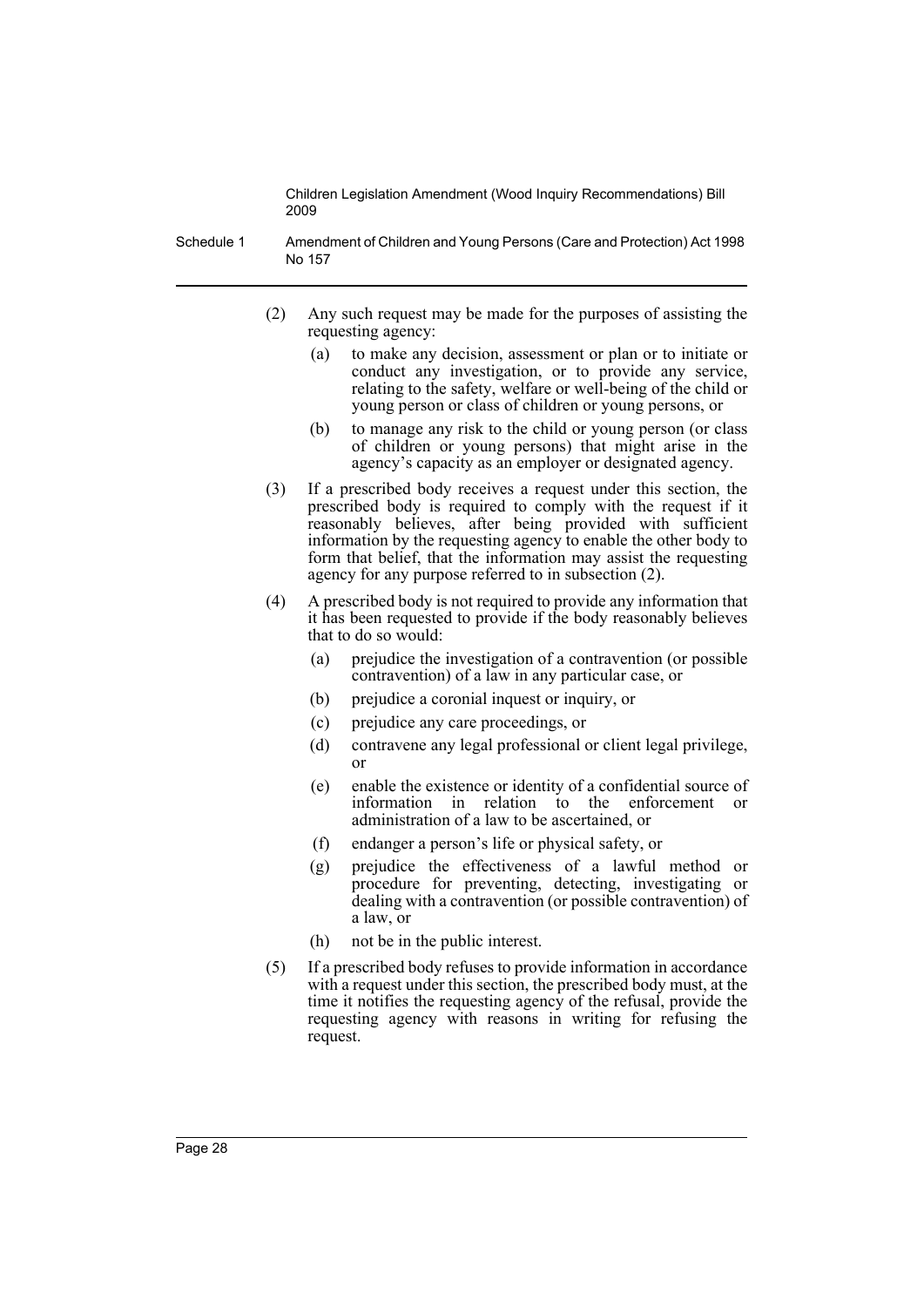Amendment of Children and Young Persons (Care and Protection) Act 1998 No 157 Schedule 1

### **245E Co-ordination of services**

Prescribed bodies are, in order to effectively meet their responsibilities in relation to the safety, welfare or well-being of children and young persons, required to take reasonable steps to co-ordinate decision-making and the delivery of services regarding children and young persons.

### **245F Restriction on use of information provided under this Chapter**

If any information is provided to a prescribed body under this Chapter, the prescribed body must not, except as otherwise required or permitted by any law, use or disclose the information for any purpose that is not associated with the safety, welfare or well-being of the child or young person (or class of children or young persons) to whom the information relates.

### **245G Protection from liability for providing information**

- (1) This section applies if a person, acting in good faith, provides any information in accordance with this Chapter.
- (2) Any such person is not liable to any civil or criminal action, or any disciplinary action, for providing the information.
- (3) In providing the information, the person cannot be held to have breached any code of professional etiquette or ethics or departed from any accepted standards of professional conduct.

# **245H Interaction with other laws**

- (1) A provision of any other Act or law (whether enacted or made before or after the commencement of this section) that prohibits or restricts the disclosure of information does not operate to prevent the provision of information (or affect a duty to provide information) under this Chapter.
- (2) This Chapter does not limit the operation of Part 3 of Chapter 2 or sections 185 and 248.

#### **245I Commonwealth agencies**

Nothing in this Chapter is to be construed as imposing a requirement on any of the following bodies:

- (a) the Federal Court of Australia,
- (b) the Federal Magistrates Court of Australia,
- (c) Centrelink,
- (d) the Commonwealth Department of Immigration and Multicultural and Indigenous Affairs.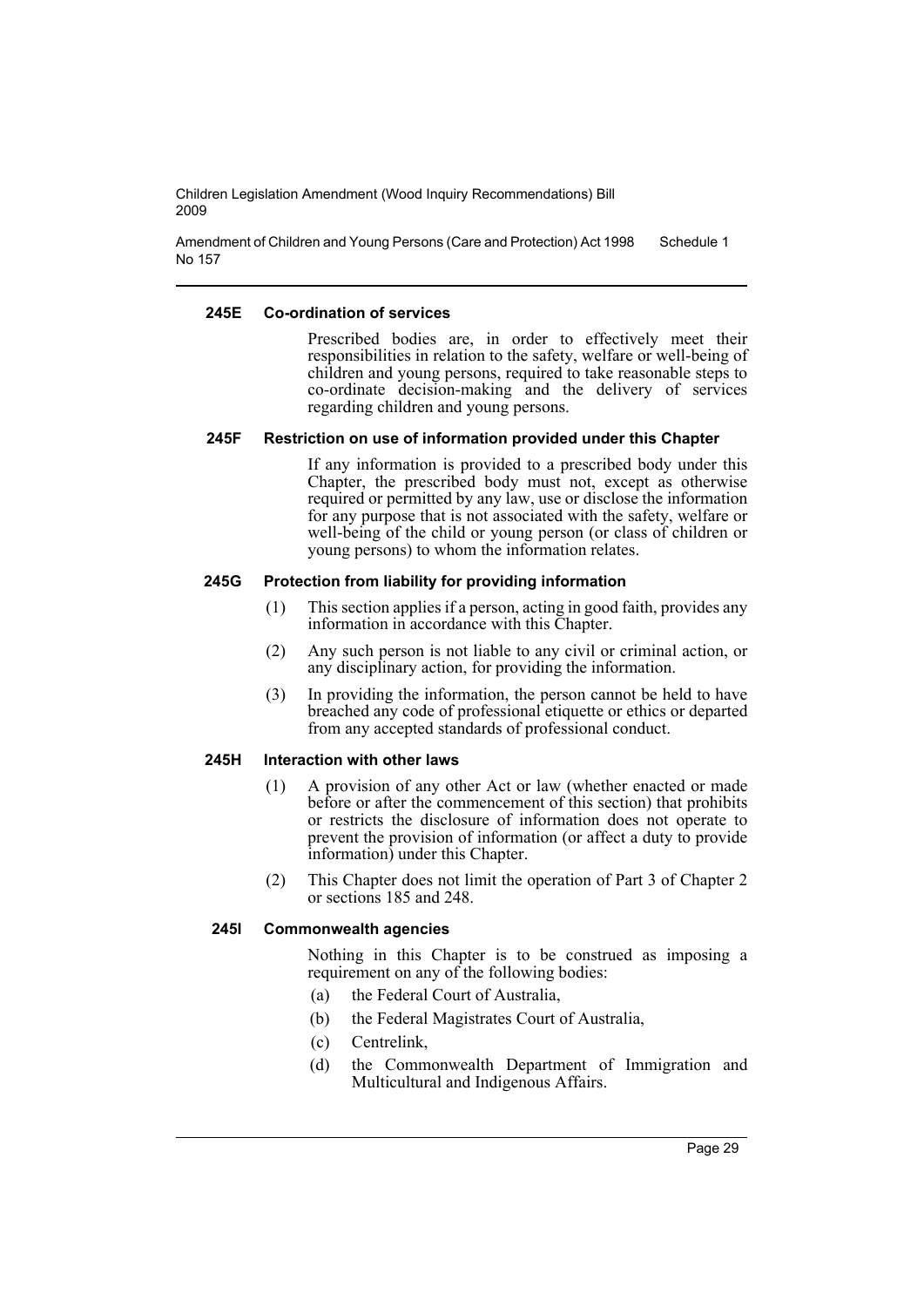Schedule 1 Amendment of Children and Young Persons (Care and Protection) Act 1998 No 157

# **1.6 Other miscellaneous or consequential amendments**

# **[1] Section 3 Definitions**

Insert in alphabetical order:

*Children's Court Clinic* means the Children's Court Clinic referred to in section 15B of the *Children's Court Act 1987*.

# **[2] Section 19**

Omit the section. Insert instead:

# **19 Interagency co-operation and exchange of information**

The provisions of this Part do not limit the operation of Chapter 16A or section 248.

# **[3] Chapter 3 Request for assistance and reports**

Omit the diagrams at the beginning of the Chapter.

# **[4] Sections 39, 40 and 41**

Omit the sections.

# **[5] Section 220 Regulations**

Omit section 220 (a) and (a1). Insert instead:

(a) the probity checks that may be made on all persons who are, or who are proposed to be, engaged in the operation or management of a children's service (or a proposed children's service), other than those persons who are employed in child-related employment within the meaning of section 33 of the *Commission for Children and Young People Act 1998*,

# **[6] Schedule 3 Savings, transitional and other provisions**

Insert at the end of clause 1 (1):

*Children Legislation Amendment (Wood Inquiry Recommendations) Act 2009*, to the extent that it amends this Act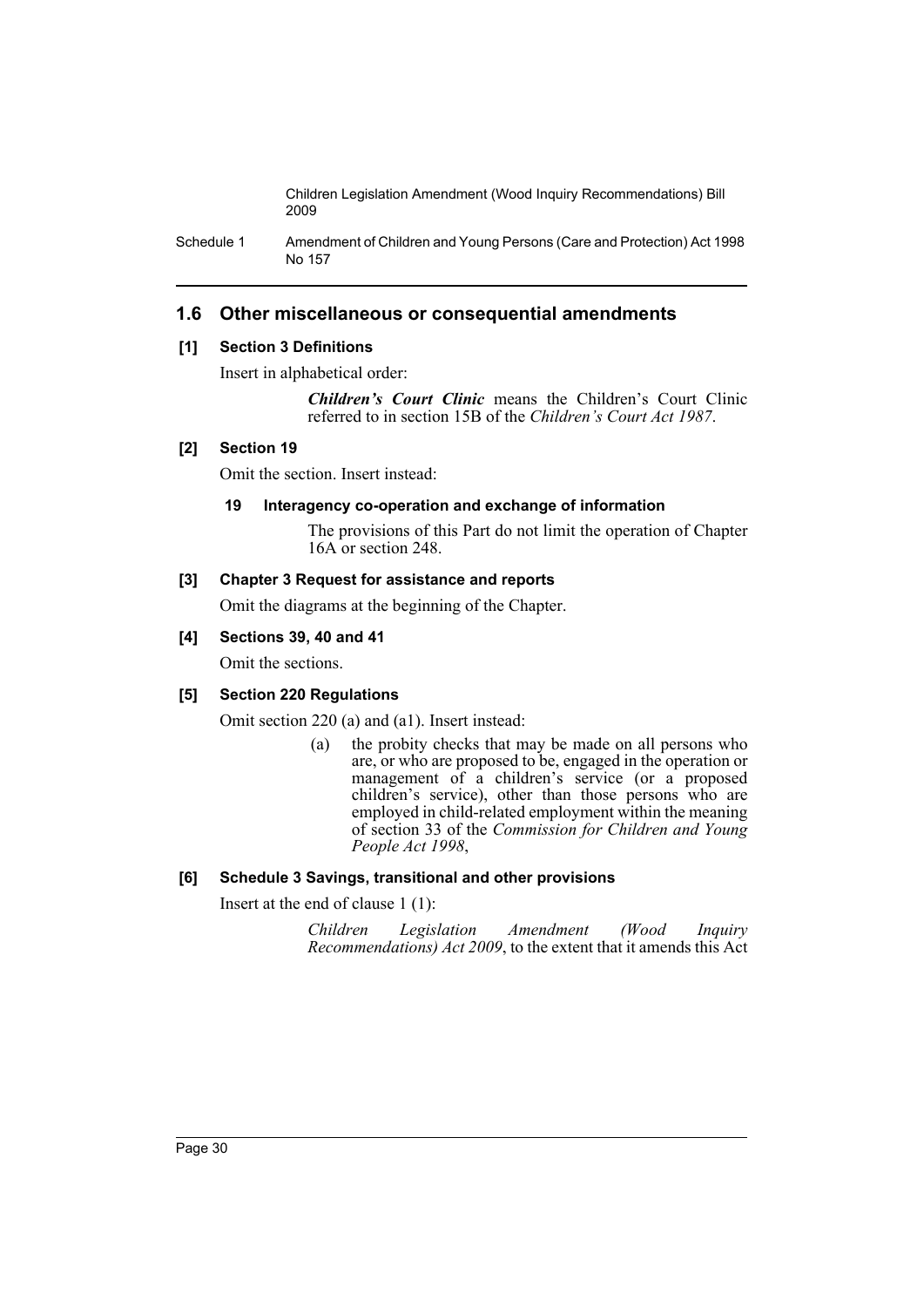Amendments relating to recommendations 11.2, 13.1, 13.3, 13.4, 13.9 and 13.12 Schedule 2

# <span id="page-32-0"></span>**Schedule 2 Amendments relating to recommendations 11.2, 13.1, 13.3, 13.4, 13.9 and 13.12**

# **2.1 Amendment of Children and Young Persons (Care and Protection) Act 1998 No 157**

### **[1] Section 45 Application to Children's Court for care order**

Omit "the Director-General must apply to the Children's Court at the first available opportunity, but no later than the next sitting day of the Children's Court after the removal or assumption of care responsibility by the Director-General," from section 45 (1).

Insert instead "the Director-General must, no later than 72 hours after the removal or assumption of care responsibility, make a care application in the Children's Court".

### **[2] Section 61 Applications for care orders**

Omit section 61 (2). Insert instead:

- (2) A care application must:
	- (a) specify the particular care order sought and the grounds on which it is sought, and
	- (b) without limiting paragraph (a), be accompanied by a written report specifying such information as may be prescribed for the purposes of this section by the rules made under the *Children's Court Act 1987*.

### **[3] Section 107 Examination and cross-examination of witnesses**

Omit "an authorised Magistrate within the meaning of the *Children's Court Act 1987*" from section 107 (4).

Insert instead "the President of the Children's Court".

# **[4] Section 109 Definitions**

Insert at the end of the section:

(2) In this Part, a reference to a Children's Magistrate includes a reference to the President of the Children's Court.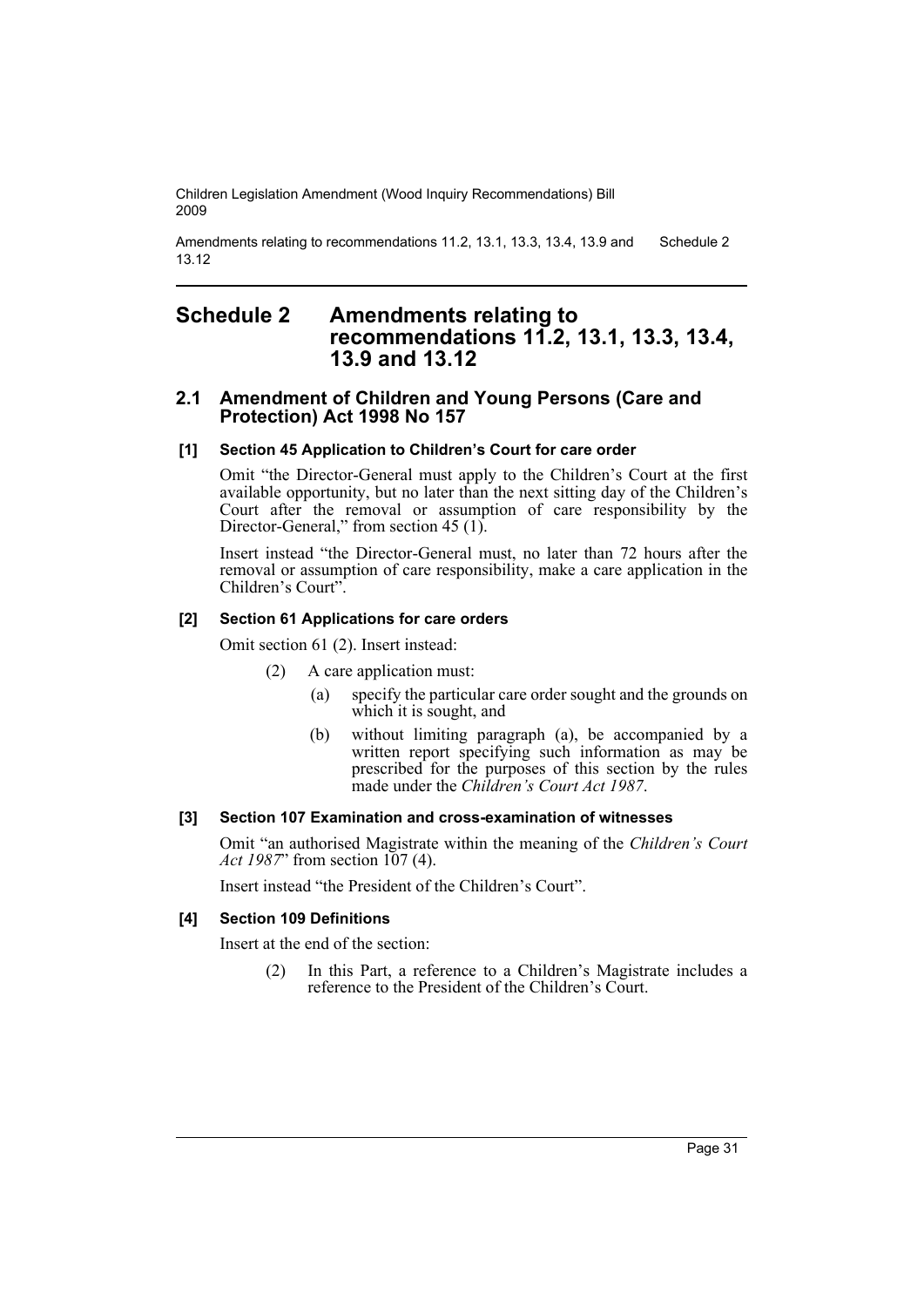Schedule 2 Amendments relating to recommendations 11.2, 13.1, 13.3, 13.4, 13.9 and 13.12

# **2.2 Amendment of Children's Court Act 1987 No 53**

# **[1] Section 3 Definitions**

Omit the definition of *Senior Children's Magistrate* in section 3 (1).

Insert instead in alphabetical order:

*President* means the person appointed under section 6A as the President of the Children's Court.

# **[2] Sections 6, 6A and 6B**

Omit section 6. Insert instead:

# **6 Composition of the Court**

The Court is composed of the President and such Children's Magistrates as are appointed under this Act.

# **6A President of Children's Court**

- (1) The Governor may, by commission under the public seal of the State, appoint a qualified person as the President of the Children's Court.
- (2) A person is qualified to be appointed as the President only if the person holds office as a Judge of the District Court.
- (3) Subject to this section, the President holds office for such term (not exceeding 5 years) as is specified in his or her instrument of appointment.
- (4) The appointment of a person as the President does not affect:
	- (a) the person's tenure as a Judge of the District Court, or
	- (b) the person's rank, title, status, remuneration or other rights or privileges as a Judge of the District Court.
- (5) Service in the office of the President is, for all purposes, taken to be service in the office of Judge of the District Court.
- (6) A person is taken to have vacated office as the President if the person:
	- (a) ceases to be a Judge of the District Court, or
	- (b) resigns office by instrument in writing addressed to the Governor.
- (7) A person does not cease to be a Judge of the District Court merely because of:
	- (a) his or her resignation from office as the President, or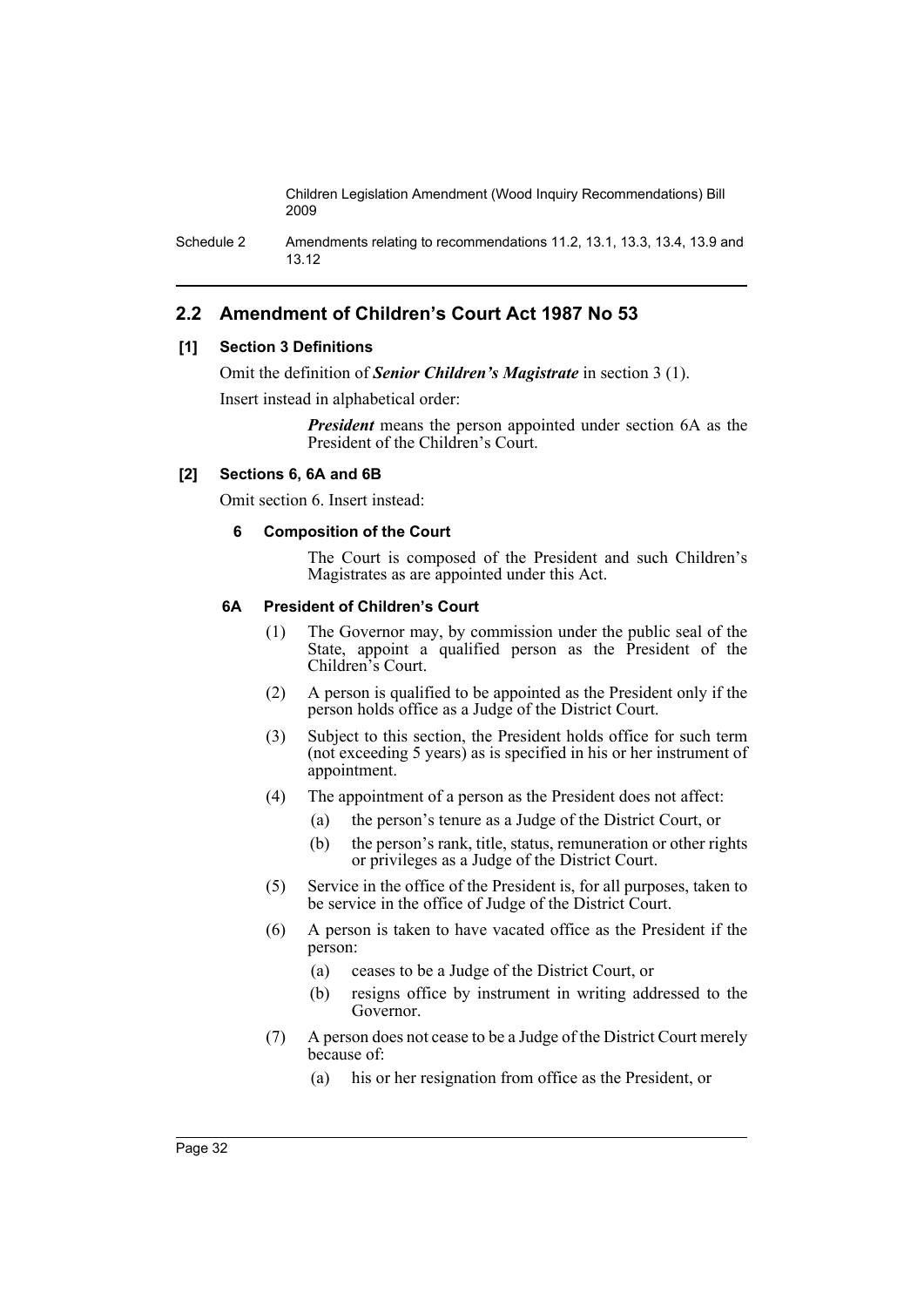Amendments relating to recommendations 11.2, 13.1, 13.3, 13.4, 13.9 and 13.12 Schedule 2

- (b) the expiration of his or her term of office as the President.
- (8) Despite anything to the contrary in this section, a person appointed as the President is not to exercise the jurisdiction of the District Court while holding office as the President (except, with the approval of the Chief Judge of the District Court, in respect of a matter that was being dealt with by the person immediately before being appointed as the President).

# **6B Acting President of Children's Court**

- (1) The Governor may, by instrument in writing, appoint a Children's Magistrate to be the Acting President:
	- (a) during any vacancy in the office of the President, or
	- (b) during any period for which the President is absent from duty.
- (2) While acting as the President, the person appointed as the Acting President:
	- (a) has and may exercise the functions of the President, and
	- (b) is entitled to be paid the same remuneration as the President.
- (3) However, service in the office of the Acting President is not taken to be service in the office of Judge of the District Court.

# **[3] Section 7 Appointment of Children's Magistrates**

Insert after section 7 (1):

(1A) Any such appointment may only be made in consultation with the President.

# **[4] Section 7 (2) (b)**

Omit the paragraph. Insert instead:

(b) has, in the opinion of the Chief Magistrate and the President, such knowledge, qualifications, skills and experience in the law and the social or behavioural sciences, and in dealing with children and young people and their families, as the Chief Magistrate and President each consider necessary to enable the person to exercise the functions of a Children's Magistrate.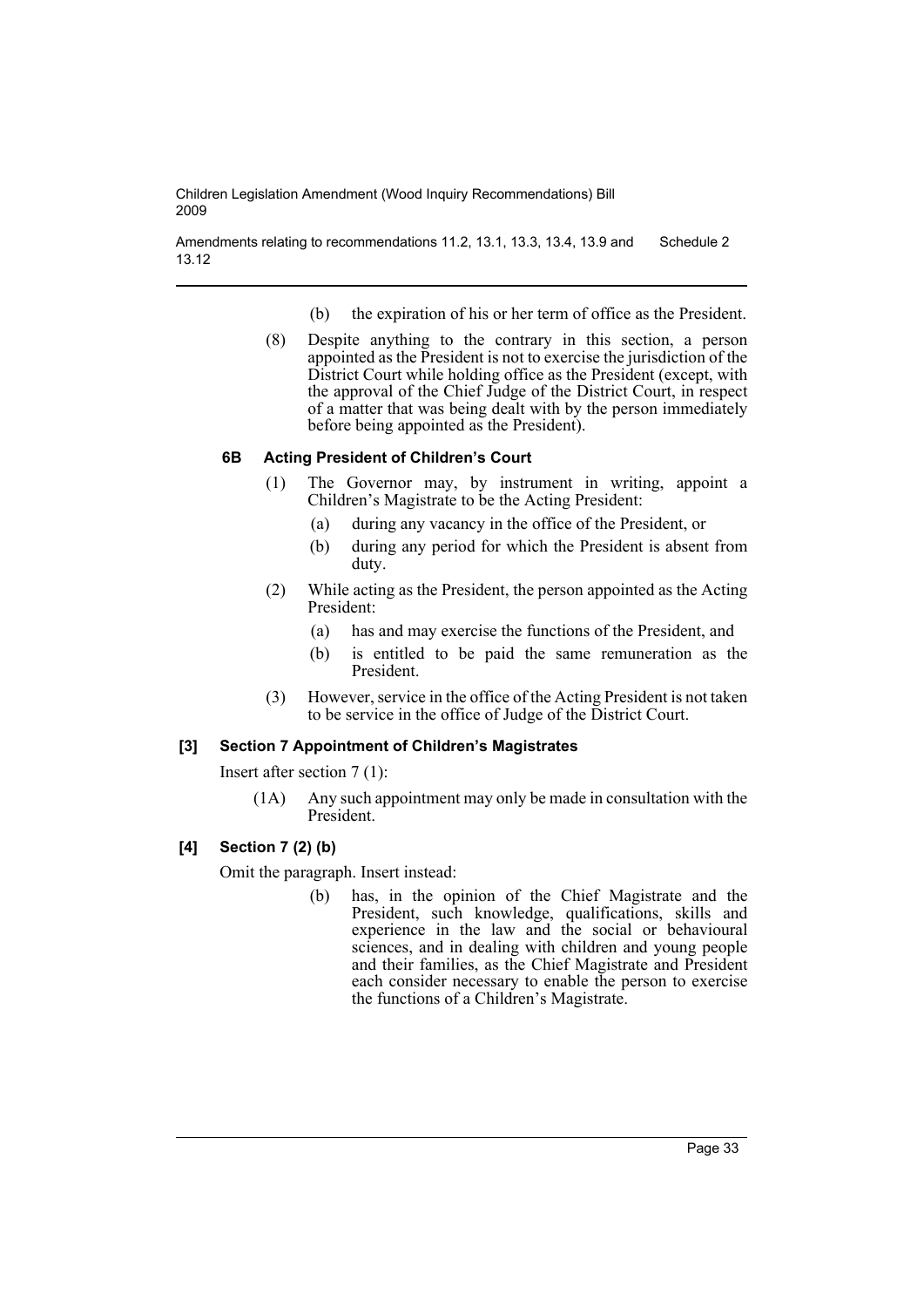Schedule 2 Amendments relating to recommendations 11.2, 13.1, 13.3, 13.4, 13.9 and 13.12

# **[5] Section 7 (2A)**

Omit "Chief Magistrate may, in consultation with the Senior Children's Magistrate".

Insert instead "President may, in consultation with the Chief Magistrate".

### **[6] Sections 8, 9 and 17**

Omit the sections.

# **[7] Section 10A Children's Registrars**

Insert after section 10A (1):

(1A) A person cannot be employed as a Children's Registrar unless the person is an Australian lawyer.

# **[8] Section 13**

Omit the section. Insert instead:

### **13 Single member to exercise jurisdiction of the Court**

The jurisdiction of the Court may be exercised:

- (a) by the President, or
- (b) by a Children's Magistrate, sitting alone.

# **[9] Sections 15A (2), 18 and 22 (a)**

Omit "Senior Children's Magistrate" wherever occurring. Insert instead "President".

# **[10] Section 15B Children's Court Clinic**

Omit "Attorney General" from section 15B (1). Insert instead "Minister for Health".

# **[11] Section 16**

Omit the section. Insert instead:

# **16 Functions of the President**

- (1) The President has the following functions:
	- (a) to administer the Court,
	- (b) to arrange sittings of the Court,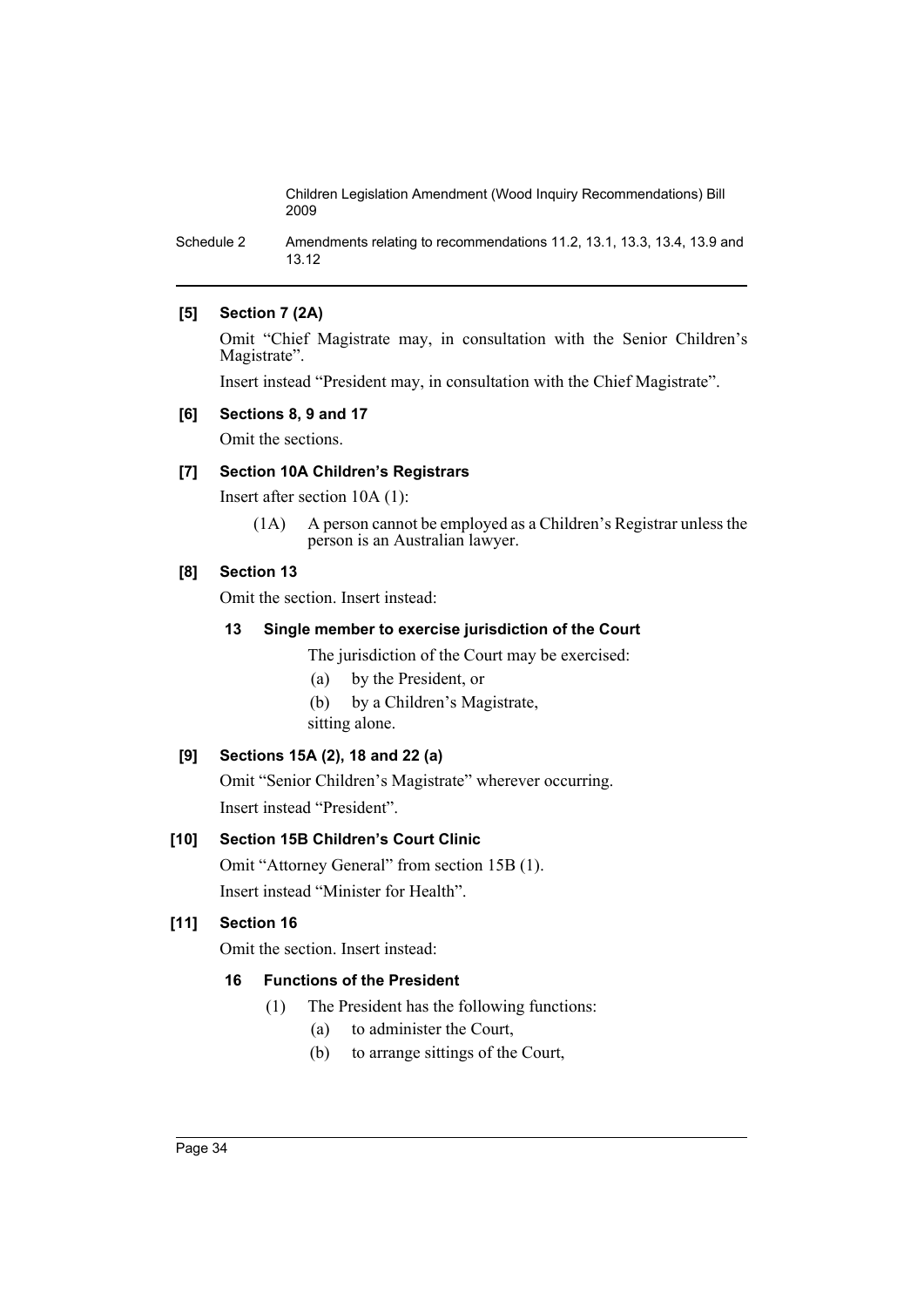Amendments relating to recommendations 11.2, 13.1, 13.3, 13.4, 13.9 and 13.12 Schedule 2

- (c) to convene, at least once every 6 months, a meeting of Children's Magistrates and such other persons as the President thinks fit,
- (d) to confer regularly with community groups and social agencies on matters involving children and the Court,
- (e) to provide judicial leadership to the Court,
- (f) to develop recommendations for rules,
- (g) to oversee the training of Children's Magistrates and prospective Children's Magistrates in accordance with the rules.
- (2) The President may also exercise any of the functions that are conferred or imposed on a Children's Magistrate under this or any other Act.
- (3) The President may require specified functions of Children's Magistrates to be exercised by specified Children's Magistrates or Children's Magistrates of a specified class, and any Children's Magistrate of whom a requirement is made under this subsection must comply with the requirement.
- (4) The President may delegate to a Children's Magistrate any of the President's functions under this section, other than this power of delegation.

# **[12] Section 22A**

Insert after section 22:

# **22A Appeals in relation to decisions of Presidential Children's Court**

(1) In this section:

*appeal* includes the referral of any matter.

*decision* includes any order or judgment.

*Presidential Children's Court* means the Children's Court constituted by the President.

- (2) An appeal to the District Court under any Act or other law in relation to a decision of the Presidential Children's Court is, despite the provisions of that Act or law, taken to be an appeal to the Supreme Court.
- (3) Subsection (2) has effect only to the extent provided by the regulations.
- (4) For the purposes of subsection (2), the provisions of any Act or law relating to appeals are subject to such modifications as may be prescribed by the regulations.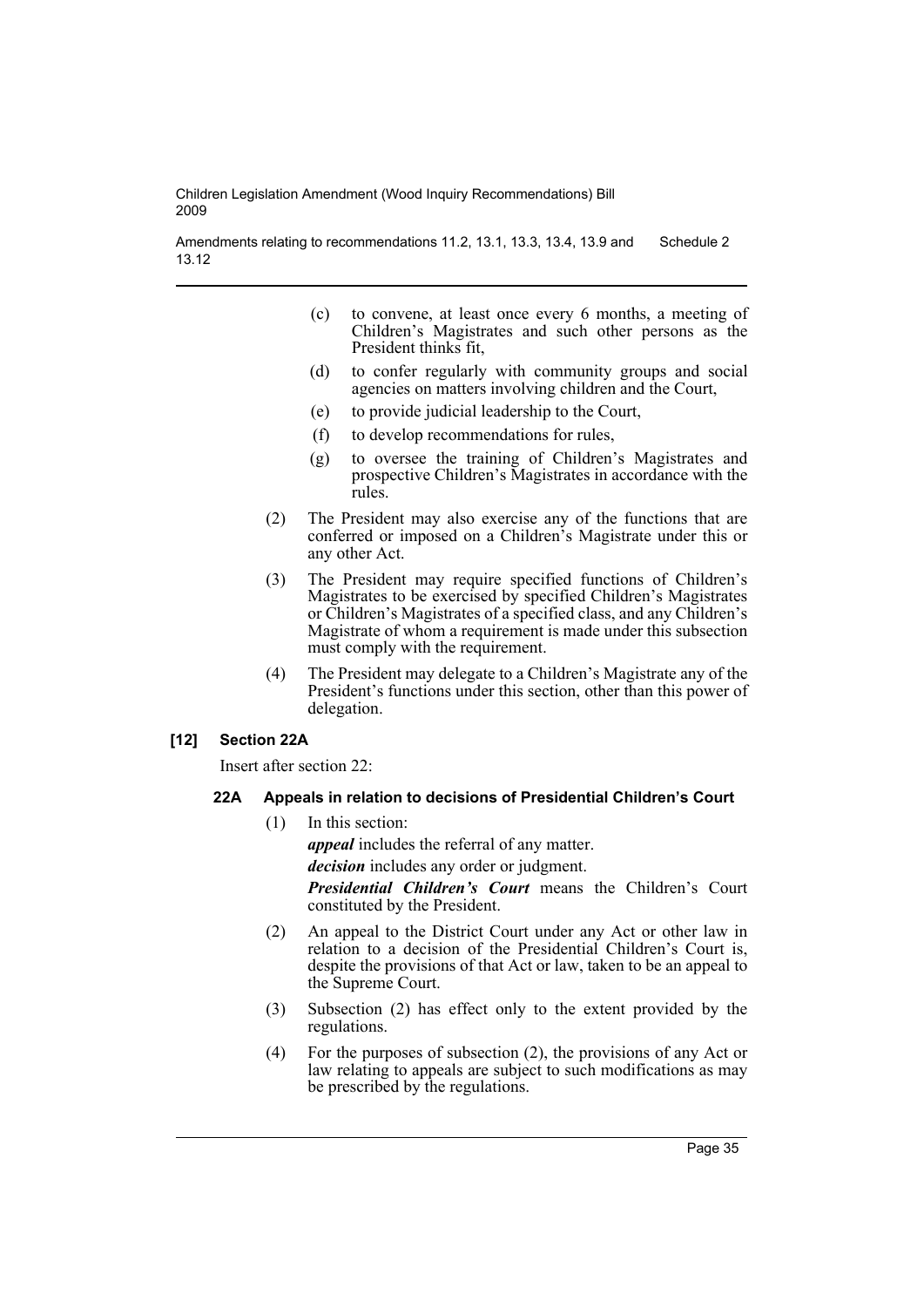Schedule 2 Amendments relating to recommendations 11.2, 13.1, 13.3, 13.4, 13.9 and 13.12

> (5) The Governor may make regulations for the purposes of this section.

#### **[13] Sections 23A and 23B**

Insert after section 23:

### **23A Practice notes**

- (1) Subject to the rules, the President may issue practice notes in relation to any matter with respect to which rules may be made.
- (2) A practice note issued under this section:
	- (a) must be published in the Gazette, and
	- (b) takes effect on the day on which it is published in the Gazette or, if a later day or days are specified in the practice note for that purpose, on the later day or days so specified.
- (3) A practice note issued under this section may be amended or repealed by a further practice note issued under this section.
- (4) Subject to subsection (5), sections 40 and 41 of the *Interpretation Act 1987* apply to a practice note issued under this section in the same way as they apply to a statutory rule.
- (5) For the purpose of applying section 40 of the *Interpretation Act 1987* to a practice note issued under this section, a reference in that section to the publication of a statutory rule is to be read as a reference to the publication of the practice note as provided by subsection (2).

#### **23B Court may give directions in circumstances not covered by rules or practice notes**

- (1) In relation to particular proceedings, the Court may, in respect of any matter for which the rules or practice notes do not make provision, give directions that the Court considers appropriate in connection with the practice and procedure to be followed in relation to that matter.
- (2) Any such direction has no effect to the extent that it is inconsistent with any provision of the *Children and Young Persons (Care and Protection) Act 1998* relating to proceedings before the Court.
- (3) Anything done in accordance with a direction under this section (including the commencing of proceedings and the taking of any step in proceedings) is taken to have been validly done.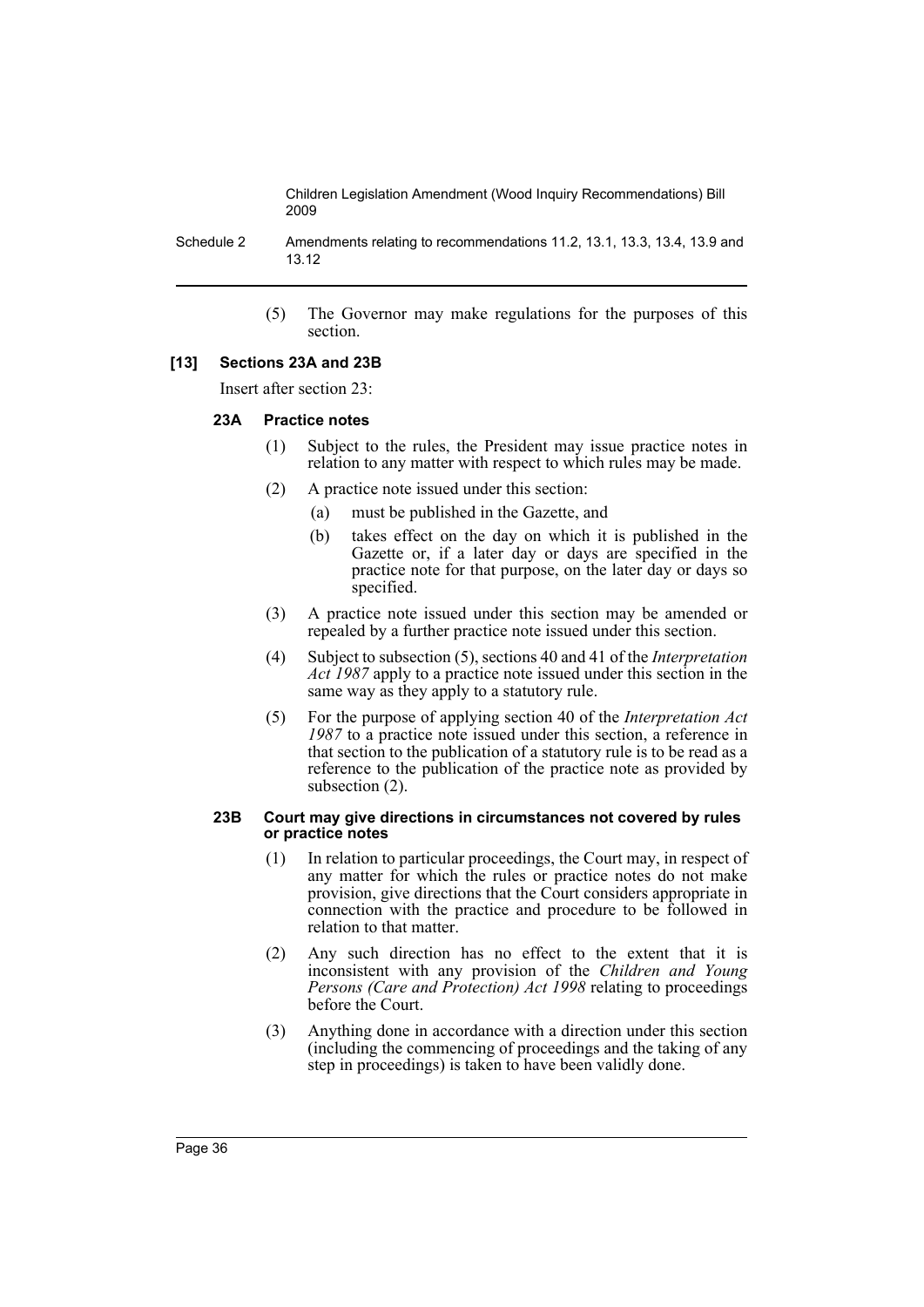```
Amendments relating to recommendations 11.2, 13.1, 13.3, 13.4, 13.9 and 
13.12
                                                                           Schedule 2
```
# **[14] Schedule 1 Provisions relating to Children's Magistrates**

Insert "and to the President" after "Chief Magistrate" in clause 5 (b).

# **[15] Schedule 2 Savings and transitional provisions**

Insert at the end of clause 1 (1):

*Children Legislation Amendment (Wood Inquiry Recommendations) Act 2009*, to the extent that it amends this Act

# **[16] Schedule 2, Part 3**

Insert after Part 2:

# **Part 3 Provisions consequent on enactment of Children Legislation Amendment (Wood Inquiry Recommendations) Act 2009**

# **6 Definition**

In this Part:

*amending Act* means the *Children Legislation Amendment (Wood Inquiry Recommendations) Act 2009*.

### **7 Provisions relating to abolished office of Senior Children's Magistrate**

- (1) In accordance with section 56 (2) of the *Constitution Act 1902*, the person who, immediately before the repeal of section 8 of this Act by the amending Act, held office as Senior Children's Magistrate is entitled (without loss of remuneration) to hold office as a Magistrate or Children's Magistrate for the remainder of the term for which the person was appointed as Senior Children's Magistrate.
- (2) A reference to the Senior Children's Magistrate in any other Act (other than the *Constitution Act 1902*) or statutory instrument is to be construed as a reference to the President.

# **8 Provisions relating to Children's Court Clinic**

The regulations made under clause 1 (1) may make provision for or with respect to:

(a) transferring the staff of the Children's Court Clinic, and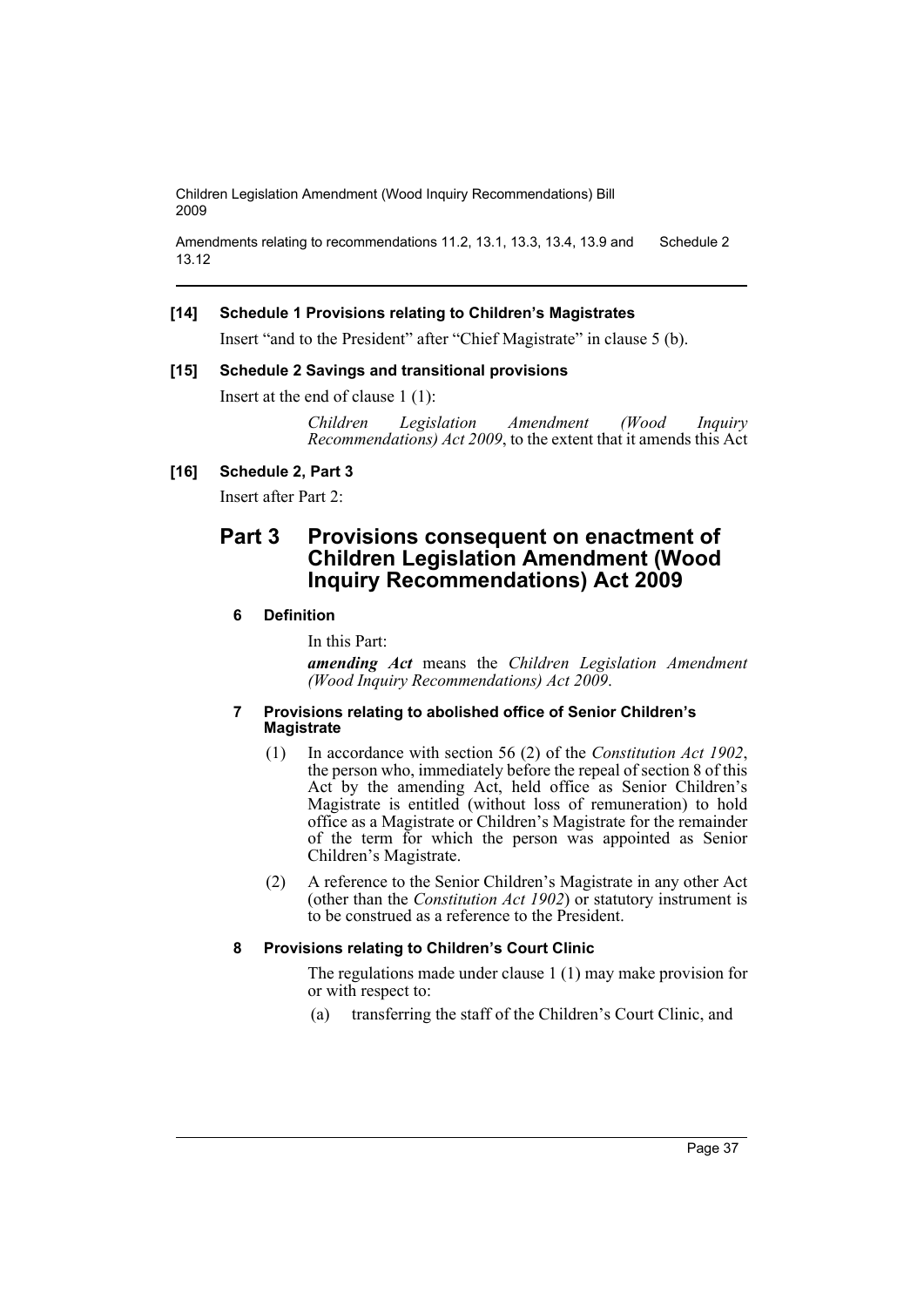Schedule 2 Amendments relating to recommendations 11.2, 13.1, 13.3, 13.4, 13.9 and 13.12

> (b) requiring references to the Children's Court Clinic in this or any other Act or statutory instrument, or any other instrument, or any contract or agreement, to be construed as a reference,

> to such public sector agency (or part of a public sector agency) as may be prescribed by the regulations.

# **2.3 Amendment of Constitution Act 1902 No 32**

# **Section 52 Definition and application**

Insert "or President of the Children's Court" after "District Court" in paragraph (d) of the definition of *judicial office* in section 52 (1).

# **2.4 Amendment of Judicial Officers Act 1986 No 100**

# **[1] Section 3 Definitions**

Insert after paragraph (d) of the definition of *judicial officer* in section 3 (1): (e) the President of the Children's Court,

# **[2] Section 43 Appropriate authorities to suspend etc**

Insert ", the President of the Children's Court" after "member of the Commission".

# **2.5 Amendment of Statutory and Other Offices Remuneration Act 1975 (1976 No 4)**

# **[1] Schedule 1 Public offices**

Insert after the matter relating to the office of Judge of the District Court: President of the Children's Court

# **[2] Schedule 1**

Omit "the Senior Children's Magistrate," from the matter relating to the office of Magistrate.

# **[3] Schedule 1**

Omit the matter relating to the office of Senior Children's Magistrate.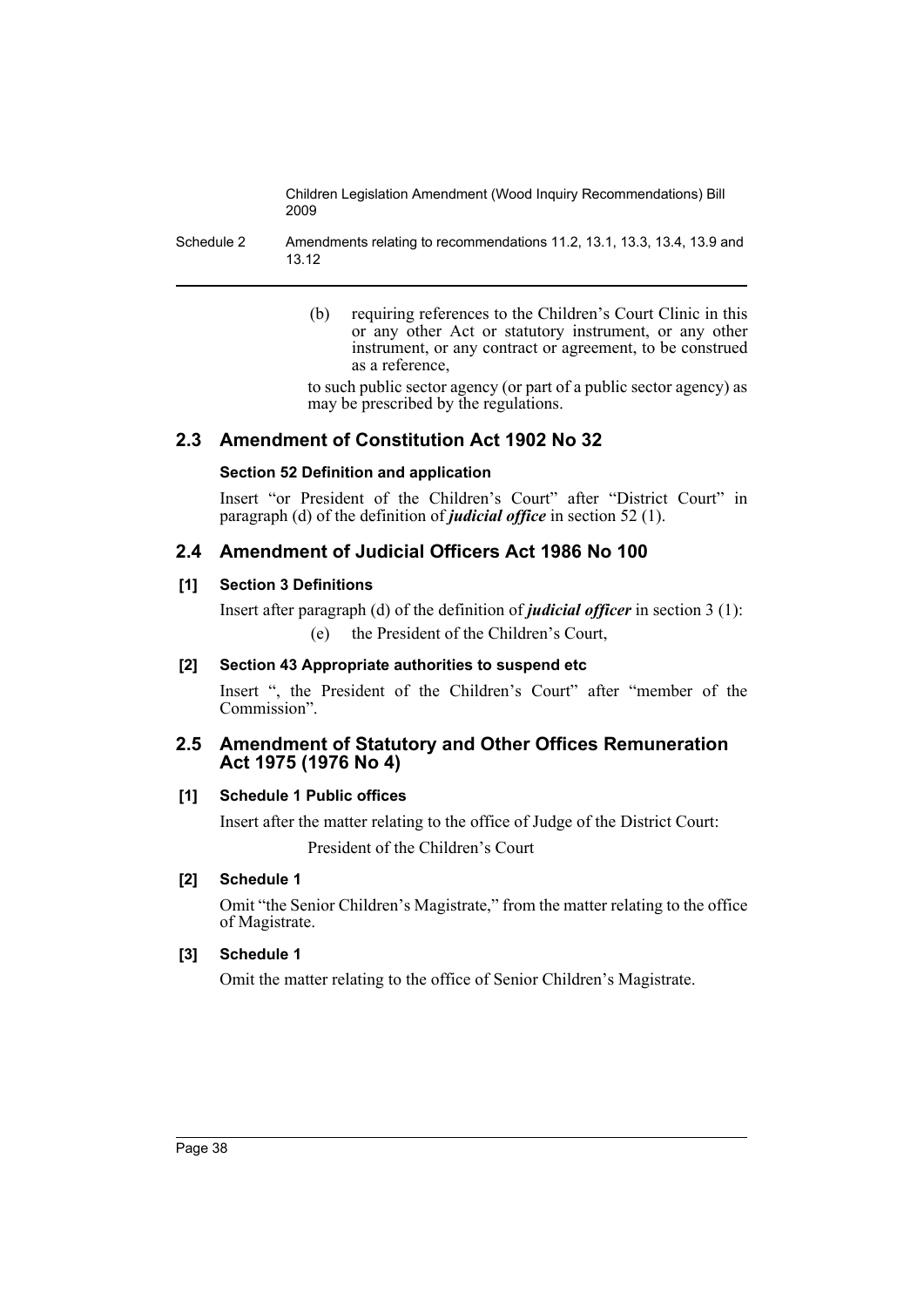```
Amendments relating to recommendations 11.2, 13.1, 13.3, 13.4, 13.9 and 
13.12
                                                                           Schedule 2
```
# **2.6 Amendment of Children's Court Rule 2000**

# **[1] Clauses 10 (b) and (c), 11, 18A, 30 (3) and 37 (1) (a) and (c) (i)**

Omit "Senior Children's Magistrate" wherever occurring. Insert instead "President".

# **[2] Clause 17 Practice directions of the Court**

Omit the clause.

# **[3] Clause 21**

Omit the clause. Insert instead:

### **21 Report to accompany care applications**

For the purposes of section 61 (2) of the *Children and Young Persons (Care and Protection) Act 1998*, the report that is required to accompany a care application must:

- (a) provide a summary of the facts, matters and circumstances on which the applicant intends to rely, and
- (b) state whether or not the child or young person to whom the application relates is currently the subject of an order made by:
	- (i) the Court in the exercise of its jurisdiction under the *Children and Young Persons (Care and Protection) Act 1998*, or
	- (ii) any other Court in the exercise of its jurisdiction with respect to the custody or guardianship of children or parental responsibility for children.

# **[4] Clause 33 Composition of Children's Court Clinic**

Omit "Attorney General" wherever occurring. Insert instead "Minister for Health".

# **[5] Clause 40 Deputies**

Omit ", or the deputy of the Director of the Children's Court Clinic" from clause  $40(1)$ .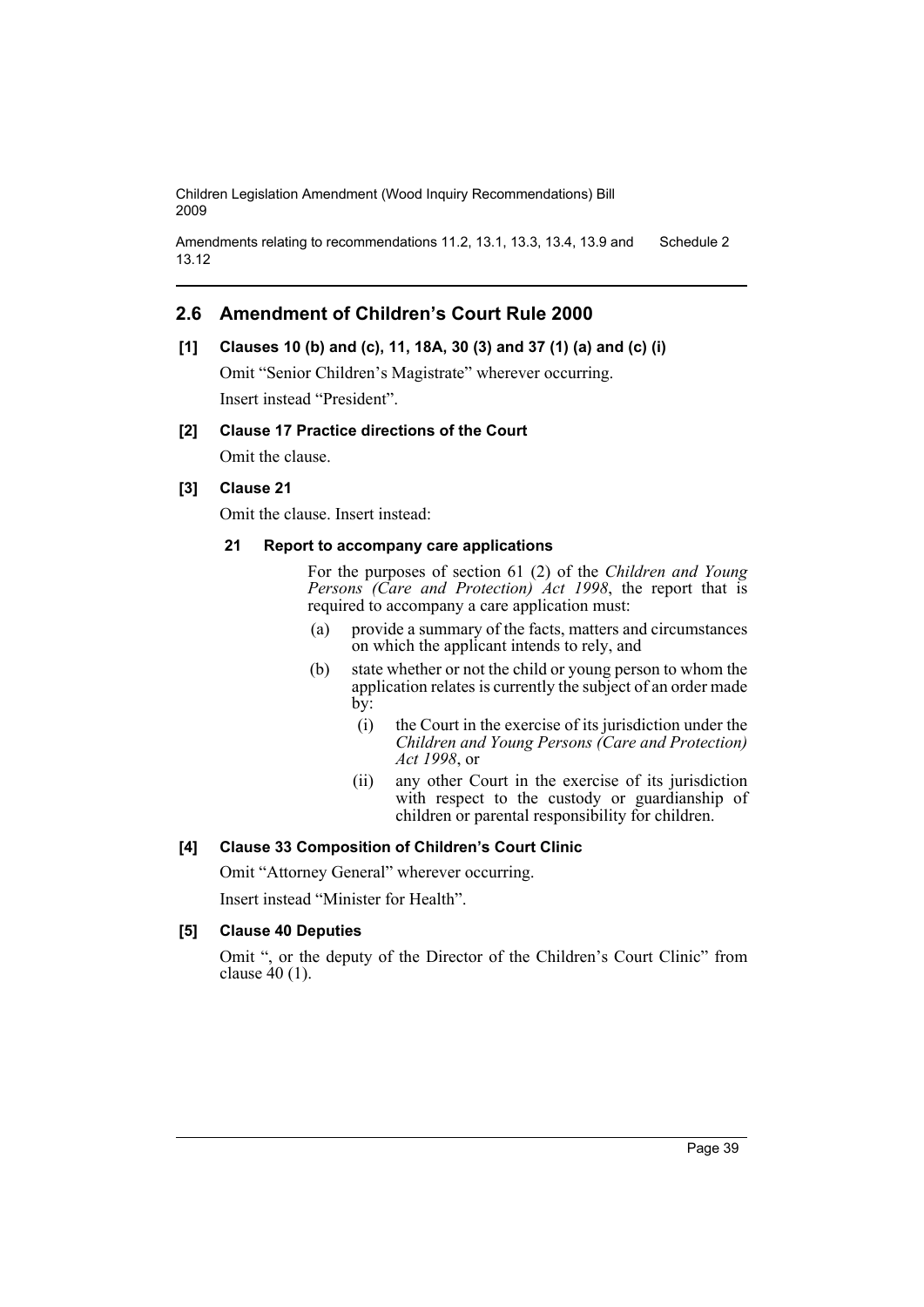# **Schedule 3 Amendments relating to recommendations 23.3, 23.4 and 23.8**

# **3.1 Amendment of Commission for Children and Young People Act 1998 No 146**

# **[1] Section 11 Principal functions of Commission**

Omit "for child-related employment" from section 11 (i). Insert instead "under and".

# **[2] Section 11 (k)**

Omit the paragraph.

# **[3] Sections 15 (1) and 15A (1)**

Omit "(other than its functions under section 11 (k))" wherever occurring.

# **[4] Section 31 Object of Part**

Omit "for child-related employment" from section 31 (b).

# **[5] Section 33 Definitions**

Insert after paragraph (a) of the definition of *child-related employment* in section  $33(1)$ :

- (a1) means (without limiting paragraph (a)) any employment of the following kind:
	- (i) employment comprising the provision of a prescribed children's service,
	- (ii) employment as a person involved in the control or management of a prescribed children's service,
	- (iii) employment as an authorised supervisor (within the meaning of section 199 of the *Children and Young Persons (Care and Protection) Act 1998* in relation to a prescribed children's service,
	- (iv) employment as an assessment officer within the meaning of section 27A of the *Children and Young Persons (Care and Protection) Act 1998*,
	- (v) employment as the principal officer of a designated agency within the meaning of the *Children and Young Persons (Care and Protection) Act 1998*,
	- (vi) employment as the principal officer of an accredited adoption service provider within the meaning of the *Adoption Act 2000*,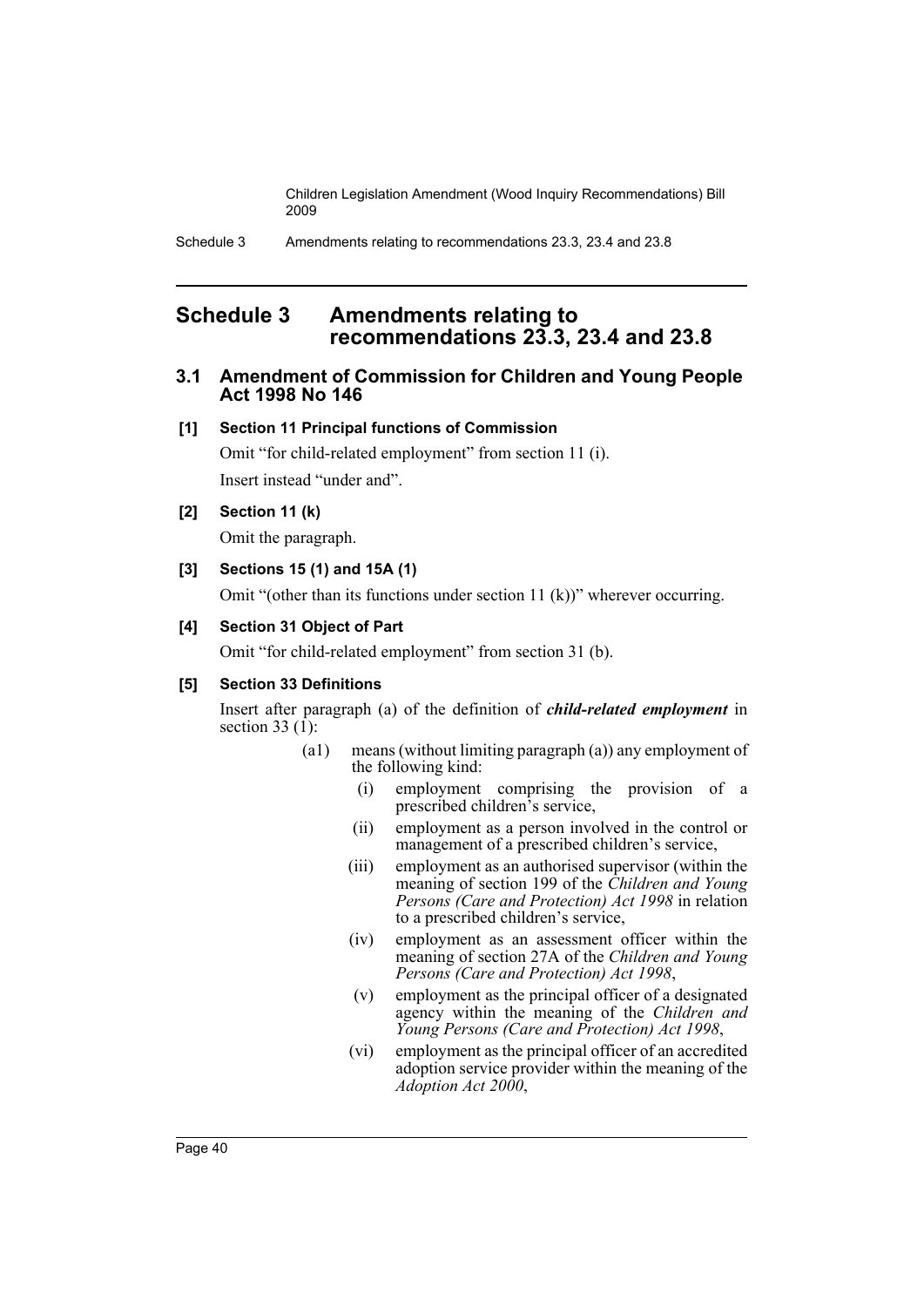Amendments relating to recommendations 23.3, 23.4 and 23.8 Schedule 3

(vii) employment as a self-employed person or as a subcontractor (by or on behalf of or in a relevant agency) if that employment involves direct contact with children and the contact is not directly supervised by a person having capacity to direct the self-employed person or subcontractor in the course of his or her work, and

# **[6] Section 33 (1), definition of "employer"**

Insert at the end of paragraph (b):

- , or
- (c) in the case of employment comprising the provision of a prescribed children's service or the performance of work as a person involved in the control or management of a prescribed children's service—the Director-General of the Department of Community Services.

# **[7] Section 33 (1), definition of "employment"**

Insert at the end of paragraph (f):

, or

- (g) providing a prescribed children's service, or
- (h) performance of work as a person involved in the control or management of a prescribed children's service.

# **[8] Section 33 (1)**

Insert in alphabetical order:

*prescribed children's service* has the same meaning as in section 199 of the *Children and Young Persons (Care and Protection) Act 1998*.

*relevant agency* means any of the following:

- (a) the Department of Community Services,
- (b) the Department of Education and Training,
- (c) the TAFE Commission Division (including the TAFE Commission),
- (d) any other agency or organisation prescribed by the regulations for the purposes of this definition.

**Note.** This definition is relevant for the purposes of paragraph (a1) (vii) of the definition of *child-related employment*.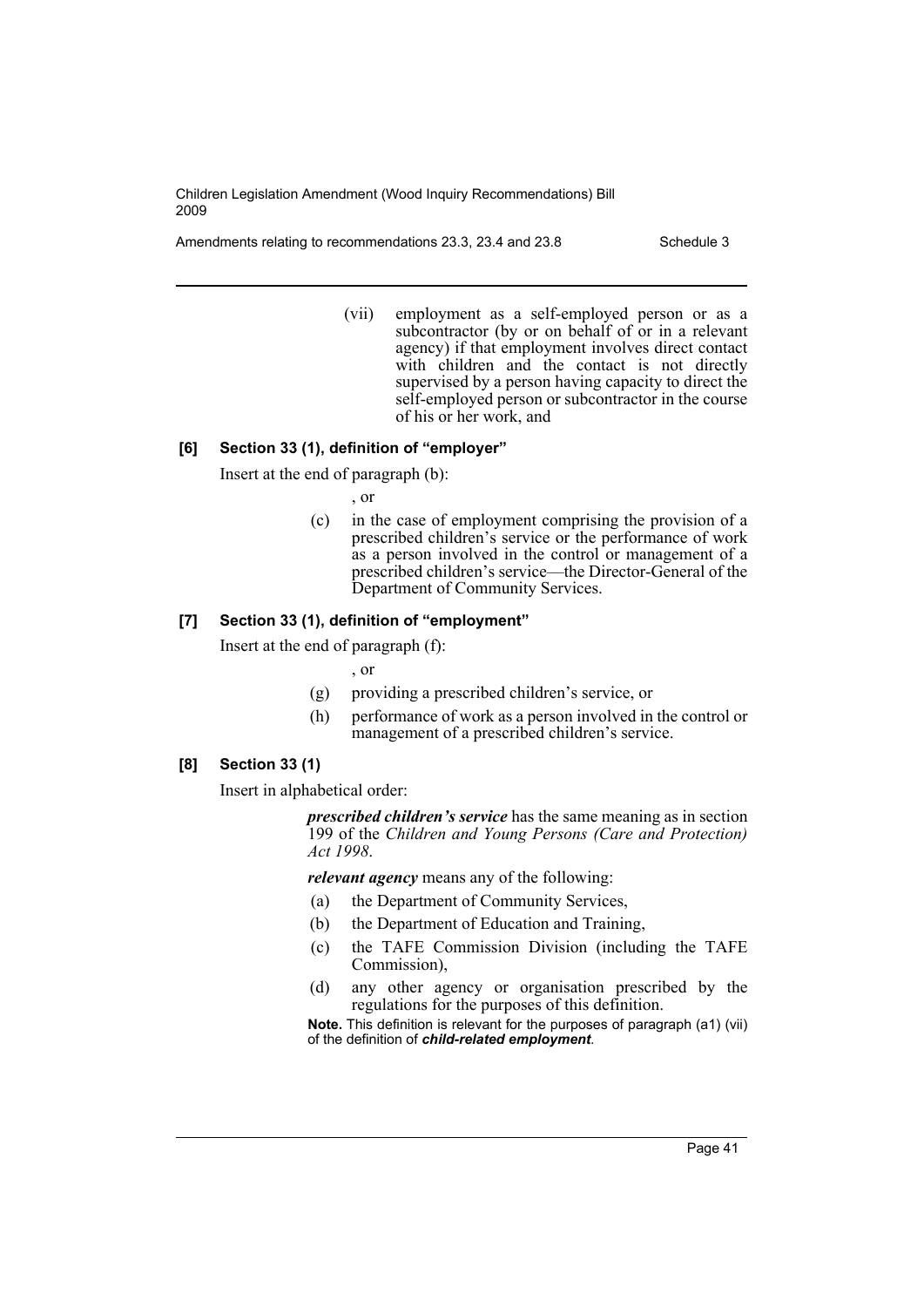Schedule 3 Amendments relating to recommendations 23.3, 23.4 and 23.8

#### **[9] Section 37 Background checking mandatory for preferred applicants for certain child-related employment**

Insert after paragraph (c) of the definition of *primary child-related employment* in section 37 (6):

- (c1) child-related employment of a student that involves working in the Department of Community Services, or
- (c2) child-related employment of a volunteer that involves the mentoring of disadvantaged children, or
- (c3) child-related employment of a volunteer that involves the provision of personal care services to children with disabilities, but only if the work involves an intimate level of contact with those children (such as assistance with bathing, dressing or toileting), or

### **[10] Section 45**

Insert after section 44:

#### **45 Application of background checking provisions to adult persons residing with authorised carers or children's service providers**

(1) In this section:

*applied provisions* means the background checking provisions that are, because of subsection  $(2)$ , taken to apply to and in respect of a relevant person who resides at the home of an authorised carer or children's service provider.

*authorised carer* and *designated agency* have the same meanings as in the *Children and Young Persons (Care and Protection) Act 1998*.

*background checking provisions* means the provisions of this Division (including the provisions of section 33 in their application to this Division) that relate to background checking for child-related employment.

### *children's service provider* means:

- (a) in the case of a family day care children's service licensed under the *Children and Young Persons (Care and Protection) Act 1998*—the person who is the family day care carer under that Act for the service, or
- (b) in the case of a home based children's service licensed under that Act—the person who is the licensee under that Act for the service.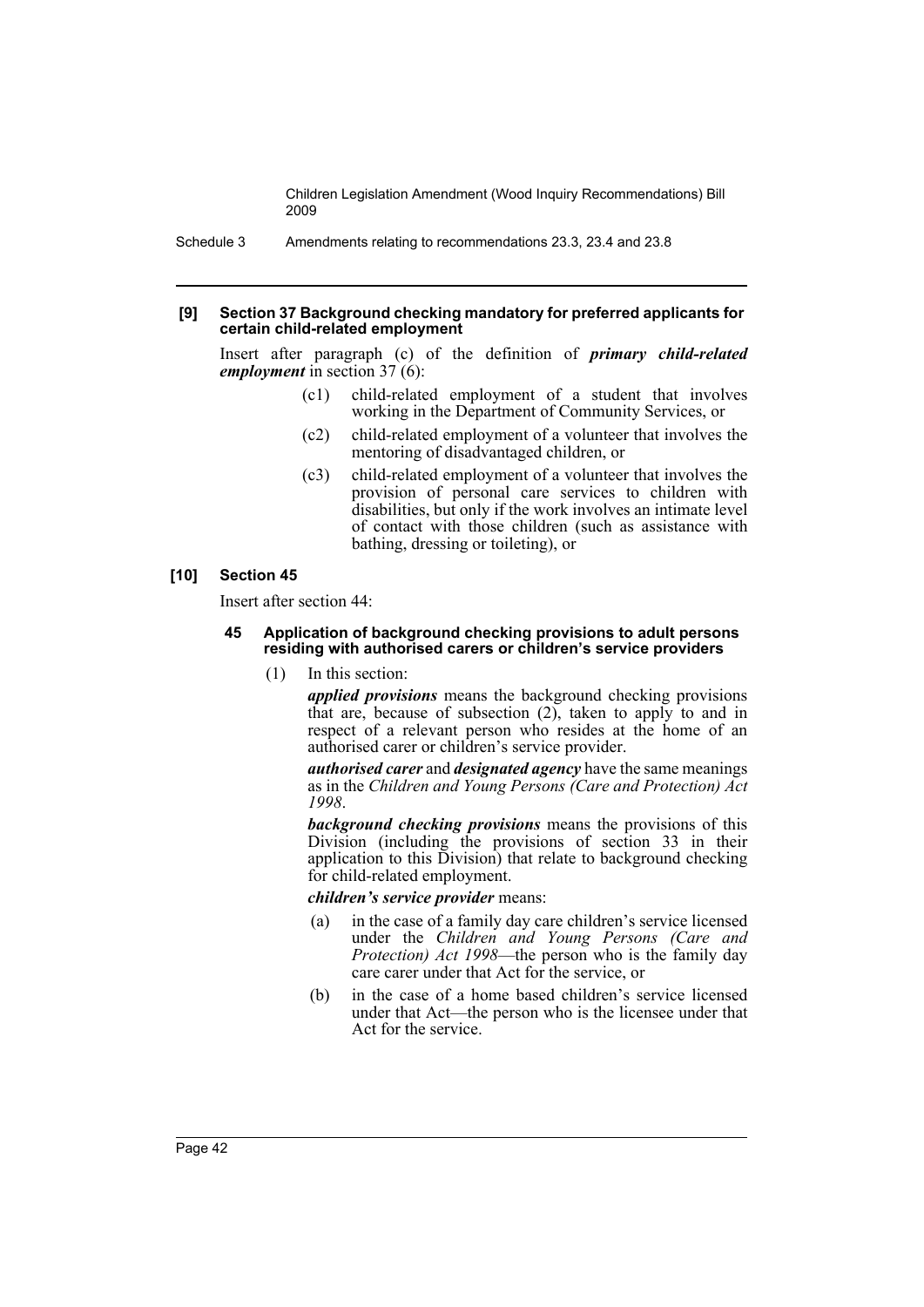Amendments relating to recommendations 23.3, 23.4 and 23.8 Schedule 3

*relevant person* means a person (other than an authorised carer or children's service provider) who is of or above the age of 18 years.

- (2) The background checking provisions apply to and in respect of a relevant person who resides at the home of an authorised carer or children's service provider in the same way as those provisions apply to and in respect of background checking for child-related employment, with:
	- subject to paragraph (b), such adaptations as may be necessary, and
	- (b) such exclusions and modifications as may be prescribed by the regulations.
- (3) For the purposes of this section, a relevant person is taken to *reside* at the home of an authorised carer or children's service provider if:
	- (a) that home is the place at which the authorised carer or licensed service provides the foster care or the children's service concerned, and
	- (b) the person has been living at that home on a regular basis for a period of not less than 3 months.
- (4) Without limiting subsection (2), the following provisions have effect in relation to the operation of the applied provisions:
	- (a) a reference to an employer is taken to be a reference to:
		- (i) in the case of a relevant person who resides at the home of an authorised carer—the designated agency that authorises the carer, or
		- (ii) in the case of a relevant person who resides at the home of a children's service provider—the licensee of the children's service concerned,
	- (b) a reference to a person who is employed or who is an applicant for employment is taken to be a reference to the relevant person who resides at the home of the authorised carer or children's service provider (as the case requires),
	- (c) it is the duty under section 37 of the designated agency or the licensee of the children's service (as the relevant employer) to carry out all the relevant procedures of background checking of the relevant person to determine whether it is appropriate for that person to reside at the home of the authorised carer or children's service provider concerned.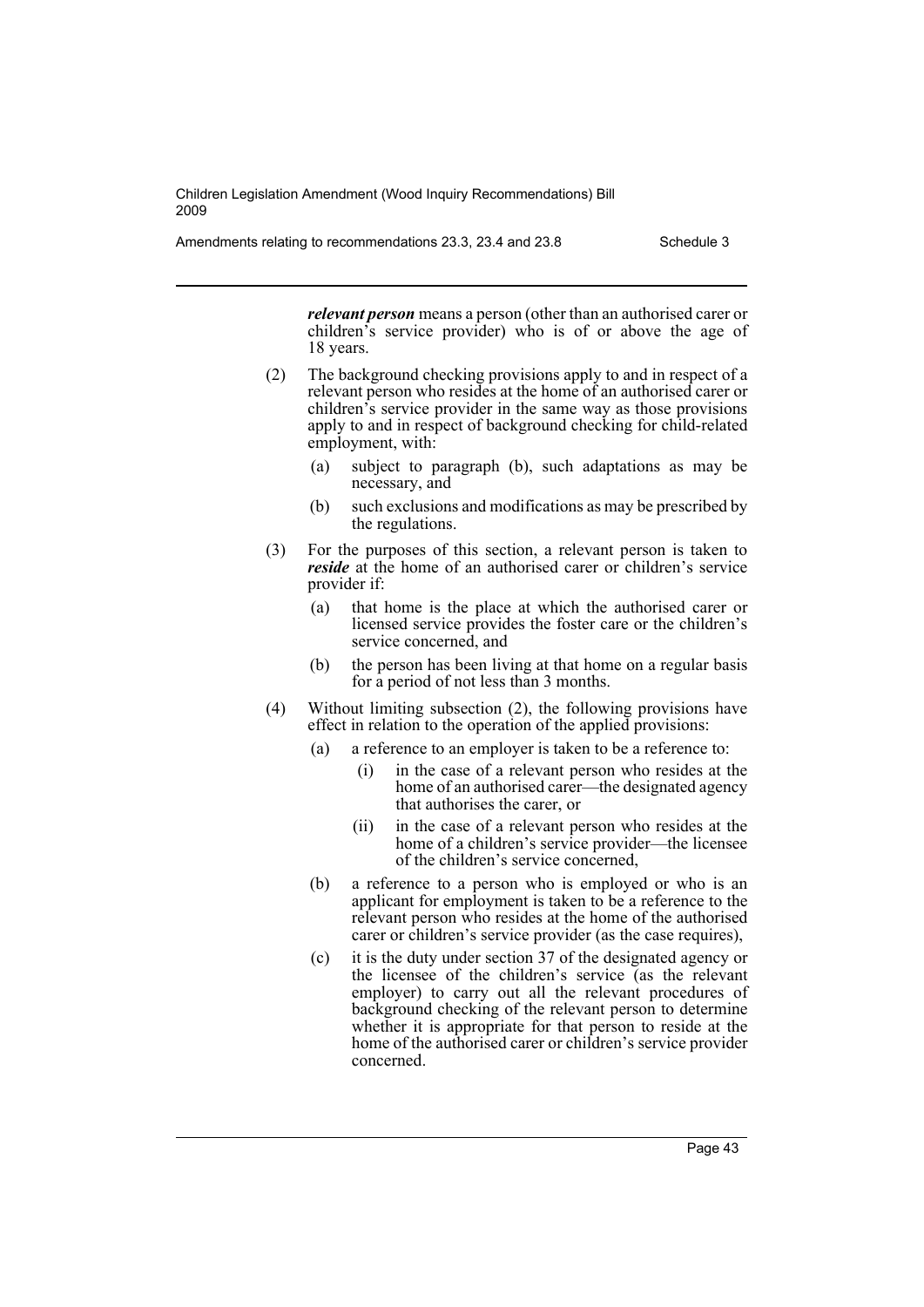Schedule 3 Amendments relating to recommendations 23.3, 23.4 and 23.8

### **[11] Section 45B**

Omit the section. Insert instead:

#### **45B Establishment of the Team**

The Child Death Review Team is established by this Act.

# **[12] Section 45C Composition of the Team**

Omit section 45C (1). Insert instead:

- (1) The Team is to consist of the following members:
	- (a) the Ombudsman, who is to be the Convenor of the Team,
	- (b) the Commissioner,
	- (c) such other persons as may be appointed by the Minister.
- (1A) The Team is to be supported and assisted in the exercise of its functions by members of staff of the Ombudsman's Office.

### **[13] Sections 45C (6)**

Insert "and the Commissioner" after "the Convenor" wherever occurring.

#### **[14] Sections 45E, 45G and 45H**

Insert "or the Commissioner" after "the Convenor" wherever occurring.

### **[15] Section 45F Remuneration**

Insert ", the Commissioner" after "the Convenor".

# **[16] Section 45N Functions of the Team**

Omit section 45N (3).

# **[17] Section 45S Preparation and presentation of reports**

Omit "or as part of a report of the Commission under Part 5" from section  $45S(3)$ .

# **[18] Section 45U Confidentiality of information**

Omit section 45U (1) (c) (iv).

# **[19] Schedule 3 Savings, transitional and other provisions**

Insert at the end of clause 1 (1):

*Children Legislation Amendment (Wood Inquiry Recommendations) Act 2009*, to the extent that it amends this Act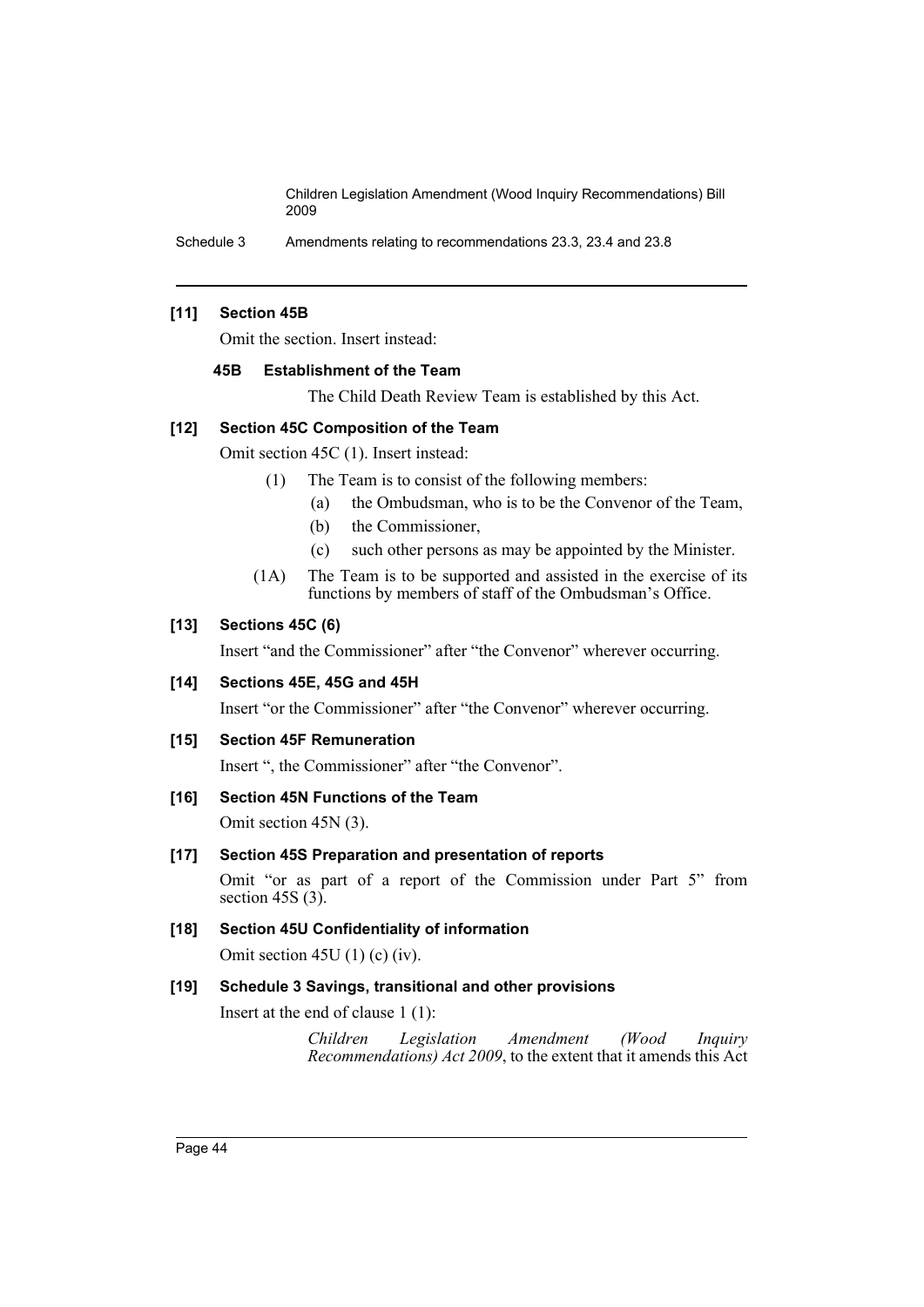Amendments relating to recommendations 23.3, 23.4 and 23.8 Schedule 3

# **3.2 Amendment of Community Services (Complaints, Reviews and Monitoring) Act 1993 No 2**

#### **[1] Section 8A**

Insert after section 8:

#### **8A Provision of information to Children's Guardian**

- (1) An Official Community Visitor is required to provide to the Children's Guardian, and the Children's Guardian is authorised to collect and use, any information obtained by the Official Community Visitor under section 8 that is of a class specified by the Children's Guardian (and notified to the Visitor) as being information that is relevant to the exercise of the functions of the Children's Guardian in connection with the accreditation of an organisation or government department as a designated agency under the *Children and Young Persons (Care and Protection) Act 1998.*
- (2) A provision of any other Act or law that prohibits or restricts the disclosure of information does not operate to prevent the provision of information (or affect a duty to provide information) under this section.

#### **[2] Section 35 Application of Part**

Omit section 35 (1) (b) and (c).

#### **[3] Section 43 Reports**

Omit section 43 (1). Insert instead:

- (1) The Ombudsman must prepare a report every 2 years on the Ombudsman's work and activities under this Part for the preceding 2 years. The first such biennial report is to be prepared in respect of the 2-year period ending on 30 June 2010.
- (1A) Each report under subsection (1) must be provided to the Presiding Officer of each House of Parliament as soon as practicable after 30 June.

# **[4] Section 43 (2) (a)**

Omit "previous calendar year". Insert instead "reporting period".

# **[5] Section 43 (4)**

Omit "an annual report under this section".

Insert instead "a report under subsection (1)".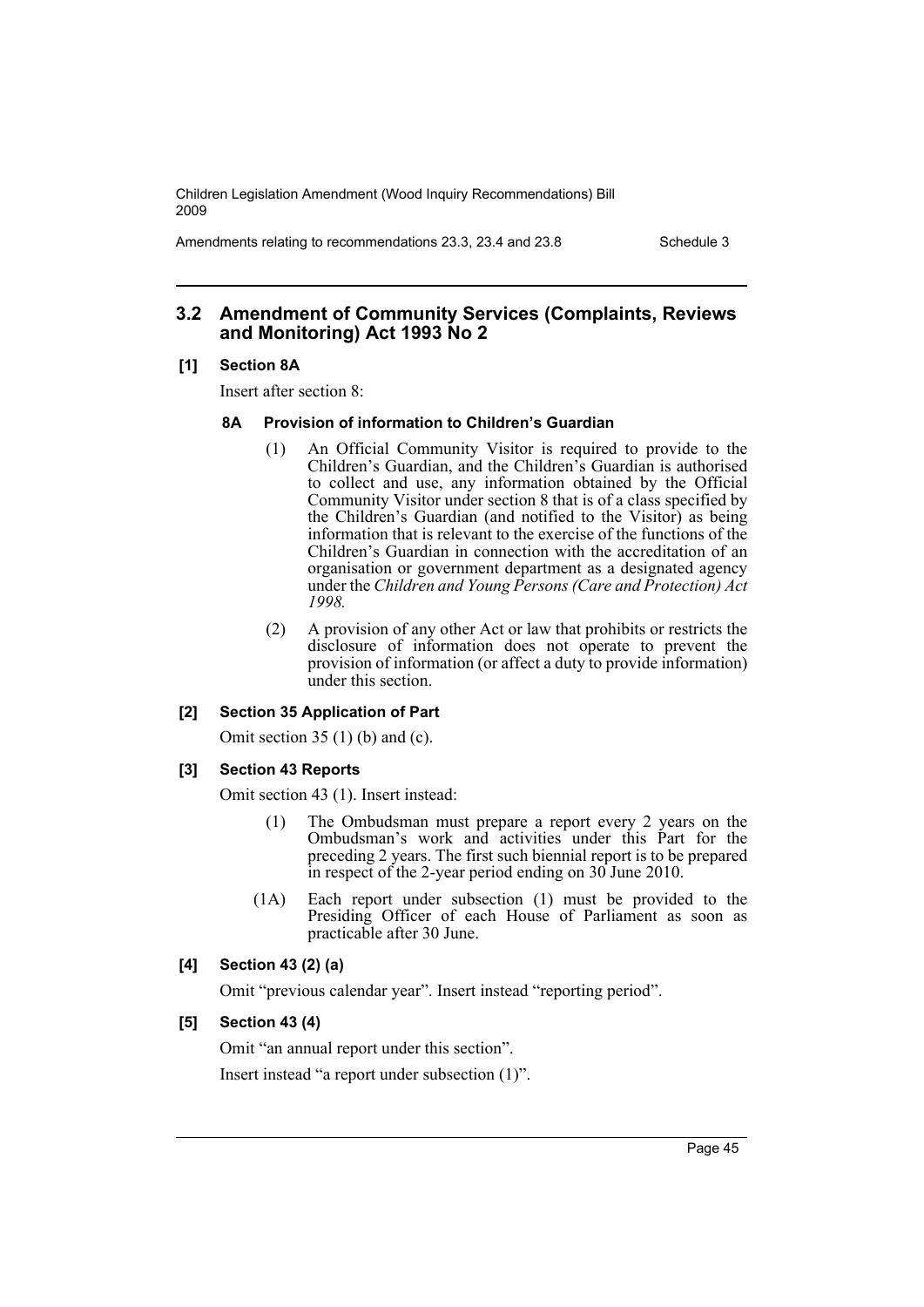Schedule 3 Amendments relating to recommendations 23.3, 23.4 and 23.8

# **3.3 Amendment of Children and Young Persons (Care and Protection) Act 1998 No 157**

# **[1] Section 137 Authorised carers**

Insert after section 137 (2):

(3) In the case of an authorised carer who is authorised by a designated agency, it is a condition of the authorisation that the carer must notify the designated agency if any person (other than the carer) who is of or above the age of 18 years is residing at the carer's home on a regular basis and has been doing so for a period of at least 3 months.

**Note.** See section 45 of the *Commission for Children and Young People Act 1998* which provides for background checking under Division 3 of Part 7 of that Act of adult household members of authorised carers.

(4) Without limiting subsection (3), any such requirement to notify the designated agency applies even though the adult person who is residing at the carer's home was at any time residing at that home as a minor.

### **[2] Section 209 Conditions of licences**

Insert at the end of the section:

(2) It is a condition of a licence for a family day care children's service or a home based children's service that the licensee must notify the Director-General if any person (other than the licensee) who is of or above the age of 18 years is residing at the licensee's home on a regular basis and has been doing so for a period of at least 3 months.

**Note.** See section 45 of the *Commission for Children and Young People Act 1998* which provides for background checks (under Division 3 of Part 7 of that Act) to be carried out in relation to adult household members of children's service providers.

(3) Without limiting subsection (2), any such requirement to notify the Director-General applies even though the adult person who is residing at the licensee's home was at any time residing at that home as a minor.